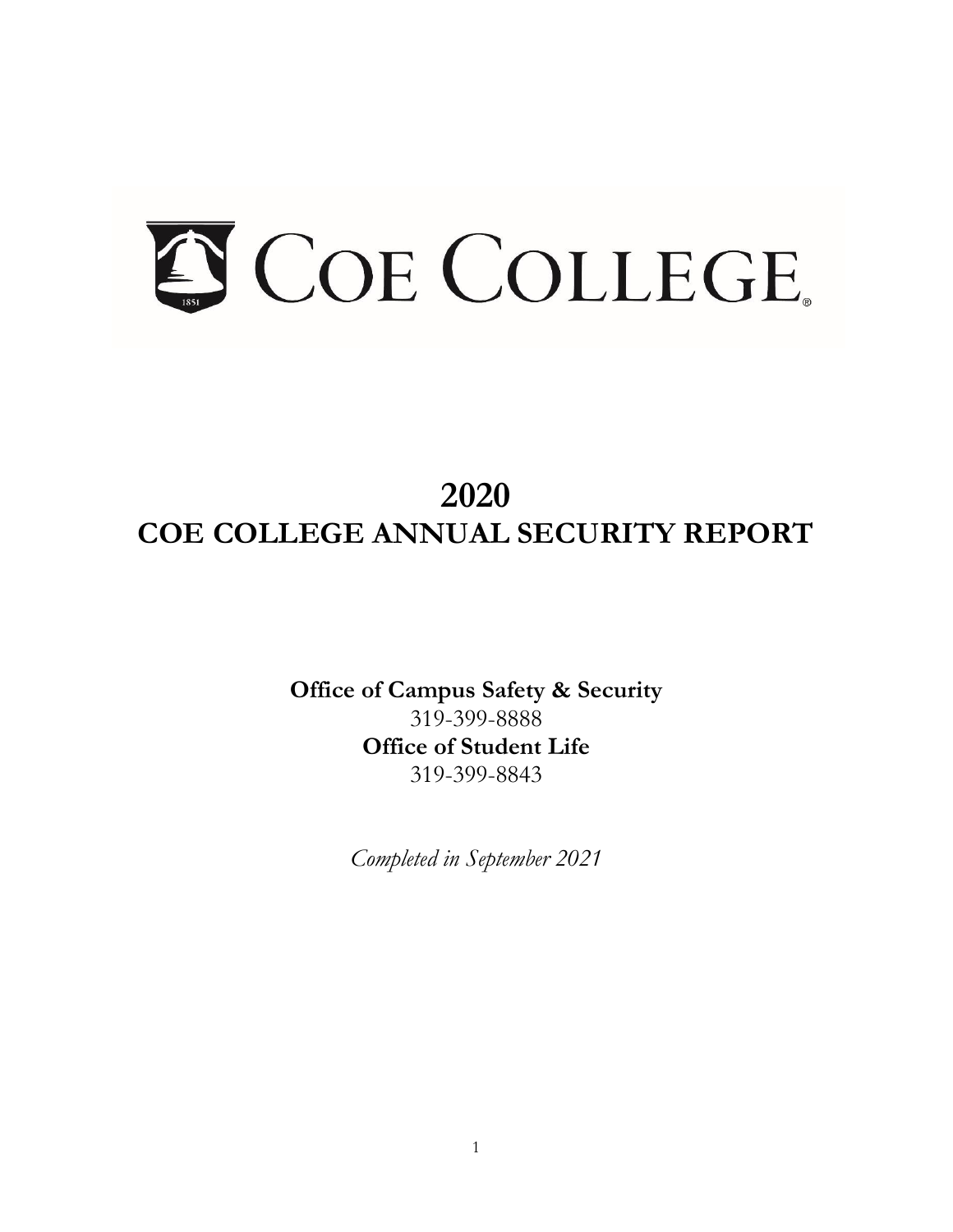# **Introduction**

On November 8, 1990, President George H. W. Bush signed into law federal legislation known as the "Student Right-To-Know and Campus Security Act." The "Crime Awareness and Campus Security Act of 1990," mandates the disclosure of campus security policies and statistics of reported crimes. This report is intended to inform all current and prospective students and employees of Coe College's safety and security program. It serves as a reminder that everyone can help ensure their own security and others' by taking reasonable precautions and using a common sense approach to personal safety.

Coe College is a private, four-year, coeducational liberal arts college located in Cedar Rapids, Iowa. The campus encompasses ten city blocks and is surrounded by privately owned homes, apartments, businesses, and a hospital. Approximately 1,375 students are enrolled at Coe and approximately 1,170 of those students live in student residence halls or college-owned apartments on campus. The college employs approximately 40 full- time and part-time employees, including faculty, staff, and administration.

# **The Clery Act**

Choosing a postsecondary institution is a major decision for students and their families. Along with academic, financial, and geographic considerations, the issue of campus safety is a vital concern. The Jeanne Clery Disclosure of Campus Security Policy and Campus Crime Statistics Act (Clery Act) is a federal mandate requiring all institutions of higher education (IHEs) that participate in the federal student financial aid program to disclose information about crime on their campuses and in the surrounding communities. The Clery Act affects virtually all public and private IHEs and is enforced by the U.S. Department of Education. Campuses that fail to comply with the act can be penalized with large fines and may be suspended from participating in the federal financial aid program. The Clery Act, formerly known as the Crime Awareness and Campus Security Act, was signed in 1990 and is named after 19-year-old Jeanne Clery, who was raped and murdered in her Lehigh University residence hall in 1986. Clery's parents lobbied Congress to enact the law when they discovered students at Lehigh hadn't been notified about 38 violent crimes that had occurred on campus in the three years prior to Clery's murder.

# **Compliance with the Clery Act**

 Higher Education Act of 1965. To be in full compliance with the law, Coe College must do the following: The Clery Act requires Coe College to provide timely warnings of crimes that represent a threat to the safety of students or employees and to make their campus security policies available to the public. The act also requires Coe College to collect, report, and disseminate crime data to everyone on-campus and to the Department of Education annually. When the Higher Education Opportunity Act (HEOA) was signed into law in 2008, it amended the Clery Act by adding a number of safety- and security-related requirements to the

- 1. Publish and distribute an Annual Security Report to current and prospective students and employees by October 1 of each year. The report must provide crime statistics for the past three years, detail campus and community policies about safety and security measures, describe campus crime prevention programs, and list procedures to be followed in the investigation and prosecution of alleged sex offenses.
- Coe College Campus Security must also keep and make available to the public a detailed crime log of 2. Provide students and employees with timely warnings of crimes that represent a threat to their safety. all crimes reported to them in the past 60 days. Crime logs must be kept for seven years and logs older than 60 days must be made available within two business days upon request.
- such as remote classrooms. Coe College must also report liquor and drug law violations and illegal 3. Keep the past three years of crime statistics detailing crimes that have occurred: on-campus; in college residential facilities; in public areas on or near campus; and in certain non-campus buildings, weapons possession if they result in a disciplinary referral or arrest.
- 4. Disclose missing student notification procedures that pertain to students residing in any on-campus student housing facilities.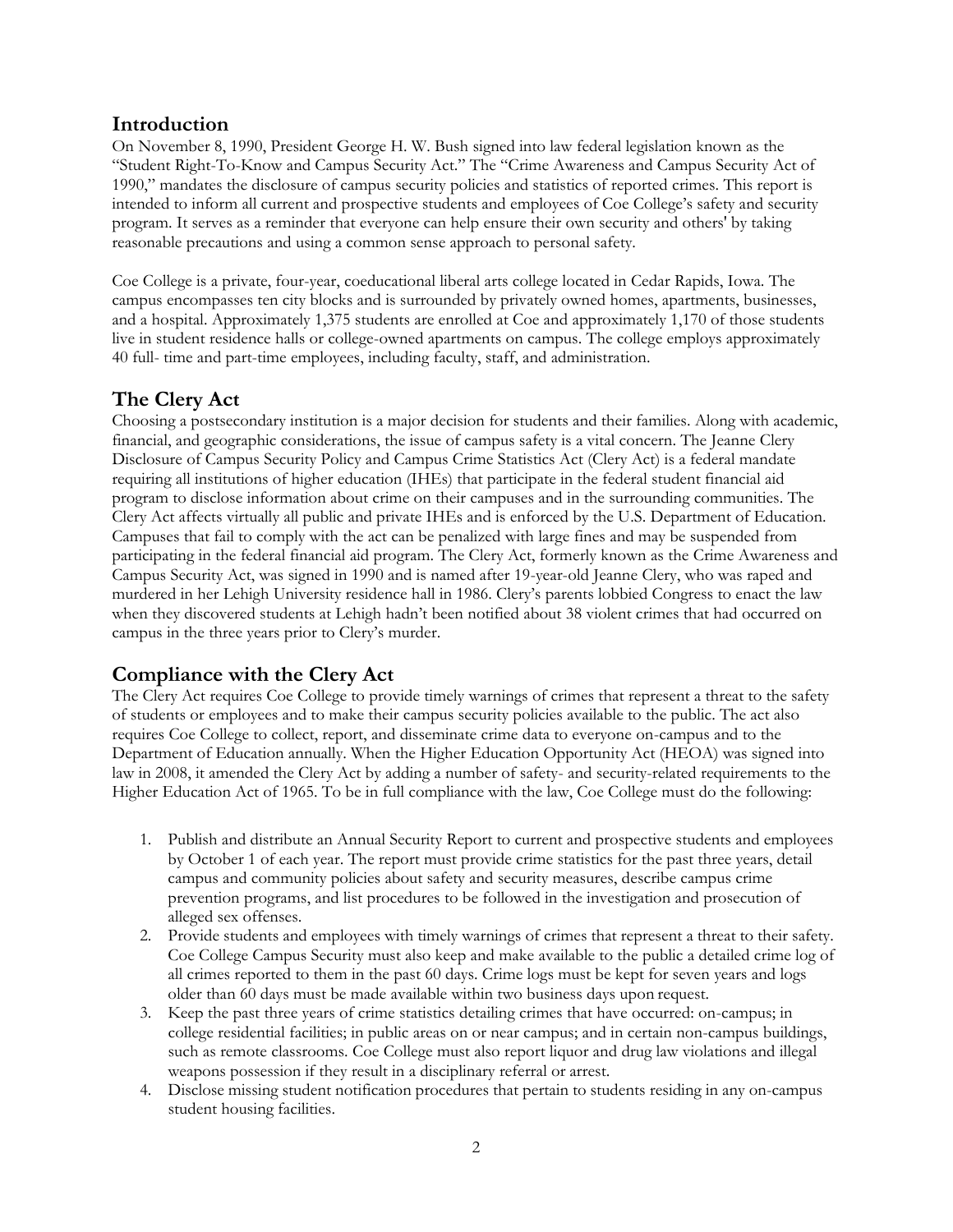- 5. Disclose fire safety information related to any on-campus student housing facilities. This includes maintaining a fire log that is open to public inspection and publishing an Annual Fire Safety Report (herein) containing policy statements and fire statistics associated with each on-campus student housing facility. These statistics must include the location, cause, injuries, deaths, and property damage of each fire.
- 6. Submit the collected crime and fire statistics to the Department of Education each fall.
- 7. Inform prospective students and employees about the availability of the Annual Fire Safety Report. Coe College has a vested interest in campus security and the personal safety of its students and employees.

report is available on the internet at **www.coe.edu/consumerinfo**. Every member of Coe College receives an The following pages contain specific information, including crime prevention, fire safety, law enforcement authority, crime reporting policies, disciplinary procedures, and other matters of importance related to security and safety on campus. This report also contains information about campus crime statistics. Members of the campus community are encouraged to use this report as a guide for safe practices on and off campus. The email that describes the report and provides its website address. For more information, contact the Office of Campus Safety & Security at 319.399.8888.

# **Disclosure of Crime Statistics**

 Coe College has a duty to report crimes on campus for federal statistical purposes. The crimes are reported based on the guidelines the Jeanne Clery Disclosure of Campus Security Policy and Crime Statistics Act (20 USC § 1092). **The crime definitions are as follows:** 

 **Aggravated assault** is an unlawful attack by one person upon another for the purpose of inflicting severe or to produce death or great bodily harm. It is not necessary that injury result from an aggravated assault when a gun, knife, or other weapon is used which could or probably would result in a serious potential injury if the aggravated bodily injury. This type of assault usually is accompanied by the use of a weapon or by means likely crime were successfully completed.

 **Arson** is any willful or malicious burning or attempt to burn, with or without intent to defraud, a dwelling house, public building, motor vehicle or aircraft, personal property, etc.

**Burglary** is the unlawful entry of a structure to commit a felony or a theft. For reporting purposes this definition includes: unlawful entry with intent to commit a larceny or a felony; breaking and entering with intent to commit a larceny; housebreaking; safecracking; and all attempts to commit any of the aforementioned.

 statement and with consideration of the length of the relationship, the type of relationship, and the frequency **Dating violence** is violence committed by a person who is or has been in a social relationship of a romantic or intimate nature with the victim and the existence of such relationship shall be based on the reporting party's of interaction between the persons involved in the relationship.

 or intimate partner of the victim; by a person with whom the victim shares a child in common; by a person crime of violence occurred; by any other person against an adult or youth victim who is protected from that person's acts under the domestic or family violence laws of the jurisdiction in which the crime of violence **Domestic violence** is a felony or misdemeanor crime of violence committed: by a current or former spouse who is cohabitating with or has cohabitated with the victim as a spouse or intimate partner; by a person similarly situated to a spouse of the victim under the domestic or family violence laws of the jurisdiction in which the occurred.

 **Drug abuse violations** are the violation of laws prohibiting the production, distribution and/or use of certain controlled substances and the equipment or devices utilized in their preparation and/or use. The unlawful cultivation, manufacture, distribution, sale, purchase, use, possession, transportation or importation of any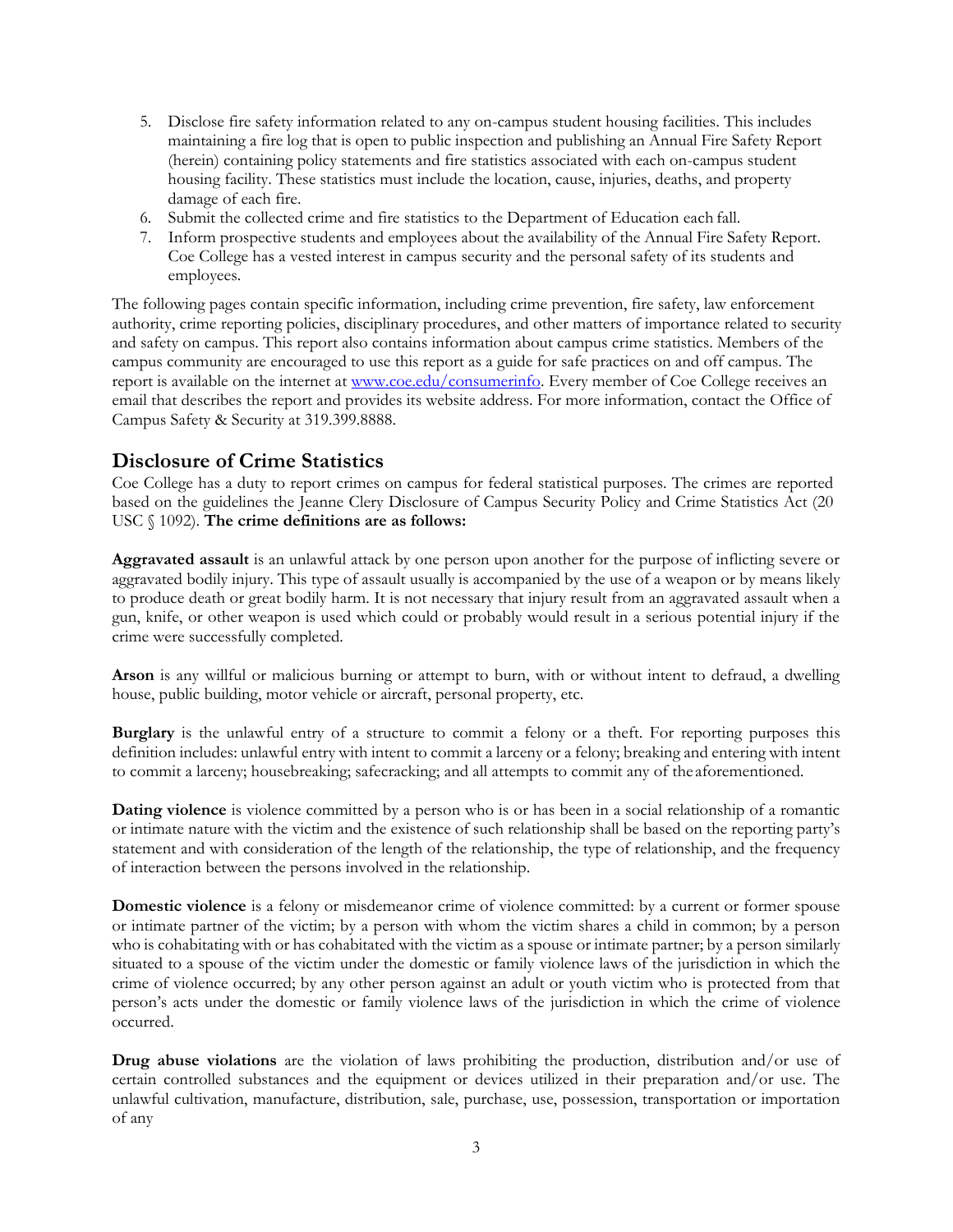controlled drug or narcotic substance. Arrests for violations of state and local laws, specifically those relating to the unlawful possession, sale, use, growing, manufacturing and making of narcotic drugs.

 **Hate crimes** is a crime reported to local police agencies or to a campus security authority that manifests evidence that the victim was intentionally selected because of the perpetrator's bias against the victim. For the purposes of this section, the categories of bias include the victim's actual or perceived race, religion, gender, gender identity, sexual orientation, ethnicity, national origin, and disability.

**Liquor law violations** are defined as the violation of state or local laws or ordinances prohibiting the manufacture, sale, purchase, transportation, possession or use of alcoholic beverages, not including driving under the influence and drunkenness.

**Motor vehicle theft** is the theft or attempted theft of a motor vehicle.

 **Murder and non-negligent manslaughter** is the willful (non-negligent) killing of one human being by another.

**Negligent manslaughter** is the killing of another person through gross negligence.

 **Rape** is the penetration, no matter how slight, of the vagina or anus with any body part or object, or oral penetration by a sex organ of another person, without the consent of the victim. This definition includes any gender of victim or perpetrator.

**Robbery** is the taking or attempting to take anything of value from the care, custody, or control of a person or persons by force or threat of force or violence and/or by putting the victim in fear.

Sex offenses are defined as any sexual act directed against another person, without the consent of the victim, including instances where the victim is incapable of giving consent.

- gratification, without the consent of the victim, including instances where the victim is incapable of • **Fondling** is the touching of the private body parts of another person for the purpose of sexual giving consent because of his/her age or because of his/her temporary or permanent mental incapacity.
- **Incest** is sexual intercourse between persons who are related to each other within the degrees wherein marriage is prohibited by law.
- **Statutory rape** is sexual intercourse with a person who is under the statutory age of consent.

**Stalking** is engaging in a course of conduct directed at a specific person that would cause a reasonable person to: fear for the person's safety or the safety of others; or to suffer substantial emotional distress.

**Weapons violations** are defined as the violation of laws or ordinances prohibiting the manufacture, sale, purchase, transportation, possession, concealment, or use of firearms, cutting instruments, explosives, incendiary devices or other deadly weapons.

 determined to be baseless only if the allegations reported did not meet the elements of the offense or were improperly classified as crimes in the first place. A reported crime cannot be designated ''unfounded' 'if no investigation was conducted or the investigation was not completed. Nor can a crime report be designated unfounded merely because the investigation failed to prove that the crime occurred; this would be an inconclusive or unsubstantiated investigation. As such, for Clery Act purposes, the determination to unfound **Unfounded Crimes** A crime is considered unfounded for Clery Act purposes only if sworn or commissioned law enforcement personnel make a formal determination that the report is false or baseless. Crime reports can be properly determined to be false only if the evidence from a complete and thorough investigation establishes that the crime reported was not, in fact, completed or attempted in any manner. Crime reports can be a crime can be made only when the totality of available information specifically indicates that the report was false or baseless.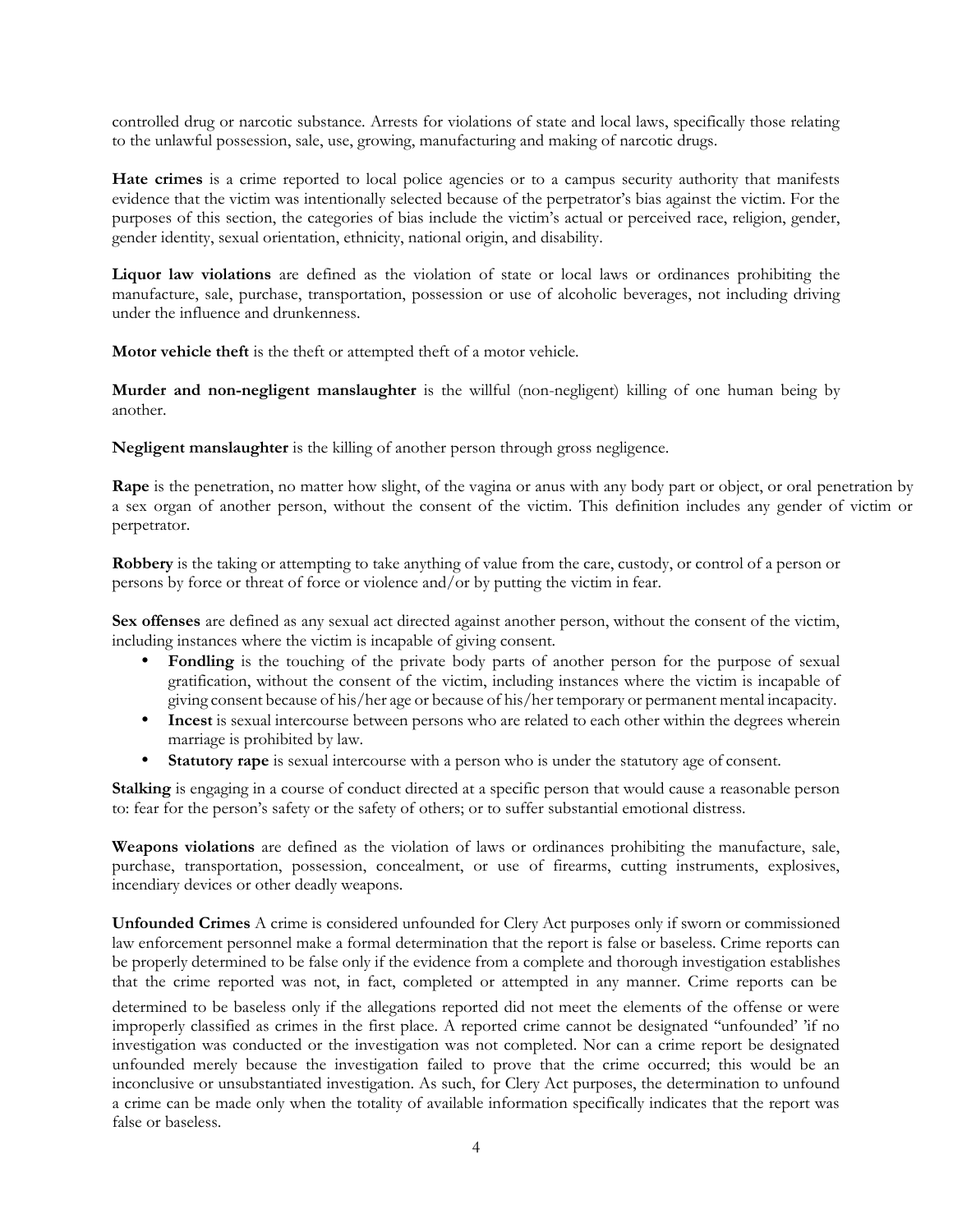# **Definitions of Geography**

As specified in the Clery Act, the following property descriptions are used to identify the location of crimes on and around Coe College's campus.

### **On-Campus Buildings or Property**

 geographic area and used by the institution in direct support of or in a manner related to the institution's 1. Any building or property owned or controlled by an institution within the same reasonably contiguous educational purposes, including residence halls; and

 that is owned by the institution but controlled by another person, is frequently used by students and supports 2. Any building or property that is within or reasonably contiguous to the area identified in the above paragraph, institutional purposes (such as a food or retail vendor).

### **On-Campus Student Housing Facilities**

 Any student housing facility that is owned or controlled by the institution, or is located on property that is owned or controlled by the institution, and is within the reasonably contiguous geographic area that makes up the campus is considered an on-campus student housing facility.

### **Non-Campus Buildings or Property**

 1. Any building or property owned or controlled by a student organization that is officially recognized by the institution; or

 to the institution's educational purposes, is frequently used by students, and is not within the same reasonably 2. Any building or property owned or controlled by an institution that is used in direct support of or in relation contiguous geographic area of the institution.

### **Public Buildings or Property**

All public property, including thoroughfares, streets, sidewalks, and parking facilities, that is within the campus or immediately adjacent to and accessible from the campus.

Coe College crime statistics do not include crimes that occur in privately owned homes or businesses within or adjacent to the campus boundaries.

*<https://ope.ed.gov/campussafety>/ is a direct link to security statistics for colleges and universities in the United States.* 

# **To Report a Crime**

In order to report a crime or suspicious activity, contact Coe College Campus Security or the Cedar Rapids Police Department.

| Coe College Campus Safety & Security         | <b>Cedar Rapids Police Department</b> |
|----------------------------------------------|---------------------------------------|
| Email: campussecurity@coe.edu                | Website: cedar-rapids                 |
| Phone: 319.399.8888                          | Non-Emergency Phone: 319.286.5491     |
| Campus Location: Upper Gage Memorial Union,  | Address: 505 First Street SW          |
| 1220 First Avenue NE, Cedar Rapids, IA 52402 | Cedar Rapids, IA 52404                |

**Coe College Security**—If you are off-campus or calling from a cell phone, Coe College Safety & Security can be reached at 319.399.8888. If you are calling from an on-campus landline, you can reach campus security by dialing 8888. Coe College Safety & Security provides seven-day-a-week, 24-hour coverage. The security personnel work closely with the Cedar Rapids Police Department to create a safe campus environment. Some of the services performed by campus security include, but are not limited to: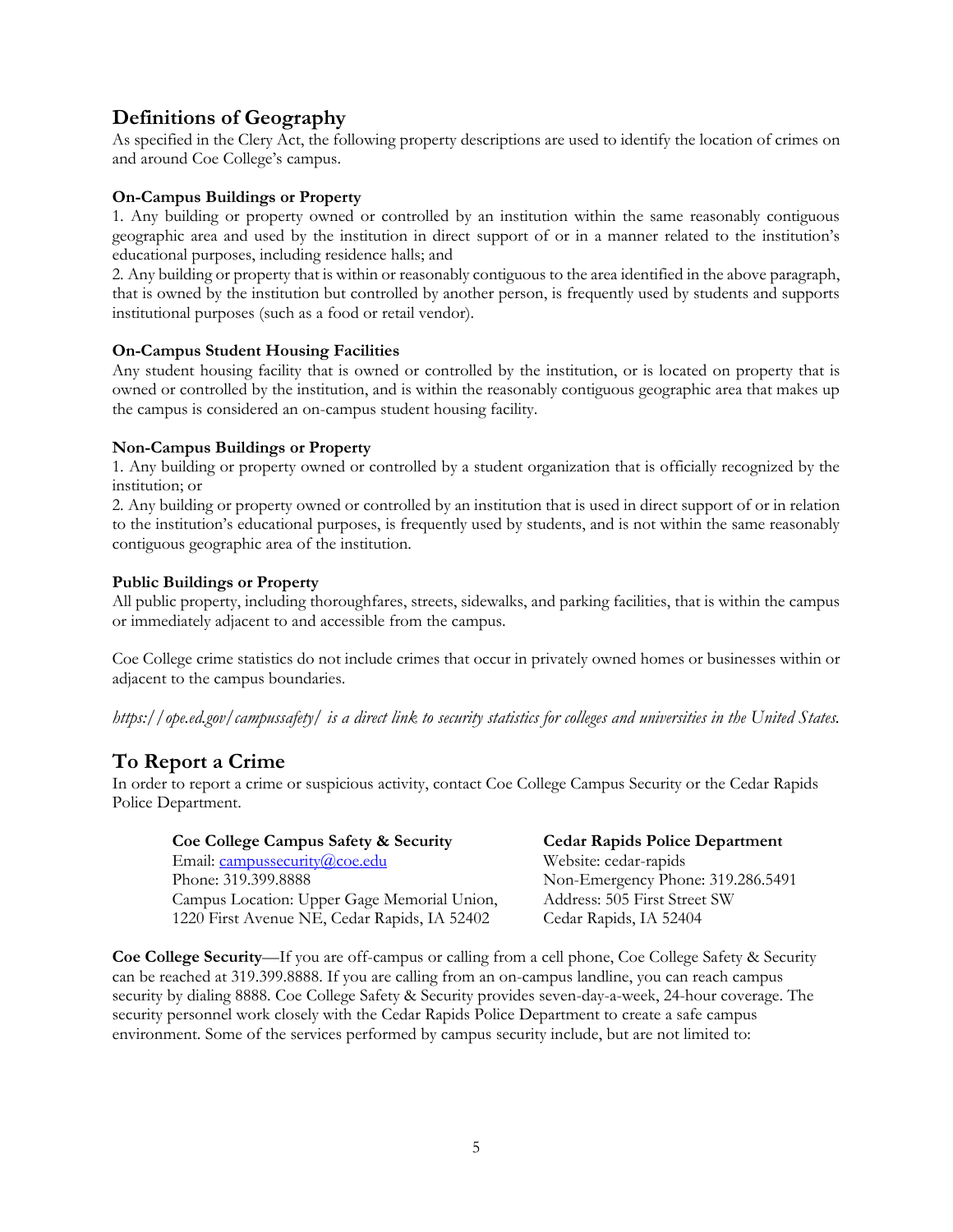- enforcement of parking regulations
- locking/unlocking of buildings/rooms
- medical emergency response
- campus patrols
- crime prevention programs
- emergency message delivery

Security personnel will respond and initiate whatever action is necessary to resolve any situation, including the notification of Cedar Rapids police, fire, or medical agencies when appropriate.

Coe College owns several houses, including the following: B.S.E.O (1343 E Ave NE), Kohawk I (1319 E Ave NE), Kohawk III (1444 E Ave NE), "Pink House" (329 15th Street NE), "Green House" (1427 B Ave), "Grey House "(226 & 228 14th Street), " E Ave Apartments" (1309 E Ave), "8 Plex" (1430 E Ave), "4 Plex " $(301 15<sup>th</sup> Street)$ , and "Whipple Fire House".(1424 B ave NE)

Coe College Safety & Security responds to all calls from these houses, as do the local police. Calls to the police regarding events or occurrences at the house are monitored by Coe College. In addition, a Coe College fraternity, Tau Kappa Epsilon, occupies a privately-owned house adjacent to the campus.(528 15<sup>th</sup> st NE) Coe College Safety & Security responds to all calls from this house, as do the local police.

Any criminal activity at Coe College events held off campus is reported to the Campus Safety & Security Office by local law enforcement agencies

**Cedar Rapids Police**—The non-emergency number for the Cedar Rapids Police Department is 319-286- 5378. In an emergency, call 911 (9-911 if you are calling from an on-campus landline). In addition, you may use any of the emergency blue light phones located in various locations throughout campus. **You may also report a crime to the following individuals on-campus:** 

- Carlos Velez, Director of Security Email: [cvelez@coe.edu;](mailto:cvelez@coe.edu) Phone: 319.399.8517 Office Location: Campus Safety & Security Office, Upper Gage Memorial Union
- Paula O'Loughlin, Interim Dean of Students & Title IX Coordinator Email: [poloughlin@coe.edu;](mailto:poloughlin@coe.edu) Phone: 319.399.8616 Office Location: Provost Office, Second Floor McCabe Hall
- Keniese Evans, Dean of Student Experience Email: [kevans@coe.edu;](mailto:kevans@coe.edu) Phone: 319.399.8843 Office Location: Student Life Office, Upper Gage Memorial Union
- Steven Strope, Dean of Residential Experience Email: [sstrope@coe.edu;](mailto:sstrope@coe.edu) Phone: 319.399.8843 Office Location: Student Life Office, Upper Gage Memorial Union
- Ron Binder, Associate Dean of Residential Experience Email: [rbinder@coe.edu;](mailto:rbinder@coe.edu) Phone 319.399.8204 Office Location: Student Life Office, Upper Gage Memorial Union
- Justine Hines, Assistant Dean of Student Conduct & Civility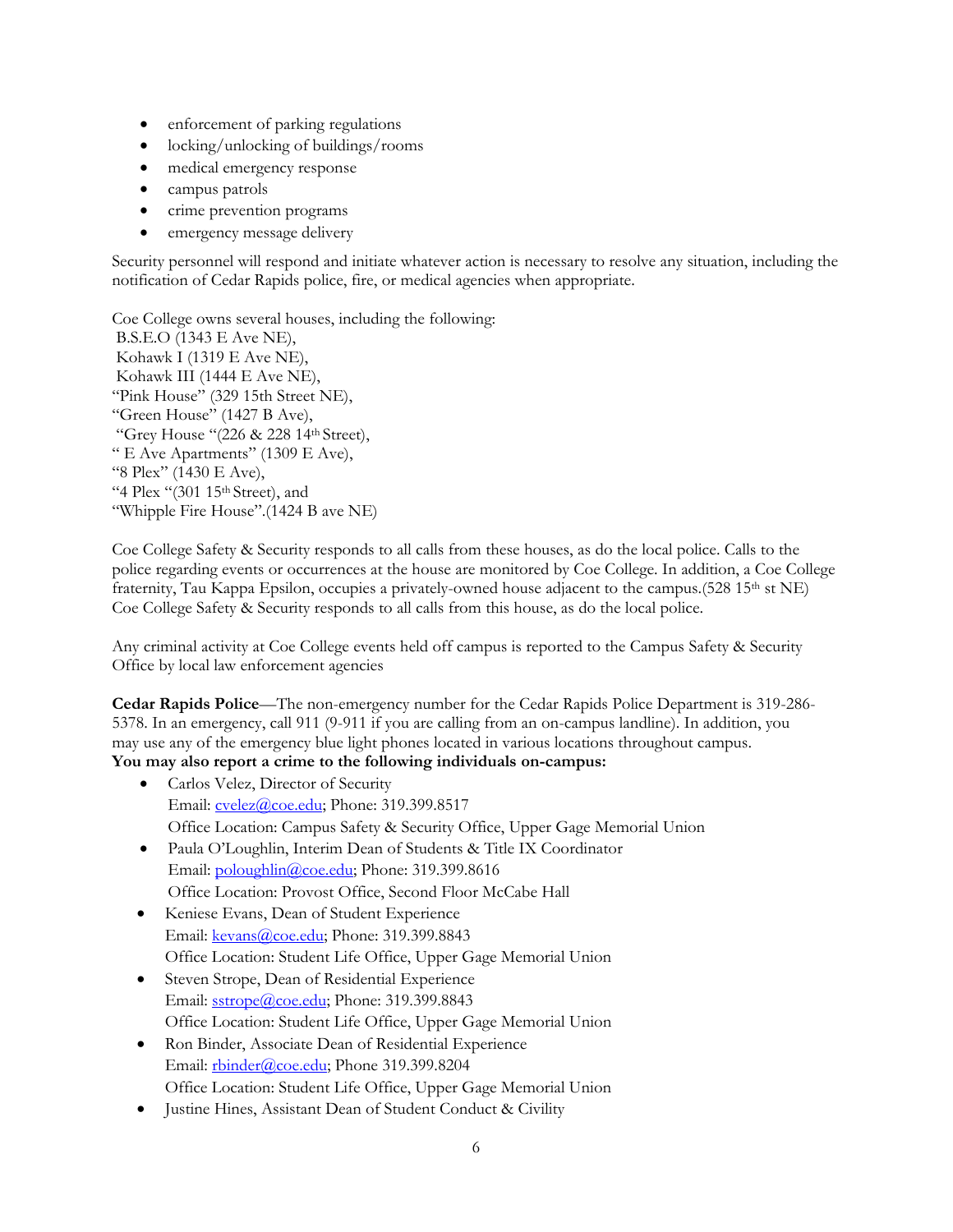Email: *jhines@coe.edu*; Phone: 319.399.8577 Office Location: Student Life Office, Upper Gage Memorial Union

# **Confidential Report Procedures**

 provided in the report. Furthermore, the confidential report allows Coe College to take steps to ensure your safety and If you are a victim of a crime but you do not want to pursue judicial action through Coe College or the Cedar Rapids Police Department, you have the option to make a confidential report. Students can submit a Safety/Security Concerns Form by logging in to MyCoe and clicking the "Safety/Security Concerns Form" on the left-hand side of the page. Confidential reports of crime **will** be counted toward the federal crime statistics for the college if enough information is the safety of the campus community. If you decide that you want to press charges through Coe College or city judicial system, you must be willing to reveal your identity. As is normal with due process, a person is entitled to know who is accusing them of a wrong-doing.

# **Confidential Resources on Campus**

 will provide information on how to report a crime. Based on their professional discretion, the chaplain or As a result of the 1998 amendments to the federal law 20 USC § 1092 (f), clarification was given to those considered campus security authorities on campus. Simply put, campus security authorities must report crimes to the Director of Security or Dean of Students to be recorded as part of the Clery Act crime statistics. However, since the college's chaplain and counselor are functioning within the scope of the professional ethics of their given fields, they are not considered to be campus security authorities. Consequently, the college's chaplain and counselor are not required to report crimes for inclusion into the college's annual crime statistics. This gives students an option to receive counseling about an incident without any pressure to officially report the crime. As a matter of policy, the college chaplain and counselor counselor may report a crime to the Director of Security or Dean of Students if there is concern for the safety of the campus or the student being counseled. The confidential resources for reporting crime on campus are:

- Emily Barnard, Director of Wellness and Counselor, 319-399-8843, Student Life, Gage Union
- Unfilled, College Chaplain, 319-399-8843, Student Life, Gage Union

Additional confidential resources for reports related to Title IX include:

- Karla Steffens, Professor, 319-399-8657, Hickok Hall 204D
- John Chaimov, Professor, 319-399-8594, Hickok Hall 203A
- Kayla Waskow, Athletics, 319-399-8265, Athletic and Recreation Complex 214D

# **Access to College Facilities**

 appropriate college offices. The general public may attend cultural and athletic events on campus, with their The college buildings and facilities are generally intended for the use and benefit of the students and employees. Visitors and guests seeking to utilize college facilities are expected to make prior arrangements with the access limited to the facilities in which these events are held.

# **Residence Halls**

Entrances to each building are locked at all times and access for students is gained through their ID/key card. Students are housed in residence halls, apartments, and several houses. The residence halls are staffed by a Student Life professional staff member, Senior RAs, and Resident Assistants. The apartments are staffed by a professional staff member, a Senior RA, and Resident Assistants. All staff members undergo thorough training in safety and security issues and policies. A Resident Assistant is available in each hall from 7 p.m. until 8 a.m. and makes regular rounds of the building. In addition, a Student Life professional staff member, the Assistant Dean of Student Conduct & Civility, the Dean of Residential Experience, and/or the Dean of Student Experience are on call 24-hours-per-day, seven-days-a-week.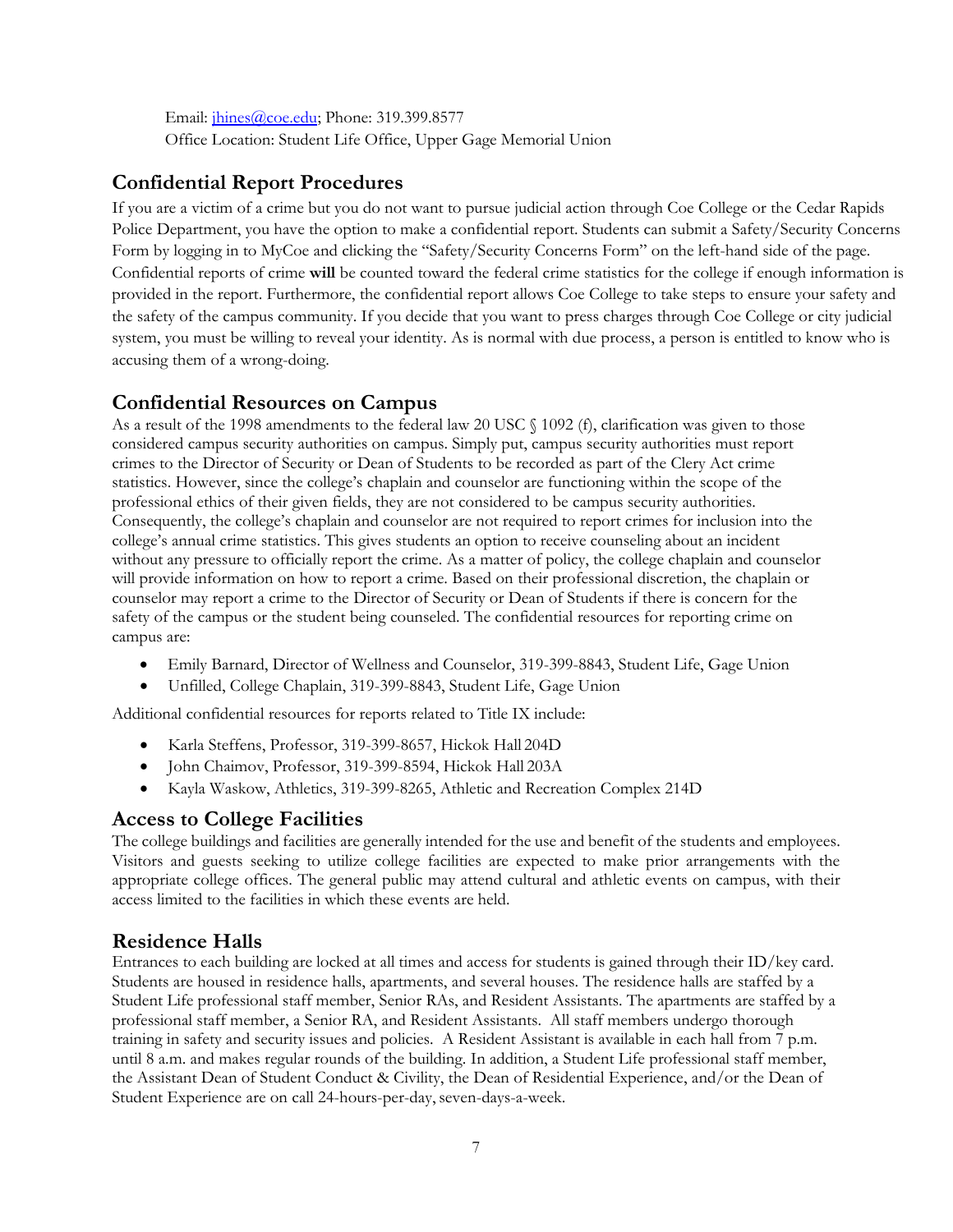When classes are not in session, the residence halls are closed, and the buildings are secured. Students receiving permission to stay are granted access through the ID/key card system. Campus Security officers and Residential Life staff make routine rounds through the buildings. The campus apartments remain available for students who reside in them to stay over breaks.

# **Maintenance of Campus Facilities**

 Campus Security and Coe College physical plant personnel work together to ensure that the campus is as safe as possible. Lighting, landscaping, and other safety-related aspects of the campus are continually monitored, maintained, and repaired.

# **Alcohol and Drug Policies**

 appropriate sanctions for students and employees, which are detailed in the College & Employment Policies The Coe College complies with all federal, state and local laws, including those that regulate the possession, use and sale of alcoholic beverages and controlled substances. The college has established official standards and and in the Student Handbook. The College & Employment Policies are available at: [https://www.coe.edu/why-coe/discover-coe/human-resources/faculty-staff-resources.](https://www.coe.edu/why-coe/discover-coe/human-resources/faculty-staff-resources) The Student Handbook is available at: [https://www.coe.edu/student-life/student-life-resources/college-policies-student](https://www.coe.edu/student-life/student-life-resources/college-policies-student-handbook)[handbook.](https://www.coe.edu/student-life/student-life-resources/college-policies-student-handbook) The College Policies also contain information regarding college, community and national resources that are available to members of the Coe community. The Student Handbook contains additional information about student-specific resources.

# **Philosophy of Alcohol and Other Drugs Policy**

Coe College opposes the illegal use and/or abuse of alcohol and other drugs in the college environment because of the serious problems related to the misuse of alcohol and other drugs. Illegal use and/or abuse of alcohol and other drugs can lead to a loss of effectiveness in human life and can hinder the educational process. Therefore, Coe College urges all students to exercise mature judgment and social responsibility when making decisions regarding the use of alcohol and other drugs.

In compliance with state and federal laws, Coe College prohibits the unlawful possession, use, manufacture, or distribution of alcohol and/or other drugs by students. Students who violate the alcohol and other drugs policy will be subject to disciplinary action.

# **On-Campus Alcohol Guidelines and Policies for Students**

Coe College is committed to maintaining an environment conducive to the intellectual and personal development of students and to the safety and welfare of all members of the Coe College community. Students are expected to make responsible decisions regarding the use of alcohol personally and at organizational events both on and off campus. This includes encouraging responsible drinking habits by those individuals who choose to drink and respecting the rights of those individuals who choose not to drink. These guidelines apply to all forms of alcohol including, but not limited to liquid, vapor, or powder.

Coe College students are required to observe and abide by the following expectations:

- Students under 21 years of age shall not possess, distribute, or consume alcohol anywhere on Coe College property or at a Coe College-sponsored event. Students under 21 years of age that are found to be in possession of alcohol shall have their alcohol confiscated.
- Students who are 21 years of age or older are permitted to possess and consume alcohol within the privacy of their own room, provided that the door remains closed.
- Students must be 21 years of age or older to host, formally or informally, any activity that includes alcoholic beverages.
- Students who are 21 years of age or older may not provide or otherwise share alcohol with persons who are under 21 years of age.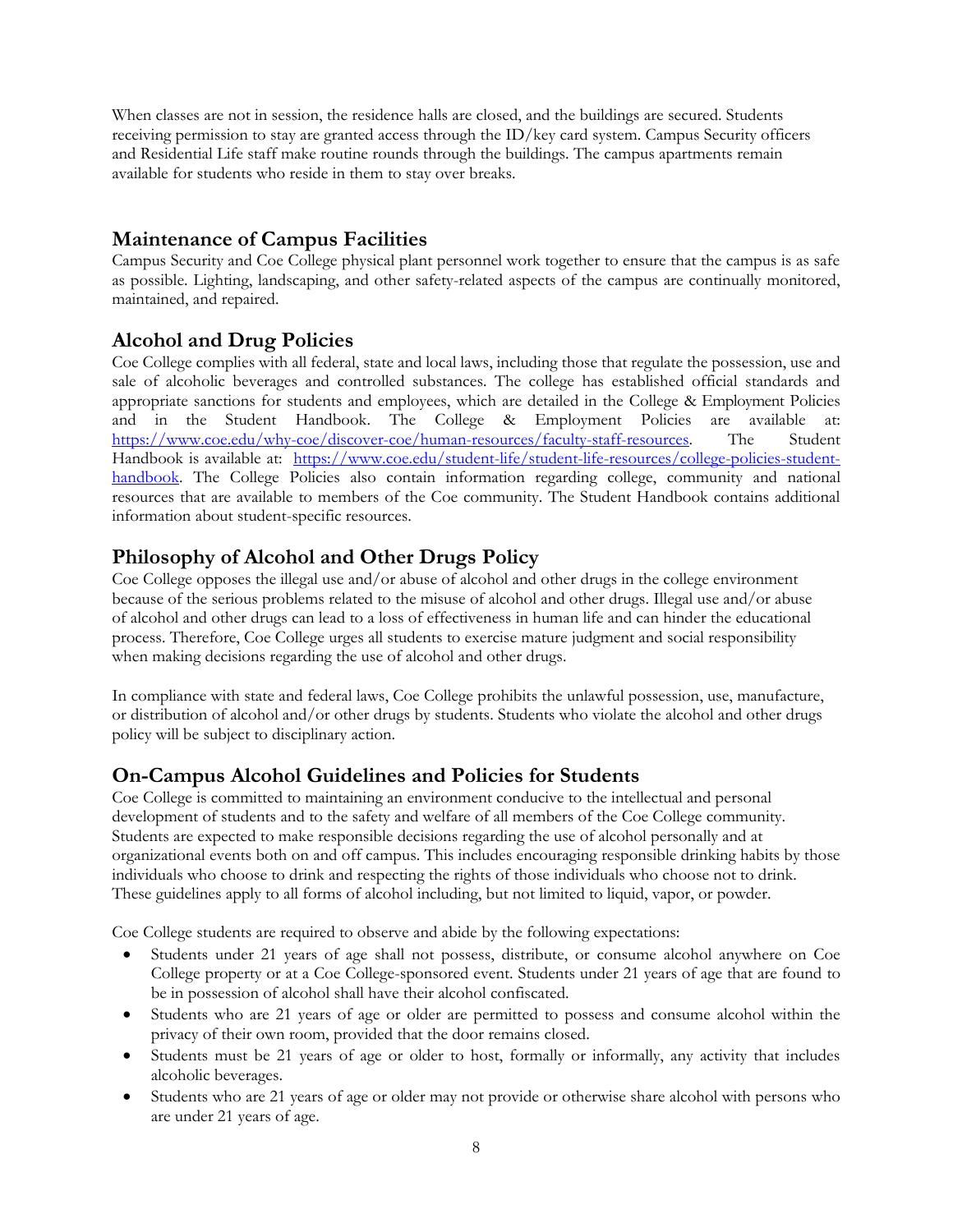- Students who are 21 years of age or older may not provide or otherwise share alcohol with persons who are intoxicated.
- Alcohol is not permitted in public areas of the residence halls (including, but not limited to: restrooms, hallways, stairwells, elevators, lounges, chapter rooms, patios, balconies, etc.).
- Alcohol is not permitted outdoors on campus (unless at an approved campus event by officials).
- Alcohol is to be transported in a covered, opaque packages when brought on-campus.
- Students are prohibited from possessing or using kegs and kegerators in all campus residences, campus buildings, and campus grounds.
- Alcoholic beverages in containers greater than one gallon are prohibited on campus.
- Common source mixtures of alcohol and are prohibited due to the potential danger of unknown alcohol content or presence of other substances.
- Drinking activities that employ peer pressure are prohibited. Prohibited activities, include but are not limited to: chugging, drinking games (example: beer pong, etc.), etc. Drinking activities that force the consumption of alcohol is considered dangerous and therefore is not allowed.
- Drinking games with non-alcoholic beverages (ex: water pong, etc.) is prohibited.
- Alcohol may not be used as an incentive or award at social events or college activities.
- Student activity fee funds may not be used to purchase alcohol.

Failure to observe or abide by any of the above listed requirements and expectations will result in disciplinary action through the Student Conduct Process. In addition, please be reminded that Coe College students are responsible for adhering to all local, state, and federal laws. Coe College will not and cannot protect students from the consequences of violating of these statutes.

# **Social Function Guidelines and Policies for Students**

All student social functions have basic expectations and guidelines. Due to the increased liability at social functions where alcohol is present there are additional expectations. Social functions where alcohol is present shall meet the following guidelines:

- Social functions may only be held in the following locations: on-campus houses, new and old apartments, the Hamptons, and the TKE house.
- Social functions may only be held on Friday or Saturday evenings (after 6:00 p.m.).
- Should students wish to hold a social function at another time, this must be approved by their Assistant Director of Residential Life or another higher-level administrator.
- All approved social functions must end by no later than 2:00 a.m.
- Social functions may not be held during May Term, Summer Term, or when classes are not in session (i.e. Thanksgiving Break, Winter Break, Spring Break, etc.). Further, social functions may not be held during Finals Week or on the weekends for Admissions Campus Visit Days.
- Coe College reserves the right to prohibit students from hosting or attending social functions during other specified times. Examples include: in the case of local, state, or national emergencies; public health crises; etc.
- by an Assistant Director of Residential Life or another higher-level administrator prior to having a All students who reside in the location of a social function must attend a Risk Management Session led social function approved.
- The host(s) of a social function will not provide alcoholic beverages to their guests. Regarding alcohol, all social functions will be considered BYOB (bring your own beverage).
- The host(s) and sober host(s) will provide an ample supply of snacks, water, and other non-alcoholic beverages for their guests.
- permitted in public spaces of the building, including, but not limited to: public restrooms, hallways, All alcohol present at a social function must remain in the approved apartment or house. Alcohol is not stairwells, lounges, chapter rooms, patios, balconies, etc.
- Students are prohibited from charging entrance to a social function or charging for snacks and water.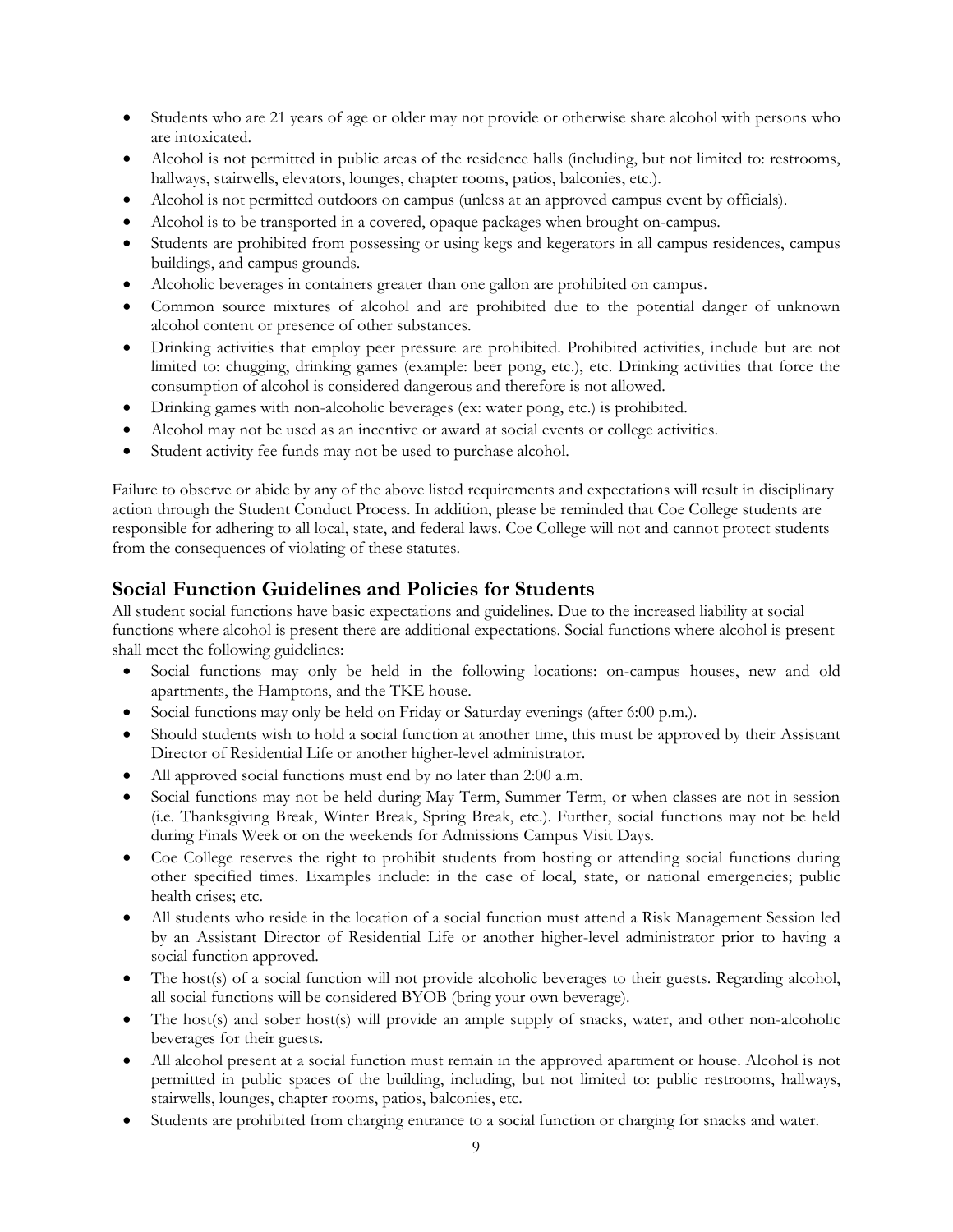- All social functions must have at least one host. Hosts must:
	- o be full-time students enrolled at Coe College;
	- o live in the apartment or house where the function is to be held;
	- o be at least 21 years of age if alcohol will be present at the function;
	- o have attended a Risk Management Session led by an Assistant Director of Residential Life or another higher-level administrator
- All social functions must also have at least one sober host. Sober hosts:
	- o must be full-time students enrolled at Coe College;
	- o do not have to be a resident of the apartment or house hosting the social function;
	- o must have attended a Risk Management Session led by an Assistant Director of Residential Life or another higher-level administrator;
	- o must be present and cannot consume alcohol before and/or during the social function
- Please note: The host and the sober host can be the same person, provided they are a resident of the apartment or house that is hosting the function, they do not consume alcohol before and/or during the event, and they are 21 years of age or older.
- The host(s) must:
	- o Register the event –To register the event, please fill out the Social Event Registration Form before 9:00 a.m. on the Friday prior to the function. All students serving as host(s)or sober host(s) for the function must be notified of their roles and be aware of their responsibilities for the event.
- The sober host(s) must:
	- o Monitor the entrances to the function to prevent uninvited guests from entering.
	- attendees may be held responsible through the college conduct process and disciplined as o Please note: Students who are present at a function and are not listed as approved party appropriate.
	- o Monitor the number of guests at the function to ensure occupancy does not exceed the fire code capacity of the particular facility.
	- o Provide ample snacks, water, and other non-alcoholic beverages for all guests for the duration of the event.
	- o Help maintain order and ensure responsible behavior.
	- o Ensure all persons are capable of safely returning to their place of residence.
- Advertising for a social function and emphasizing the presence or use of alcohol is prohibited.

Due to fire code capacities, social functions in these apartments may not exceed 15 people:

- All College-Owned Houses
- E Avenue apartments
- $\bullet$  4-Plex
- 8-Plex
- Hampton Court Apartments

Due to fire code capacities, social functions in these apartments may not exceed 30 people:

- Brandt House
- Morris House
- Schlarbaum House
- Spivey House

# **Additional Guidelines for Other On-Campus Student Events**

- All on-campus events with alcohol must be registered as social functions with the Dean of Student Experience, Director of Campus Life, or their designee.
- Event hosts are required to review College Risk Management guidelines.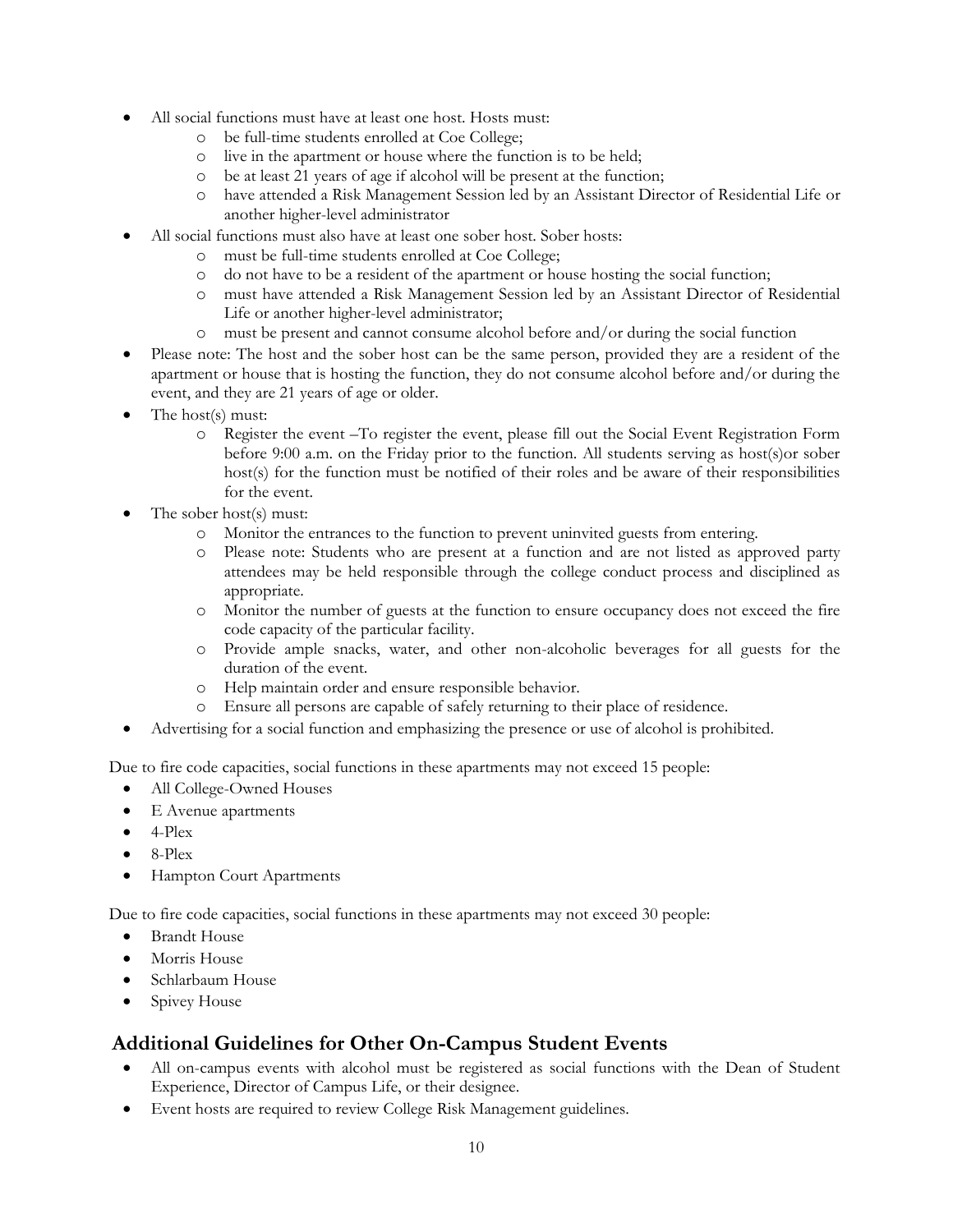- Third-party vendors such as Sodexo shall be used for the purchase and serving of alcohol.
- The host(s) of the event is responsible for ensuring alcoholic beverages do not enter the event if such use has not specifically been permitted.
- The host(s) of the event is responsible for clean-up of any garbage and recycling. Clean-up should take place at the conclusion of the event.
- Security must be present at all campus events, aside from apartment/house social functions.

# **Illegal Substance Policies for Students**

Illegal drugs are not permitted on Coe College property. Institutional knowledge of the possession, use, distribution, sale, and/or manufacture of any drug will subject the involved student(s) to investigation and the disciplinary process.

### **The following actions are prohibited according to the Coe College Illegal Substance Policy:**

- Misuse of over-the-counter drugs.
- Misuse or sharing of prescription drugs.
- Improper use of any prescription medication, including the use of prescription drugs without prescription or consuming prescription medication in excess of what a provider has prescribed.
- Such improper use will be interpreted as illegal drug use.
- Possessing, using, and/or being under the influence of any form of illegal drug.
- Distributing and/or selling any form of prescription drug or illegal drug.
- Manufacturing and/or selling any form of prescription drug or illegal drug.
- Possessing paraphernalia (i.e., rolling papers, pipes, bongs, etc.) for intended or implied use of any form of illegal drug.
- Possessing paraphernalia that contains or appears to contain illegal drug residue.
- Purchasing or passing prescription drugs or illegal drugs from one person to another.
- Using mail services (including campus mail services) to purchase, pass, or distribute prescription drugs or illegal drugs.
- Please note: Marijuana and cannabis products are considered illegal in Iowa.
- can be found responsible of a policy violation. For example, if a student is confronted for the smell of marijuana on their person or in their room, that student may face charges and be found Please note: If a student is confronted for the smell and/or sight of drugs on-campus, that student responsible for violating college policy.

Evidence that a student has engaged in any of the activities listed above will result in disciplinary action through the Student Conduct Process. In addition, please be reminded that Coe College students are responsible for adhering to all local, state, and federal laws. Coe College will not and cannot protect students from the consequences of violating of these statutes.

# **Civil Laws and Sanctions Regarding Alcohol and Other Drugs**

**Alcohol Laws –** Iowa State Code states that it is unlawful for any person "to sell, give, or otherwise supply alcoholic liquor, wine, or beer to any person knowing or having reasonable cause to believe that person to be under legal age, and a person or persons under legal age shall not individually or jointly have alcoholic liquor, wine, or beer in their possession or control." The law further states that "no person under legal age shall misrepresent the person's age for the purpose of purchasing or attempting to purchase any alcoholic beverage, wine, or beer from any licensee or permittee." Penalties range from a simple misdemeanor to a serious misdemeanor. In Iowa the legal drinking age is 21.

**Drug Laws –** Iowa State Code states that it is unlawful for any person not authorized by Chapter 124 of the state code "to manufacture, deliver, or possess with intent to manufacture or deliver a controlled – or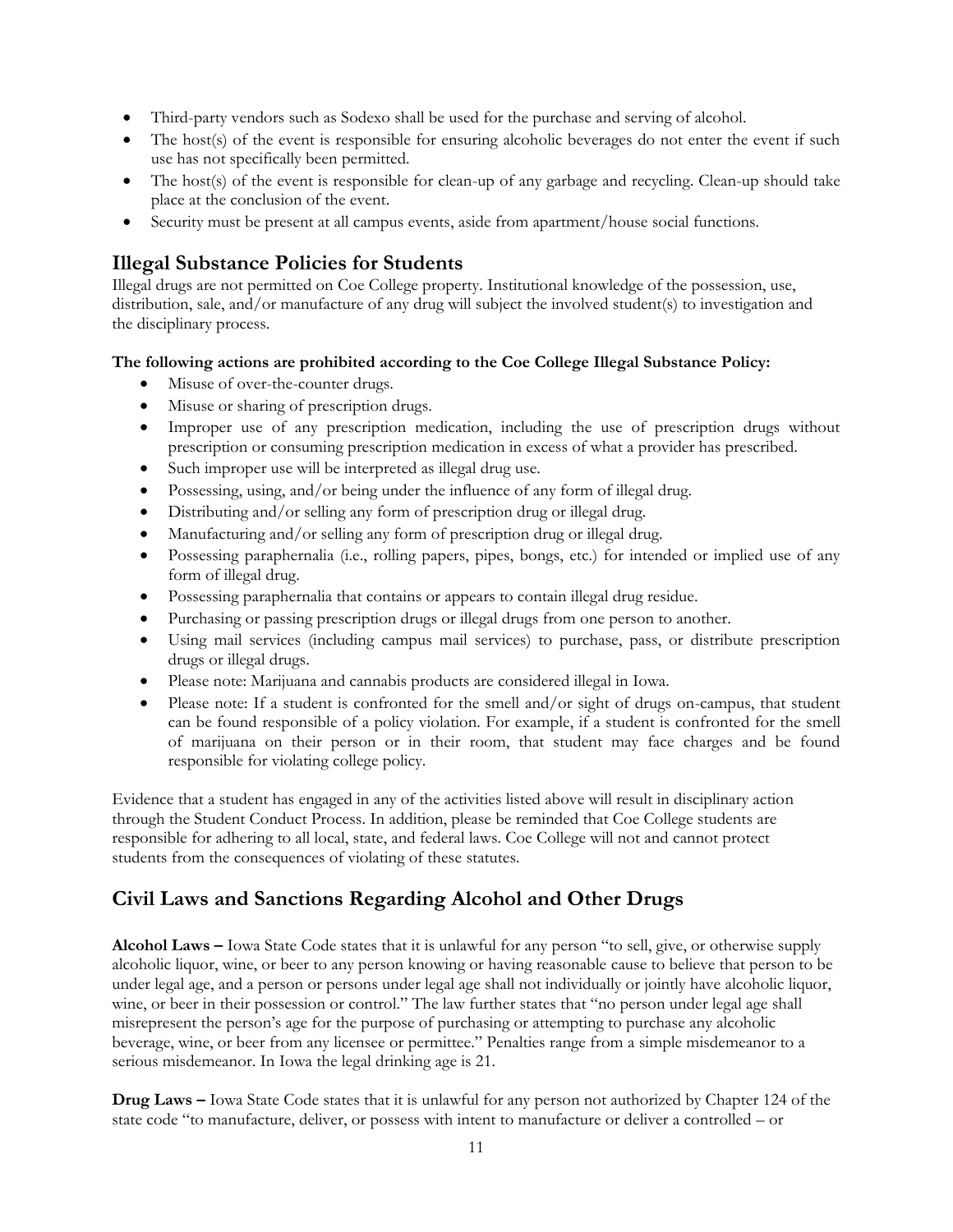counterfeit – substance or to act with, enter into a common scheme or design with, or conspire with one or more other persons to manufacture, deliver or possess with intent to manufacture or deliver a controlled substance." Penalties range from a simple misdemeanor to a felony. For greater detail of these laws, see Chapters 123 and 124 of the Iowa State Code.

The federal law with respect to drug abuse prevention and control may be found in Title 21, Chapter 13,of the United States Code.

A number of different penalties (sanctions) may be imposed by the magistrate or other representatives of the civil judicial system. Penalties include criminal charges, ranging from a simple misdemeanor to a felony. Sentencing may include one or more of the following: monetary fines, incarceration, and community service. Penalties may be different for persons under or over the age of 18 years old.

Persons under 18 who violate drug and alcohol laws may be turned over to juvenile authorities or are dealt with through the court system. Persons over 18 are dealt with through the court system. Persons over 18 who are charged with the use or possession of illegal drugs are treated as adults. Fines, jail sentences, and community service are at the discretion of the magistrate or district court judge.

# **Health Risks with Alcohol and Other Drugs**

People who abuse alcohol or drugs risk damage to both their mental and physical health including, but not limited to:

| <b>Alcohol and Other Drugs</b>        | <b>Health Risks</b>                      |
|---------------------------------------|------------------------------------------|
| Inhalants: Solvents, Aerosols,        | liver, nerve, brain damage; heart        |
| Thinner, Paint, Lighter Fluid, Gas    | failure; respiratory arrest; coma;       |
|                                       | suffocation; death                       |
| Narcotics: Heroin, Morphine,          | pulmonary edema; convulsions;            |
| Codeine, Methadone                    | respiratory arrest; coma; death          |
| Depressants: Alcohol,                 | nausea; severe anxiety; agitation;       |
| Benzodiazepines, Barbiturates,        | hallucinations; tremors; shakes;         |
| Chlorohydrins                         | delirium; convulsions; death             |
| Stimulants: Methylphenidate, Cocaine, | convulsions; hypertension; coma;         |
| Phenmetrazine, Amphetamines           | cardiac arrests; pulmonary edema;        |
| Hallucinogens: Marijuana, LSD,        | paranoia; delusions; psychosis;          |
| PCP, MDMA, Mescaline, Psilocybin      | hallucinations; convulsions; flashbacks; |
|                                       | death                                    |

These examples are not intended to be all-inclusive. It is recommended that you consult your physician for a more extensive description of health risks associated with the use of substances such as nicotine, caffeine, depressants, and stimulants. Relatedpamphlets on health risks are available in the Health Services Office in the Lower PUB.

# **Resources**

The College has a commitment to assist members of the Coe community with treatment of chemical dependency in terms of referrals to appropriate treatment agencies. Students seeking confidential assistance should consult the College counseling service, Tanager Place, or the Director of Health Services.

# **On-Campus Resources for Alcohol and/or Drug Concerns**

Health Services… ............................................................................................................... (319)399-8617 *Provide referrals to local hospitals and medical specialists. Offer educational materials and provide campus wellness programs.*  Counseling Services… ......................................................................................................... (319)399-8843 *Provide counseling and brief psychotherapy to students. Provide crisis intervention for students in distress.*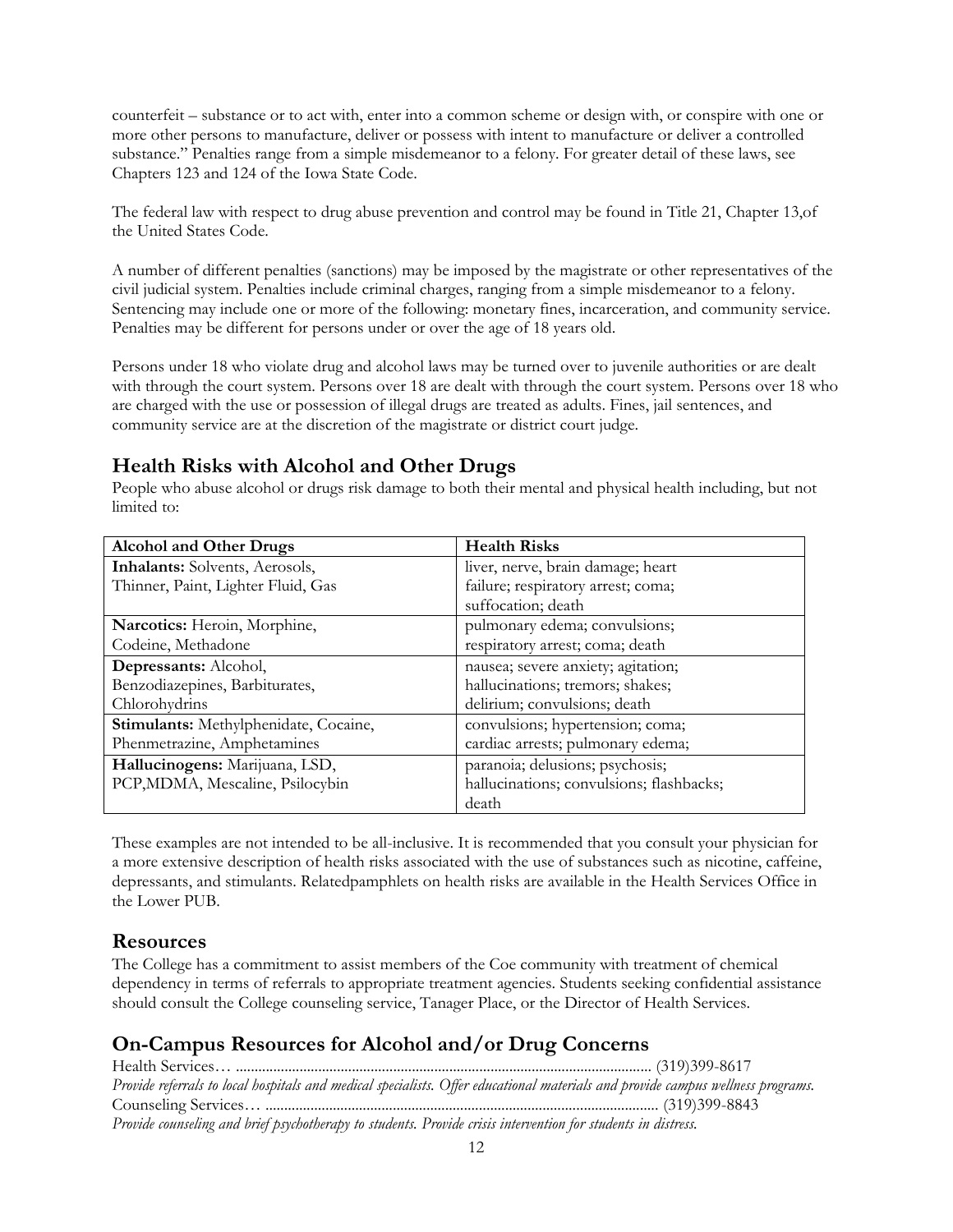# **Off-Campus Community Resources for Alcohol and/or Drug Concerns**

| National Resources for Alcohol and/or Drug Concerns |
|-----------------------------------------------------|
|                                                     |
|                                                     |
|                                                     |
|                                                     |
|                                                     |

# **Security Awareness and Crime Prevention**

The Coe College philosophy is to prevent rather than react to crime. This is accomplished through educational programs concerning personal safety.

 Pamphlets, posters, e-mails, and articles in the *Cosmos* (college newspaper) are some of the mechanisms used to disseminate information to the college community. Student Life also sponsors programs on crime prevention and self-defense.

The Director of Security advises members of the Coe community on a timely basis about campus crime and crime-related incidents. This information may be posted throughout the campus, distributed to all Resident Assistants for their floors, and/or sent through electronic mail.

# **Missing Persons Policy**

The Coe College Missing Person Policy is utilized when any department or community member receives a report of a missing student and/or when there is available information that indicates there is an urgent reason to be in contact with a student that is missing. Students who have not been located, seen, and/or trailed after 24 hours are concerned "missing".

 company of a(n) individual(s) indicating that they may be in danger, the Campus Security Office (x8888) If a resident student has not been seen on campus for more than 24 hours and acquaintances do not know where the student may be, the Dean of Students should be notified immediately. Students under the age of 18 years, will have their parents notified if they are determined missing for more than 24 hours and law enforcement will be notified for any student missing for more than 24 hours. If a student has been seen in the and/or the Cedar Rapids Police Department (911) should be notified.

### **Examples of a missing person include, but are not limited to:**

- The caller provides information that indicates a student may harm themselves or others, or has a history of self-harm.
- The caller provides information that indicates that a student's well-being/safety is at risk and the third party wants someone to check-in with the student and/or find the student.
- The student is known to Coe as high risk, potentially high risk, or has a history that seems related to the request for contact.
- The caller provides information that indicates that the student has not been seen by family, friends, roommates, etc. in a few days or uncomfortable time lapse that would cause the students' network to be concerned.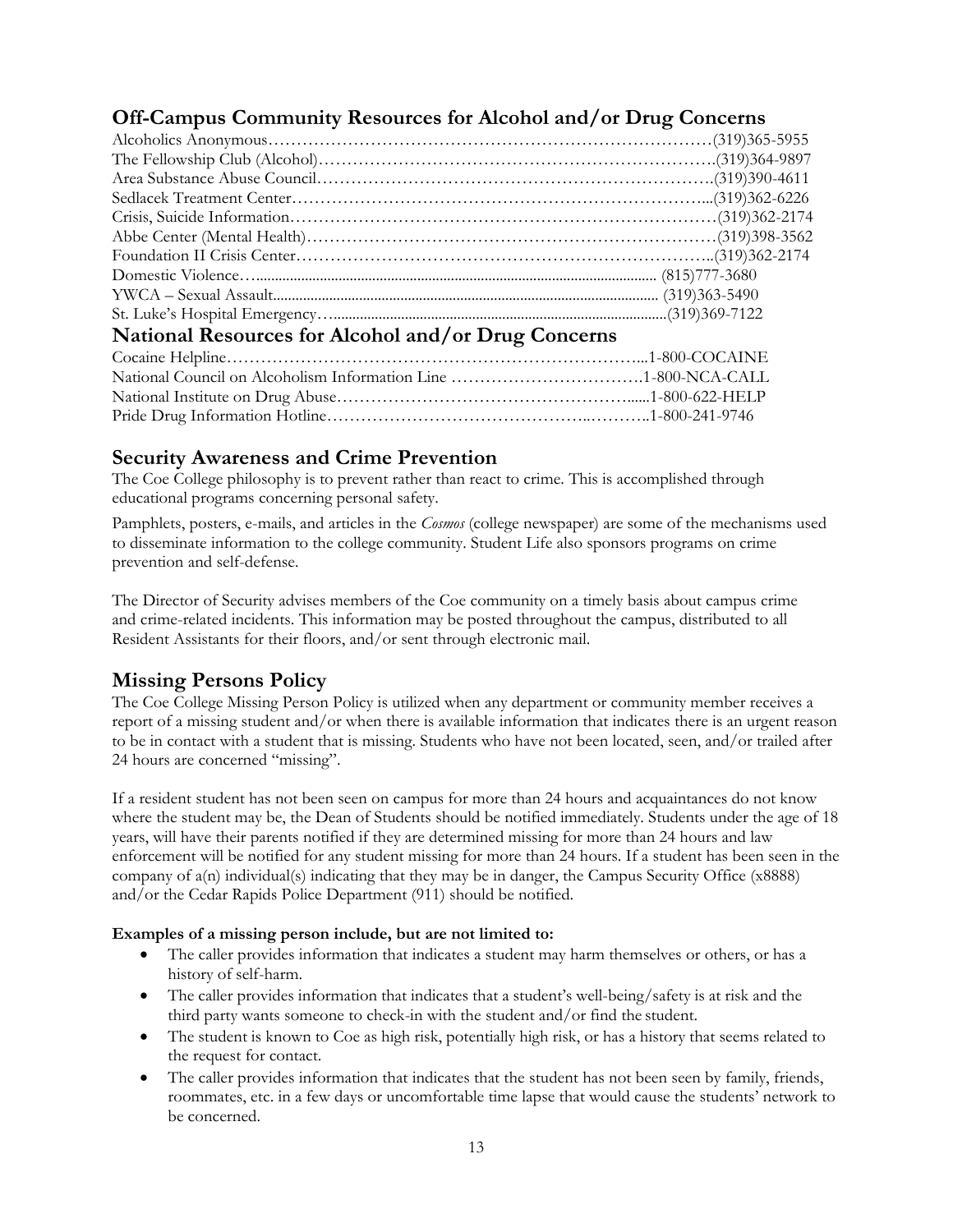Immediate response is required for a missing student and Coe College Campus Security must be involved at the onset and through the investigation of the missing student.

 The person receiving the call/report should let the caller/reporter know that Coe College will do its best to make contact with the missing student. The person receiving the report should also ask the caller/reporter to provide their name and contact information and clarify with the caller/reporter if they would like the student to contact them once the student is found.

### **When responding to a missing person report, the following will take place:**

- 1. In the case of an after-hours missing student report: The person receiving the call/report should contact the on-call staff, who will then contact the secondary on-call staff.
- 2. The on-call staff and secondary on-call staff will work together to begin active measures. Active measures can be implemented in any order, depending on the level of urgency; the time of day; and/or the message the student needs to receive. Active measures include, but are not limited to:
	- a. Contacting the student via phone, email and text;
	- b. Contacting Security (and CRPD);
	- c. Calling the original caller back to gather more information, if necessary;
	- d. Consulting the student's social media pages (if possible);
	- e. Consulting with the student's roommates/friends/network;
	- f. Consulting with the student's academic professors, if necessary
	- g. Checking ID access (either through Admin. Assistant in Student Development, during business hours) or on-call staff after hours (refer to ID access on campus protocol)
	- h. The Dean of Students or secondary on-call will be responsible for outreach to family.

### **Student located:**

- If the student refuses to do so with reasonable justification, the on-call staff or secondary on-call staff may contact the reporter to indicate that contact has been made with the student. 1. Once the student is located, request that the student call the reporter (if this was originally requested).
- 2. On-call staff will input all timelines an event in an incident report and log spreadsheet.
- 3. Ensure that roommates, and other community members are supported.

### **Student Not Located (URGENT LEVEL):**

If active measures do not result in finding the student, the following will be done within a 24-hour timeframe:

- 1. Contact the student's emergency contact from Jenzabar/Residence immediately. In addition, the
	- following areas may be notified:
		- a. Residence Life
		- b. Provost<br>c. Senior A
		- Senior Administration (President, VP Enrollment)
- 2. If active measures fail to confirm the presence and safety of the student, the Dean of Students, Campus Security, and other designees will initiate a more formal inquiry into the location of the student. The on-call staff will also work with Campus Security and CRPD on initiating amore formal missing person's report with CRPD.
- 3. The Dean of Students or designee should document this in an incident report
- 4. The Dean of Students or designee should ensure that roommates and other community members are supported.

# **Evacuation Plan**

### **Closing for evacuation of campus**

If a situation arises that warrants an evacuation of campus (e.g. hazardous material leak, chemical spill, catastrophic weather, etc.), the President's cabinet will communicate through the office of Student Development to initiate the Coe College emergency evacuation plan.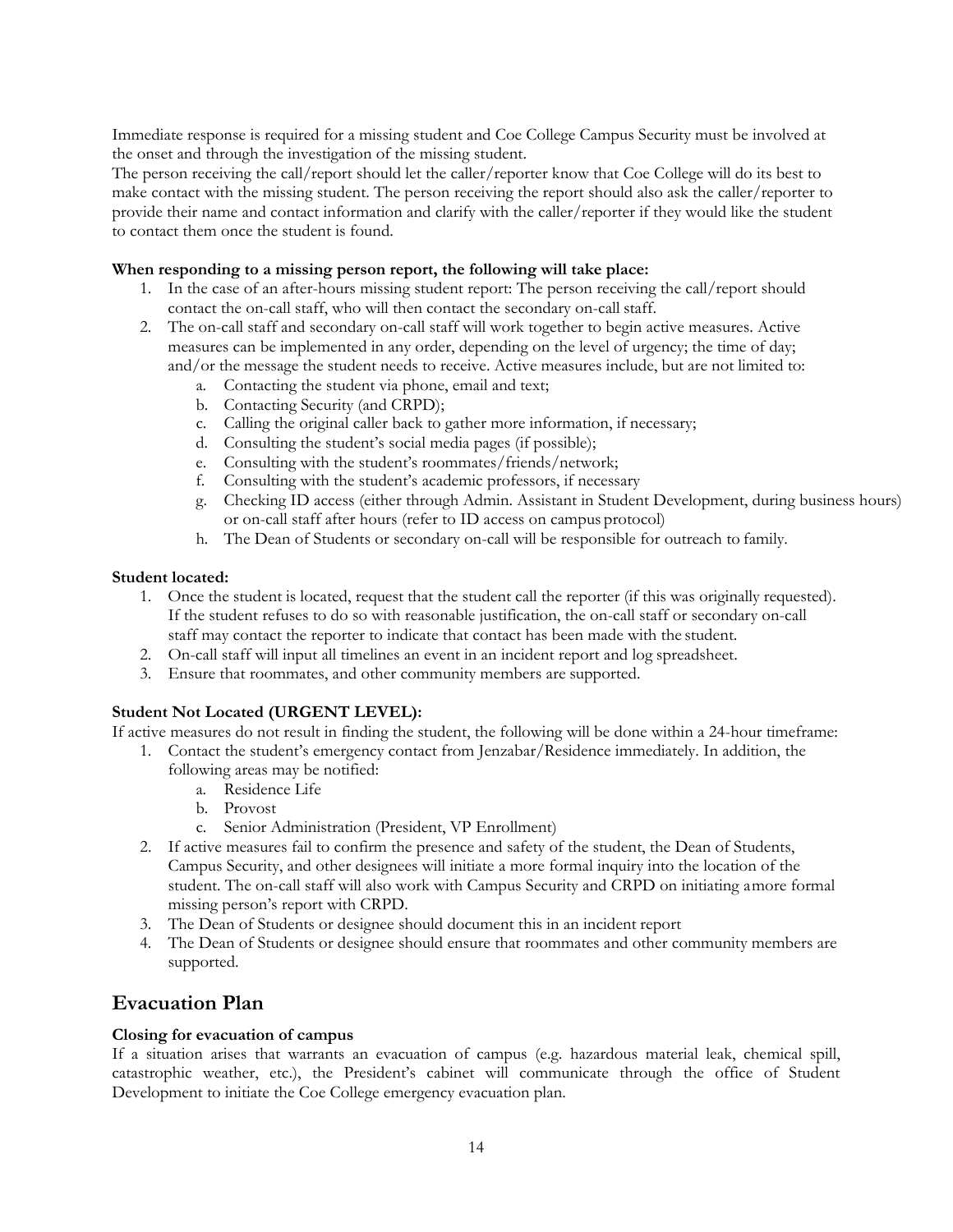Next, the Dean of Students will notify all students, faculty and staff to vacate the Coe campus. Instructions for evacuation will be communicated via the Coe College Emergency Alert System using text messaging, email, and website updates (see information below regarding this communications system). Coe College Security will check all campus buildings to ensure that they are secure throughout the evacuation.

 Critical emergency personnel and the live-on campus staff are the only employees allowed to remain on the Coe Campus after it is officially closed and evacuated. These employees are expected to remain onduty throughout the emergency until dismissed by the Dean of Students. Critical emergency personnel may be relocated off-campus if the situation is warranted.

### **Evacuation of on-campus students**

Through the Coe College Emergency Alert System, students will receive an emergency text and email notifying them of the time and location of an evacuation meeting. At the meeting, the logistics of the evacuation will be covered. The evacuation plan would likely include the following elements:

- Students who are able to travel home should do so immediately. If the students are able to host friends that are unable to make it home, it is highly encouraged.
	- o If not evacuating by personal vehicle, students are advised to secure available air, train or bus transportation.
- includes the name of the student, the destination where the student will be residing during the Before students leave campus, all students must fill out an emergency evacuation form. The form evacuation, and contact information.
- emergency shelter. Buses and/or vans will pick up students on Coe Road behind Greene Hall and Students who are unable to evacuate will be given information about relocating to a temporary Murray Hall at a predetermined time to transport students to the emergency shelter.
	- o The designated departure time of the buses and/or vans will be strictly enforced. Anyone who fails to report to the loading area will accept responsibility for their personal safety.
	- o The critical emergency personnel staff members will take turns staying with the Coe students at the emergency shelter.
	- o Students going to the emergency shelter still need to fill out an emergency evacuation form.
	- o Students going to the emergency shelter should expect very limited accommodations. This may include sleeping on an open gym floor without cots. As occupants of the emergency shelter, students must abide by the rules of the shelter and college policies are still ineffect.
- Students will be kept up to date on the status of the college evacuation through the use of the Coe College Emergency Alert System. In the event that the college website is not functioning, a temporary emergency web page will be created to relay information [\(www.coecollege1851.org\)](http://www.coecollege1851.org/).
- students. The emergency personnel will make efforts to contact and determine the whereabouts of students who did not fill out an emergency evacuation form (this includes calling home to parents). After this step, the names of students who are still unaccounted for will be turned over to the Cedar The critical emergency personnel will review the emergency evacuation forms to account for all Rapids Police Department.

### **Aftermath Plans**

Once the emergency has passed, the President's cabinet will determine when it is safe to return to campus. Post-emergency response teams will inspect all buildings, grounds and utilities for damages.

If the college is deemed safe:

- The critical emergency personnel member who is residing with the students in the emergency shelter will announce a departure time and designated loading area to the sheltered students.
- All students will receive an emergency text, email and update via website via the Coe College Emergency Alert System that it is safe to return to campus.
- Students will not be allowed to return to campus until their housing assignments are ready for occupancy (in the event that some but not all of the campus facilities are damaged).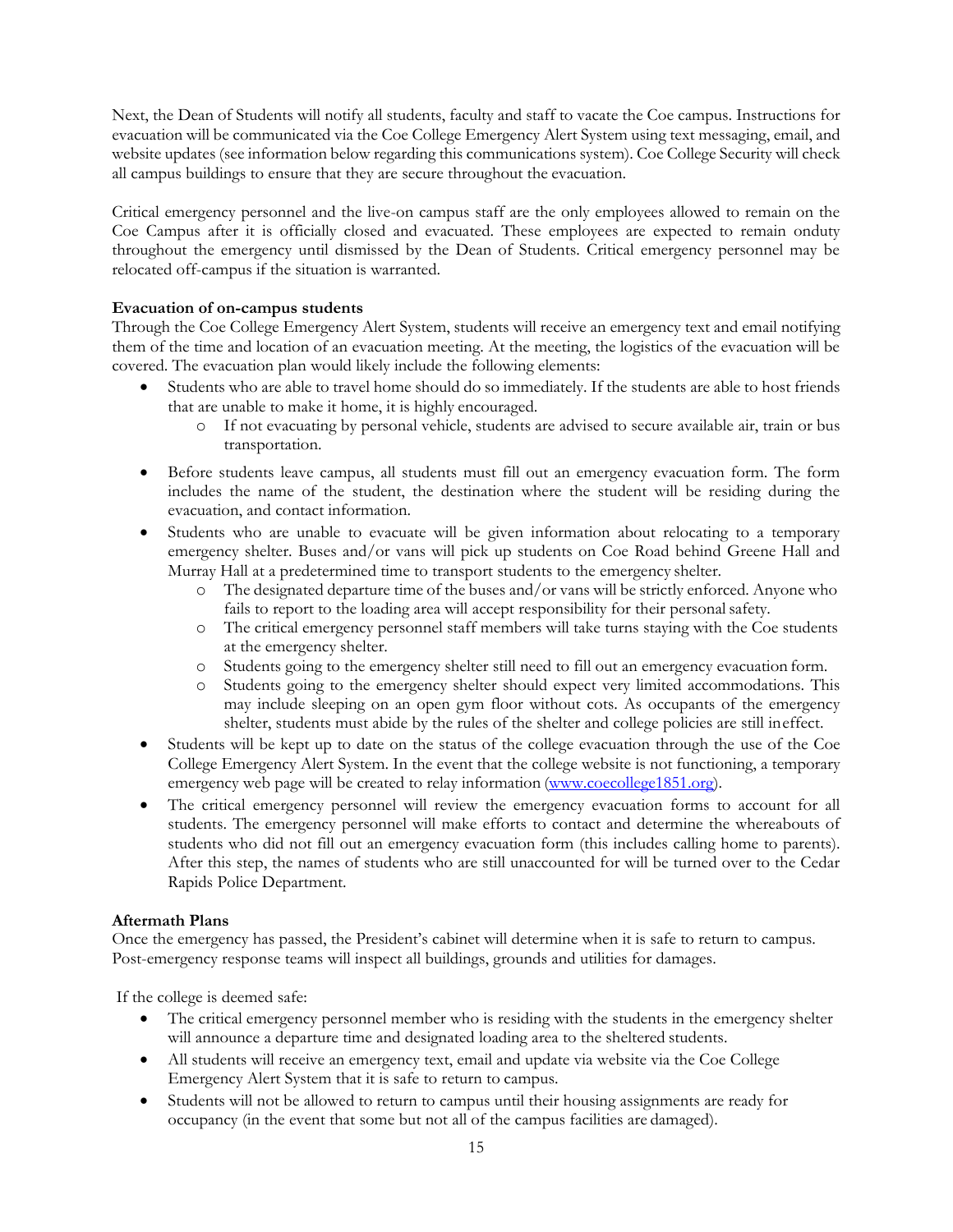If the college is deemed unsafe and/or will be closed for a prolonged period:

- emergency staff are expected to make their way to the nearest airport, train station or bus station so Sheltered students and emergency personnel will make plans for long-term relocation. Students and they may make appropriate travel plans. All expenses incurred will be the individual'sresponsibility.
- Students, staff and faculty will be kept informed on the status of the college through the Coe College Emergency Alert System with texts, emails and website updates.

# **Sexual Misconduct Prevention**

All new students at Coe College are expected to complete online educational programming on sexual assault prevention prior to arrival on campus and receive additional training during orientation. During the 2020-2021 academic year, online training was completed through Vector Solutions. Members of the Coe College Title IX Team also provide in-person presentations to students in FYS classes, on athletics teams, involved in Greek organizations, holding student leader roles (such as RAs, CAPs, Peer Ministers, etc.). New members of the faculty and staff are also trained each fall regarding sexual misconduct prevention and their roles as nonconfidential, mandatory reporters.

 During the 2020-2021 academic year, additional programming was provided, in an effort to cultivate a culture Month in 2021 (consent promos, Kohawks Get Consent signature drive, consent-positive coloring contest, of affirmative consent on the Coe College campus, including a series of events for Sexual Assault Awareness What I Wore display, Denim Day observance, etc.).

Members of the Coe College community have access to both confidential and non-confidential located on- and off-campus. A list of these resources follow:

### **Confidential On-Campus Resources**

Emily Barnard, Assistant Dean of Health & Wellness, 319-399-8843, Student Life Suite, Gage Union Karla Steffens, Professor, 319-399-8657, Hickok Hall 204D John Chaimov, Professor, 319-399-8594, Hickok Hall 203A Kayla Waskow, Athletics, 319-399-8265, Athletic and Recreation Complex 214D

### **Confidential Off-Campus Resources**

Riverview Center Sexual Assault Hotline, 1-888-557-0310 Mercy Medical Emergency Center, 319-398-6041 St. Luke's Emergency Center, 319-369-7105 Iowa Sexual Abuse Hotline, 1-800-284-7821 Iowa Crime Victim Assistance Division, 1-800-373-5044 Iowa Coalition Against Sexual Assault, 515-244-7424 RAINN – Rape, Abuse, Incest National Network, 1-800-656-HOPE (4673)

### **Title IX Coordinator and Deputy Coordinators (Non-Confidential)**

Paula O'Loughlin— Interim Title IX Coordinator, 319-399-8616, Second Floor, McCabe Hall Ron Binder— Deputy Coordinator, 319-399- 8204, Student Life Suite, Gage Union Kris Bridges—Deputy Coordinator (faculty & staff), 319-399-8100, Business Office, Voorhees Hall Keniese Evans— Deputy Coordinator, 319-399-8843, Student Life Suite, Gage Union Tom Hicks— Deputy Coordinator, 319-399-8687, Learning Commons, Stewart Memorial Library Justine Hines— Deputy Coordinator, 319-399-8843, Student Life Suite, Gage Union Steven Stope— Deputy Coordinator, 319-399-8843, Student Life Suite, Gage Union Carlos Velez— Deputy Coordinator, 319-399-8517, Safety & Security Office, Gage Union

### **Accused Student Resource**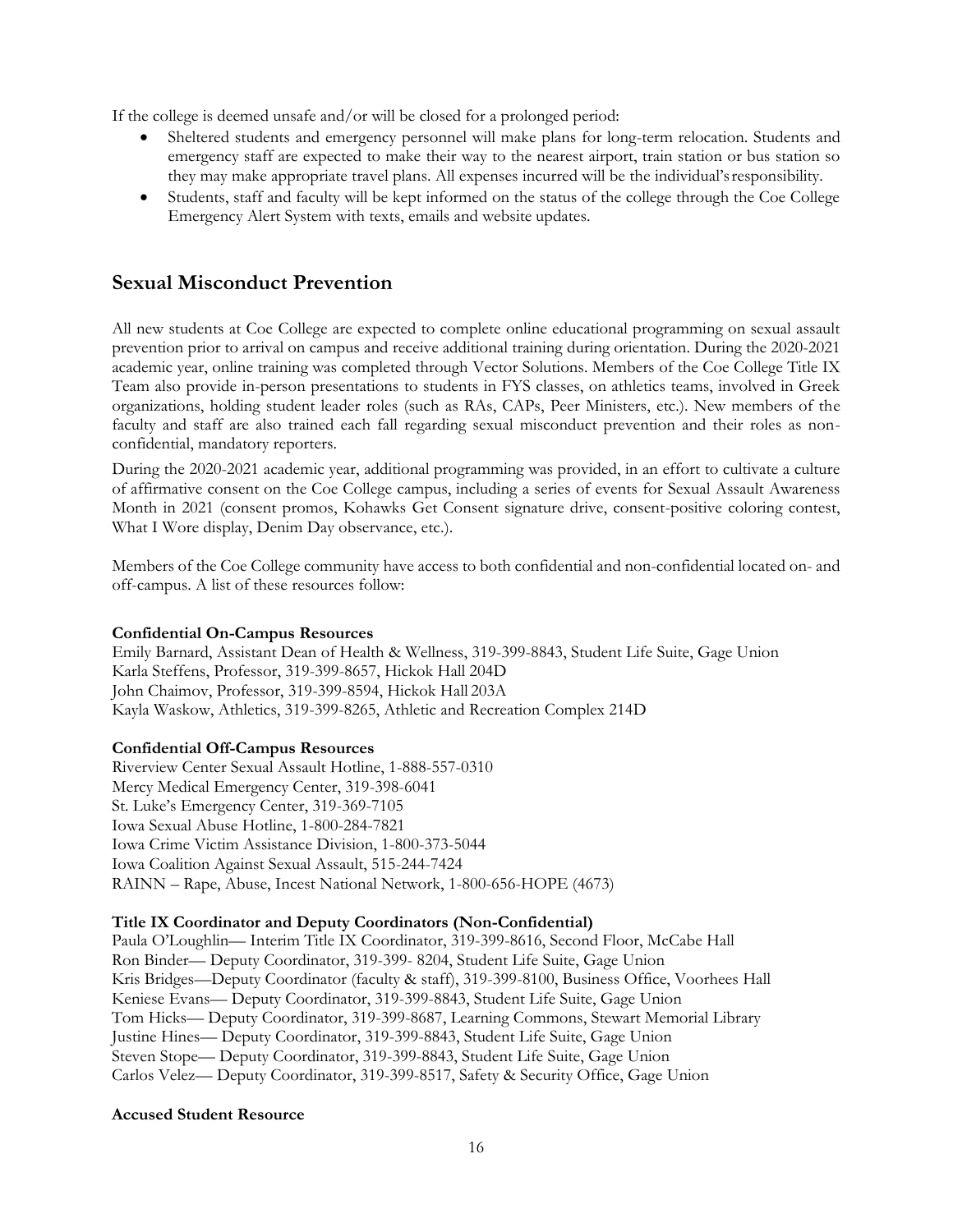Emily Barnard, Assistant Dean of Health & Wellness, 319-399-8843, Student Life Suite, Gage Union

### **Federal Statistical Reporting Obligations**

 The Director of Security has a duty to report sexual misconduct for federal statistical reporting purposes. All personally identifiable information is kept confidential, but statistical information must be passed along to campus law enforcement regarding the type of incident and its general location (e.g. the college must report whether the incident happened on or off campus, but no specific addresses are given), for publication in the annual Campus Security Report. This report helps to provide the community with a clear picture of the extent and nature of campus crime, to ensure greater community safety.

### **Federal Timely Warning Reporting Obligations**

 Victims/survivors (referred to as complainants) of sexual misconduct should also be aware that college victim's name and other identifying information is not disclosed, while still providing enough information for administrators must issue timely warnings for incidents reported to them that pose a substantial threat of bodily harm or danger to members of the campus community. The college will make every effort to ensure that a community members to make safety decisions in light of the danger.

## **Coe College Title IX Sexual Misconduct Policy Last Updated August 2021**

Coe College is committed to providing a learning environment that is free of all forms of sexual misconduct. This document contains Coe College's policies and procedures for preventing, reporting, and responding to sexual misconduct and other forms of interpersonal violence. This guide also contains information about resources and remedies for all students, staff, faculty, and other members of the Coe College community who have experienced or been affected by prohibited conduct. Coe College does not discriminate on the basis of sex in its education programs or activities, including its admissions process and employment. Questions about the application of Title IX to Coe College may be referred to Coe College's Title IX Coordinator:

**Paula O'Loughlin, Coe College Interim Title IX Coordinator Email:** [poloughlin@coe.edu;](mailto:poloughlin@coe.edu) **Phone Number:** 319.399.8616 **Office Location:** Office 209, McCabe Hall Coe College, 1220 First Avenue, Cedar Rapids, IA 52402

All Coe College community members have a responsibility to adhere to Coe College's policies, as well as local, state, and federal law. This policy is not intended to create a contract and it is not to be construed to constitute any kind of contractual obligation between Coe College and any Coe College student, prospective student, employee, or prospective employee. Coe College may update, amend, supplement, rescind, or deviate from these policies as it deems appropriate. The policy will take effect when it is approved by administration and distributed by official notice.

### **Types of Sexual Misconduct Prohibited by This Policy**

Sex Discrimination occurs when persons are excluded from participation in, or denied the benefits of, employment, or any college program or activity because of their sex. Sex discrimination can include adverse treatment based on one's sex, as well as the other prohibited conduct outlined below. Sex discrimination includes discrimination on the basis of pregnancy, gender identity, and failure to conform to stereotypical notions of femininity and masculinity.

**Sexual Harassment** is conduct on the basis of sex that meets one of the following definitions: (1) Quid Pro Quo Harassment, which, as defined by Title IX, occurs when an employee of Coe College conditions the provision of an aid, benefit, or service (including education) on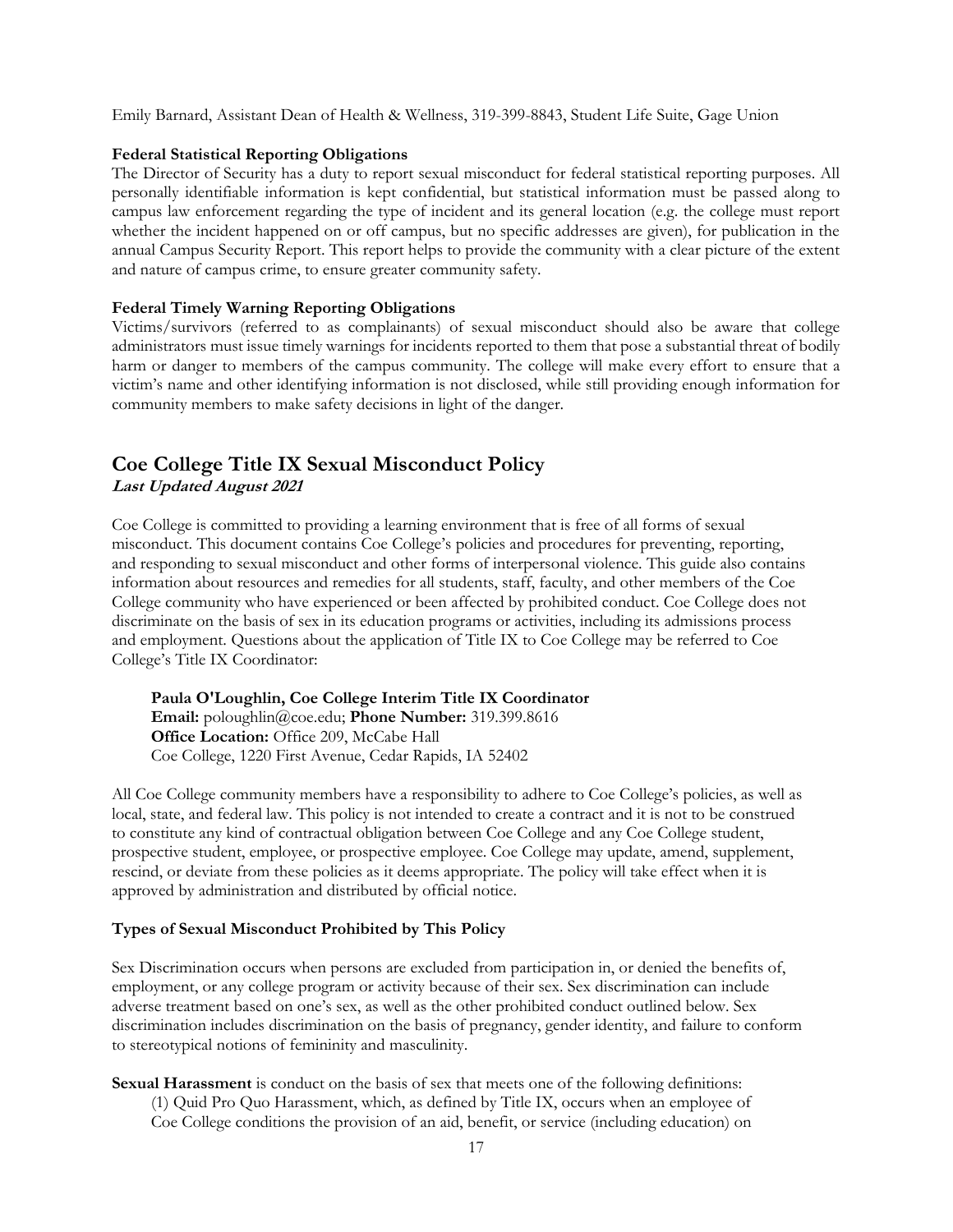an individual's participation in unwelcome sexual conduct.

a. "Sexual conduct" includes sexual advances, requests for sexual favors, and other verbal, physical, graphic, or written conduct of a sexual nature.

b. "Conditions the provision of an aid, benefit, or service" on an individual's participation in unwelcome sexual conduct means that

- Submission to sexual conduct is made, either explicitly or implicitly, a term or condition of an individual's educational opportunities (including aid, benefits, or services); or
- Submission to or rejection of sexual conduct by an individual is used as a basis for educational opportunities affecting such individual; and/or
- The unwelcome sexual conduct has the purpose or effect of unreasonably interfering with an individual's work or educational opportunities.

c. A person's submission to unwanted sexual advances does not mean the sexual conduct was not "unwelcome," or prohibited quid pro quo harassment did not occur.

d. Other forms of quid pro quo harassment that are excluded from the Title IX definition, including inappropriate conduct that does not interfere with a person's participation in an education program or activity, such as conduct that affects a person's employment, or which is committed by a non-employee student, volunteer, or other Coe College community member, is prohibited, and is subject to the Anti-Harassment Policy in the College and Employment Policies document [\(https://www.coe.edu/why-coe/discover-coe/human](https://www.coe.edu/why-coe/discover-coe/human)resources/facultystaff-resources).

 conduct by a Coe College student or employee that a reasonable person would find to be so (2) Sexually Hostile or Sexually Harassing Environment is defined by Title IX as unwelcome severe, pervasive, and objectively offensive that it denies a person equal access to an education program or activity.

a. "Unwelcome conduct" includes conduct that is based on a person's sex.

 instances of conduct that has the effect of interfering with a person's participation in b. Conduct that is "severe, pervasive, and objectively offensive" may include one or more classroom, academic, or educational activities or programs, including athletics and collegesponsored extra-curricular programming.

 topics in the academic context that involve sexual issues, even if the discussion offends some c. The policy does not prohibit students and faculty from discussing or communicating about people who overhear it.

 d. Other harassing conduct that is offensive, but does not meet the definition above or interferes only with a person's non-educational activities (such as certain employment), is prohibited and is subject to the Anti-Harassment Policy in College and Employment Policies document (<https://www.coe.edu/why-coe/discover-coe/humanresources/faculty-staff>resources).

(3) Sexual Assault (including rape) is actual or attempted sexual contact with another person without the person's affirmative consent. Sexual assault includes the sexual conduct commonly known as rape, whether forcible or non-forcible. Either males or females can be aggressors in sexual assault and sexual assault can occur in same-sex relationships. Sexual assault includes but is not limited to:

a. Intentional touching of another person's intimate body parts without that person's consent; or

b. Other intentional sexual contact with another person without that person's consent; or c. Coercing, forcing, or attempting to coerce or force a person to touch another person's intimate parts without that person's consent; or

 or anus of a person by any body part of another person or by an object, or (2) the d. Rape, which this policy defines as penetration, no matter how slight, of (1) the vagina mouth of a person by a sex organ of another person, without that person's consent.

 behavior between partners or former partners involving one or more of the following elements: (1) (4) Relationship (Dating and Domestic) Violence is abuse, violence, or intentionally controlling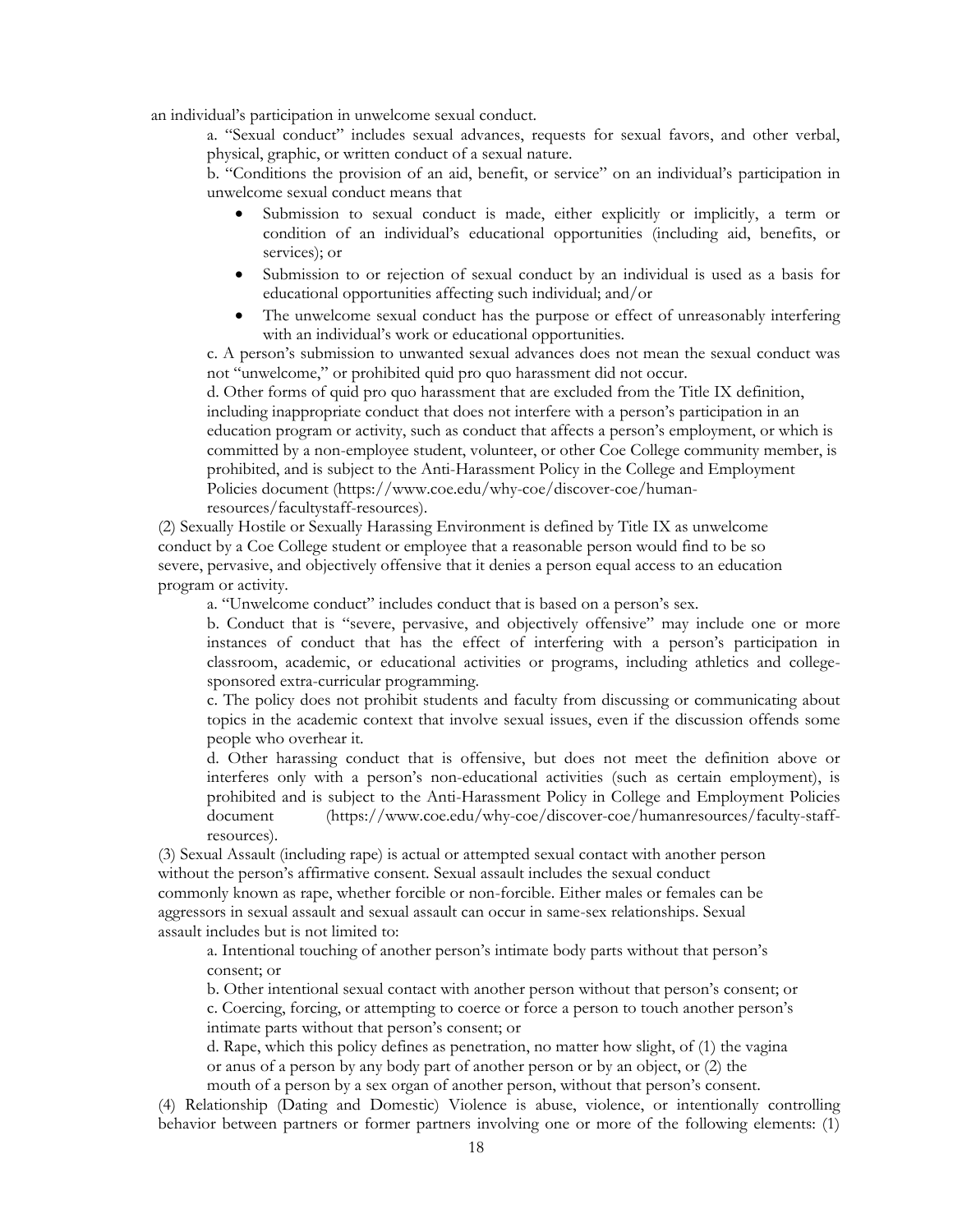bodily injury; (3) emotional abuse creating apprehension of bodily injury or property damage; (4) with the intent to intimidate, terrify, harass, or threaten. Relationship violence can occur in all types of battering that causes bodily injury; (2) purposely or knowingly causing reasonable apprehension of repeated telephonic, electronic, or other forms of communication anonymously or directly — made relationships (e.g., heterosexual, same sex, or any other type of relationship).

 letter-writing, etc. Stalking includes the activities generally associated with cyber stalking, a particular (5) Stalking means engaging in a course of conduct directed at a specific person that would cause a reasonable person to (1) fear for his or her safety or the safety of others or (2) suffer substantial emotional distress. Stalking may take the form of harassing telephone calls, computer communications, form of stalking in which electronic and social media, including social networks, blogs, cells phones, texts, or other similar electronic communication is used.

A violation of this policy occurs when a person engages in any of the above behaviors and the conduct occurs in Coe College's education programs or activities, in a location that is under Coe College's substantial control (including its campus, buildings, or in a Coe College-sponsored event or program), or interferes or affects a person's participation in an education program or activity within the United States or its territories.

Education programs or activities of Coe College includes Coe College's campus, buildings, residence halls; Coe College's events or programs; and off-campus locations that are subject to substantial control by Coe College. This includes conduct that occurs in any building owned or controlled by a student group that is officially recognized as a Coe College student group, including Greek Life organizations.

Note that many other behaviors may violate other general college policies. This would include sexual misconduct involving a Coe College student that occurs in a location that is not owned or substantially controlled by Coe College; sexual misconduct in the workplace; sexual misconduct that occurs in international study abroad programs and programs subject to the substantial control of another organization or individual; sexual misconduct that does not meet the definition of "sexual misconduct" under this policy; harassment or discrimination based on other protected characteristics, such as race, skin color, religion, age, disability, national origin; and other conduct that is prohibited by Coe College. Other prohibited conduct is subject to the policies and disciplinary process in the Student Handbook, available at: [https://www.coe.edu/student-life/student-life-resources/college-policies-student-handbook,](https://www.coe.edu/student-life/student-life-resources/college-policies-student-handbook) the Staff Handbook, the Faculty Handbook, and/or the College and Employment Policies all available at [https://www.coe.edu/why-coe/discover-coe/human-resources/faculty-staff-resources.](https://www.coe.edu/why-coe/discover-coe/human-resources/faculty-staff-resources)

For disciplinary proceedings that do not qualify as sexual misconduct under this policy, all disciplinary and termination or expulsion procedures will be guided by the Faculty Handbook, Staff Handbook, or Student Handbook that corresponds with the faculty, staff, or student status of the person being reprimanded. Faculty and staff may contact the Associate Vice President for Human Resources with questions about the policies and disciplinary procedures in the Staff Handbook and the Faculty Handbook. Students may contact the Dean of Student Experience with questions about the Student Handbook. If there is a question about which policy applies to a report or concern, the Title IX Coordinator, Associate Vice President for Human Resources, and Dean of Student Experience will determine which of the handbooks, policies, and disciplinary procedures applies.

### **Other Important Concepts and Definitions**

 choose whether or not to participate in sexual activity. **Force** is the use or threat of physical violence or intimidation to overcome an individual's freedom to

**Coercion** is direct or implied threat of force, violence, danger, hardship or retribution sufficient to persuade a reasonable person of ordinary susceptibility to perform an act which otherwise would not have been performed or acquiesce in an act to which one would not have submitted. Coercion can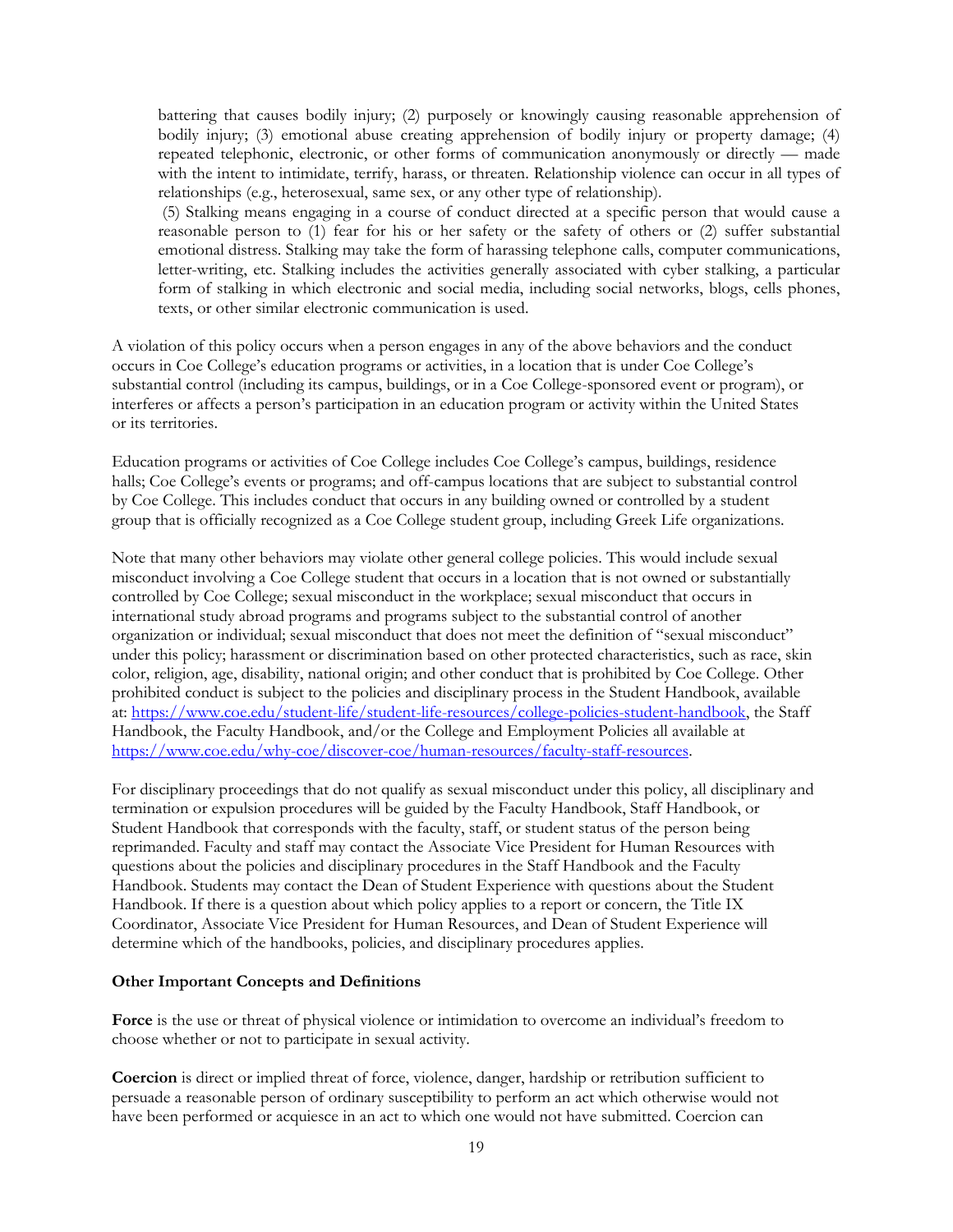include unreasonable and sustained pressure for sexual activity.

 When someone makes it clear that they do not want to engage in sexual activity, that they want it to stop, or that they do not want to go past a certain point of sexual interaction, continued pressure beyond that point is considered coercion.

### **Incapacitation**

Incapacitation is the inability, temporarily or permanently, to give consent (affirmative or otherwise), because that individual is mentally and/or physically helpless, asleep, unconscious, or unaware that the sexual activity is occurring. An incapacitated individual lacks the ability to make informed, rational judgments about whether or not to engage in sexual activity. A person who is incapacitated in unable to and cannot give consent to sexual activity. Incapacitation may result from ingestion of a legal or illegal drug or alcohol. Coe College prohibits the possession, use, and or distribution of drugs that are intended to incapacitate, including Rohypnol, Zolpidem, Ketamine, GHB, Burundanga, etc.

The perspective of a reasonable person will be the basis for determining whether a respondent knew or should have been aware of the extent and amount of the ingestion of alcohol and/or drugs by the complainant or of the extent to which the use of alcohol and/or drugs impacted a complainant's ability to give consent.

### **Affirmative Consent**

 participant in a sexual encounter. Consent to one form of sexual activity does not constitute consent to This policy is based on affirmative consent. Consent to engage in sexual activity must be given knowingly, voluntarily, and affirmatively. Consent to engage in sexual activity must exist from the beginning to end of each instance of sexual activity, for each form of sexual contact, and by each engage in all forms of sexual activity. Consent must be demonstrated through mutually understandable words and/or clear, unambiguous actions that indicate a willingness to engage freely in sexual activity. A person who is incapacitated cannot give affirmative consent.

Consent is active, not passive. Consent cannot be inferred from silence, passivity, lack of resistance, nonverbal cues, or lack of an active response alone. A person who does not physically resist or verbally refuse sexual activity is not necessarily giving consent. Relying on non-verbal communication can lead to misunderstandings or potential policy violations.

Consent can be withdrawn by either party at any time. Withdrawal of consent can also be outwardly demonstrated by mutually understandable words and/or clear, unambiguous actions that indicate a desire to end sexual activity. Once withdrawal of consent has been expressed, sexual activity must cease. Individuals with a previous or current intimate relationship do not automatically give initial or continued consent to sexual activity. Even in the context of a relationship, there must be mutually understandable communication that clearly and unambiguously indicates a willingness to engage in sexual activity. In the State of Iowa, consent can never be given by minors under the age of 16, with two provisions: First, a person 13 years of age or younger is considered to be a "child" under Iowa Code, section 702.5 and thus, incapable of consent. Second, for the ages of 14 and 15, the consenting partner must be less than 5 years of age apart from the teen.

### **Complainant**

The person(s) or group making the allegations of sexual misconduct.

### **Respondent**

The person(s) or group against whom a complaint of sexual misconduct has been made.

### **Privacy and Confidentiality**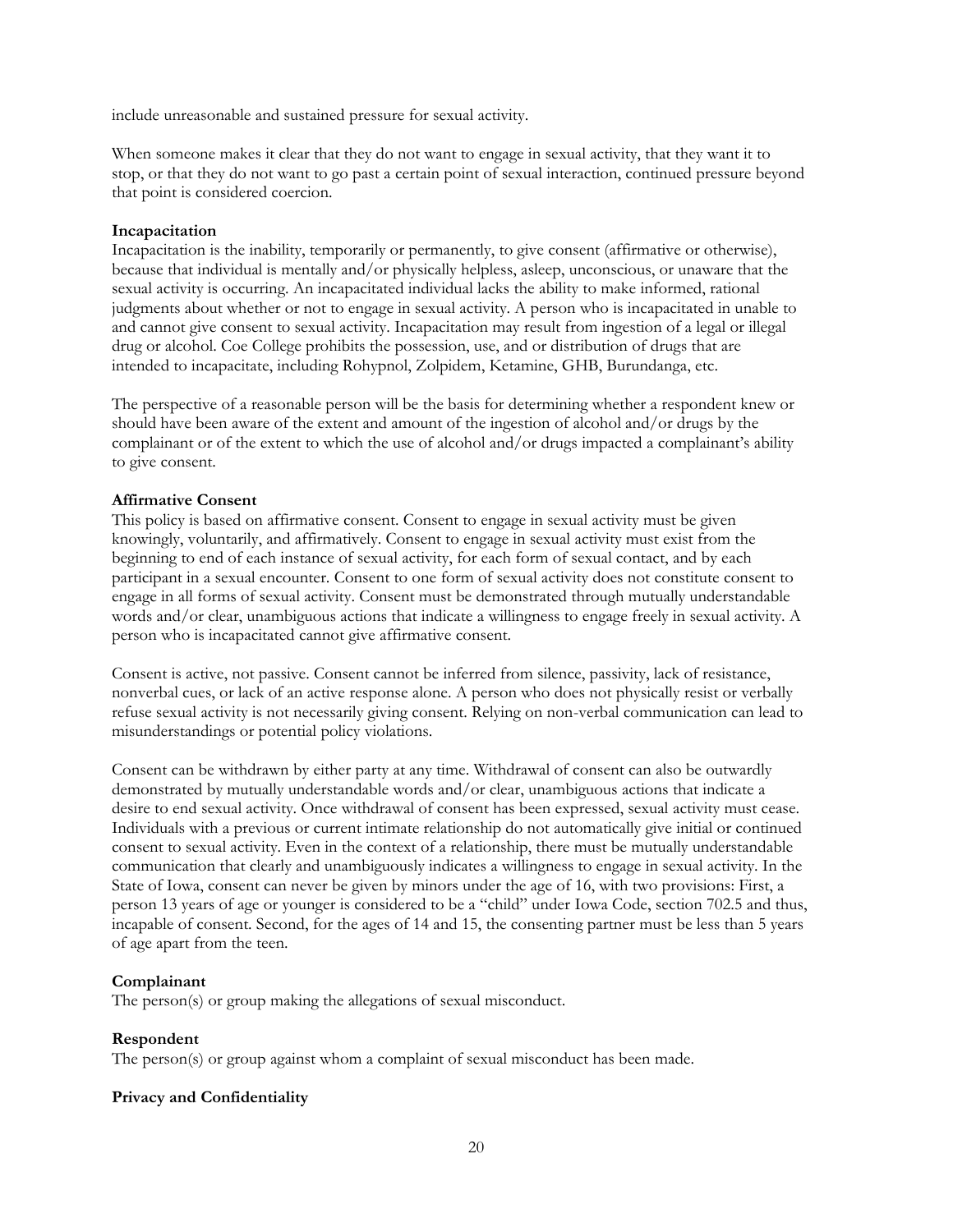In any complaint, investigation, hearing, appeal, or resolution of a complaint under the sexual misconduct policy, Coe College will make every effort to protect the privacy of all individuals involved in the sexual misconduct complaint consistent with a need for a thorough review of the reported conduct. Information related to a report under the sexual misconduct policy will only be shared with those college employees and students who need to know in order to assist in the review, investigation, administrative proceeding, appeal, or resolution of a complaint. College employees and students who are involved in the review, investigation, administrative proceeding, appeal, or resolution proceedings receive specific training and guidance about safeguarding private information.

Privacy of a student's educational records are all protected under the Family Educational Rights and Privacy Act (FERPA). The privacy of an employee and student's medical and related records are protected by the Health Insurance Portability and Accountability Act (HIPAA), excepting health records protected by FERPA. Access to college staff or faculty personnel records is restricted in accordance with relevant Coe College policies.

Information shared by an individual with designated college or community professionals (such as those explicitly listed in this policy as "confidential resources") cannot be revealed to any other person without express permission from the individual, or as otherwise permitted or required by law. Individuals wishing to seek confidential assistance may do so by speaking with professionals or individuals who have a statutorily protected or designated confidentiality relationship. These individuals are prohibited from breaking confidentiality unless (1) given permission to do so by the person who disclosed the information to them; (2) there is an imminent threat of harm to self or others; (3) the conduct involves suspected abuse of a minor under the age of 18; or (4) as otherwise required or permitted by law or court order.

All employees of the college who are not confidential resources (see above), as well as students in leadership positions or volunteers responsible for the welfare of other students, are required to share information about prohibited conduct under this policy with the Title IX Coordinator and are considered mandatory referrers. This means they are required to inform the Title IX Coordinator if they witness sexual misconduct or if they otherwise receive any information that indicates sexual misconduct has occurred involving a member of the Coe College community. Community members, including those who are not current Coe College faculty, staff, or students, are encouraged to speak to officials of the institution to make formal reports of incidents. Those who share information with the college have the right to have incidents of sexual misconduct taken seriously when formally reported and to have those incidents investigated, as well as properly resolved through administrative procedures.

Reporting does not mean that information won't be kept private and confidential. Coe College will ensure your privacy to the extent possible while conducting its investigation. As such, only the people who need to know any given information will be told, and information will be shared only as necessary with investigator(s), witnesses, the accused, and the complainant. The circle of people will be kept as tight as possible to preserve rights and privacy. Community members may bring a victim advocate or advisor to all phases of the investigation and campus conduct proceeding.

The complainant and respondent are able to share details about their case with others as they see fit. The institution cannot compel complainants and respondents to keep details of their case confidential. Witnesses are prohibited from sharing details about a case they are involved in and are required to keep all information confidential. Witnesses who want to talk about a case they are involved in should seek out the Title IX Coordinator or a confidential resource for support.

Notwithstanding a complainant or respondent's right to speak and share details about their case, they are prohibited from doing so for the purpose of retaliation, or to intimidate, threaten, coerce, or discriminate against an individual because they exercised their right to lodge a report or formal complaint under Title IX or this policy.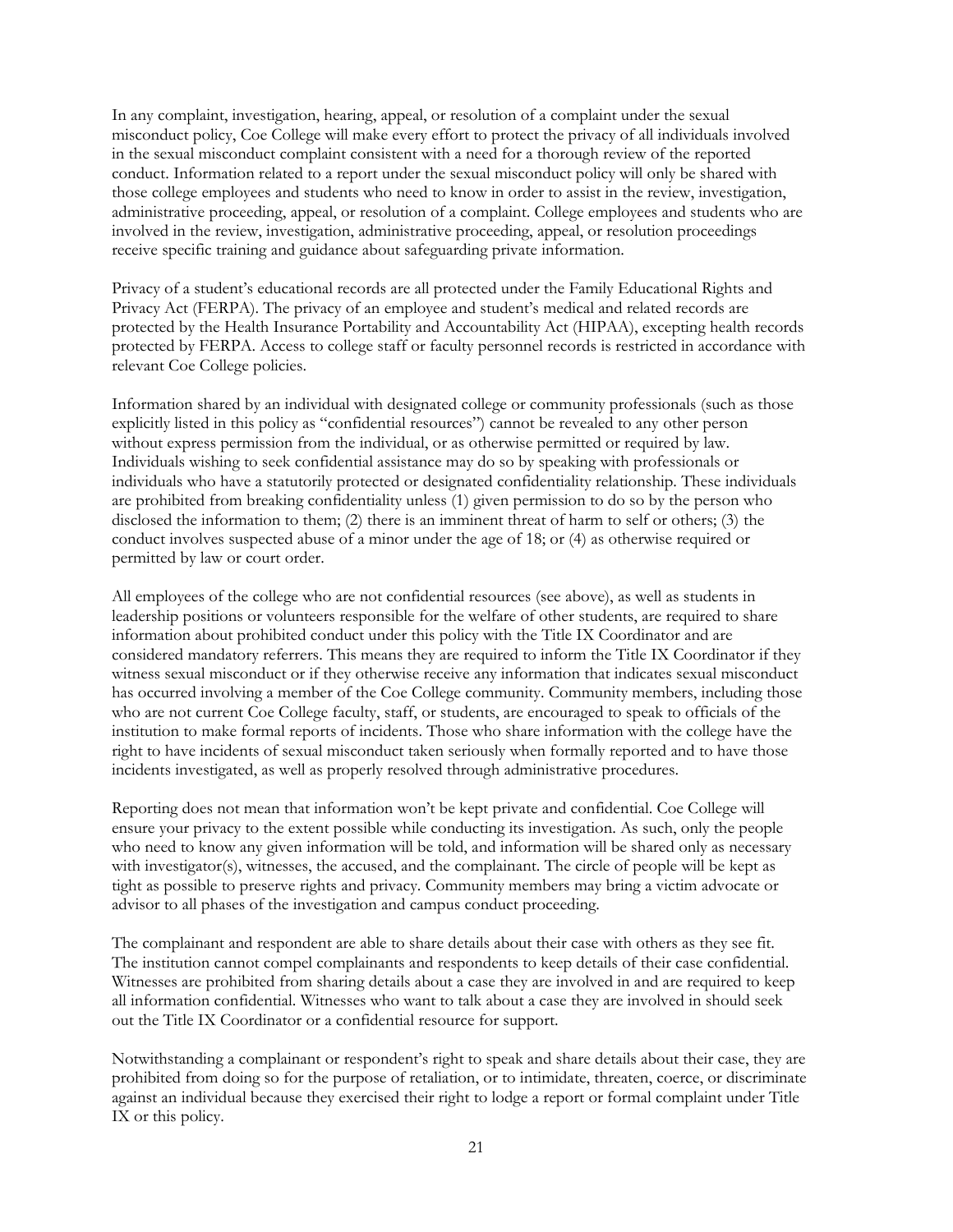### **Filing a Report of Sexual Misconduct.**

If any member of the Coe College community believes another member of the community has violated the Title IX Sexual Misconduct Policy, or engaged in sex discrimination or other sexual misconduct within or outside of an education program or activity, they may file a report with Coe College.

Except for the designated confidential resources, Coe College faculty and staff are required to report violations of this policy. The report should include sufficient information to enable Coe College to understand the nature of the report and complete an initial assessment, discussed below. Title IX prohibits Coe College from disciplining or sanctioning an individual for engaging in sexual misconduct unless a formal complaint is filed and the grievance procedure in the Title IX Sexual Misconduct Policy is followed. Formal complaints and the grievance procedure for sexual misconduct is discussed below. The Title IX Coordinator will inform individuals who file a report of sexual misconduct about their right, if any, to file a formal complaint. No one is required to file a formal complaint of sexual misconduct.

To report an incident of sexual misconduct, it is recommended you report to one of the following:

- Title IX Coordinator, 319-399-8616, Upper McCabe Hall, [titelix@coe.edu](mailto:titelix@coe.edu)
- Dean of Student Experience, 319-399-8843, Upper Gage, [dos@coe.edu](mailto:dos@coe.edu)
- Human Resources, 319-399-8100, Lower Voorhees Hall, [o-hr@coe.edu](mailto:o-hr@coe.edu)

Coe College provides the opportunity to submit an anonymous report. Individuals wishing to submit an anonymous report can do so by completing the following form hosted on Coe College's website: [https://www.coe.edu/title-ix.](https://www.coe.edu/title-ix) 

Some individuals may wish to keep their concerns confidential or are not prepared to make a report, but still want to seek information and support. Sharing with a confidential resource means that those communications cannot be legally disclosed to another person, without the consent of the person sharing the information. These confidential resources can be used as a resource regardless of whether the individual chooses to report to Coe College. Here is the list of Coe College's confidential resources:

 Coe College recognizes that some forms of sexual misconduct may also be crimes under Iowa criminal statutes. Students, faculty, and staff always have the option of reporting incidents to local police officials, and if desired, Coe College will assist in notifying law enforcement authorities. Reporting incidents to local law enforcement or to Coe College does not require anyone to press charges in either arena against the accused student, faculty, or staff member.

Neither law enforcement's determination whether or not to prosecute a respondent, nor the outcome of any criminal proceeding, are determinative of whether Coe College can or will determine that sexual misconduct has occurred under this policy.

Proceedings under this policy can be carried out prior to, simultaneously with, or following any civil or criminal proceedings in the courts, though a pending criminal investigation does not relieve Coe College of its responsibilities under the law. Coe College has jurisdiction over incidents that occur on campus during an official college program or activity (regardless of location) or off-campus in an environment that is subject to Coe College's substantial control, such as locations or events sponsored by Coe College or a student group officially recognized by Coe College.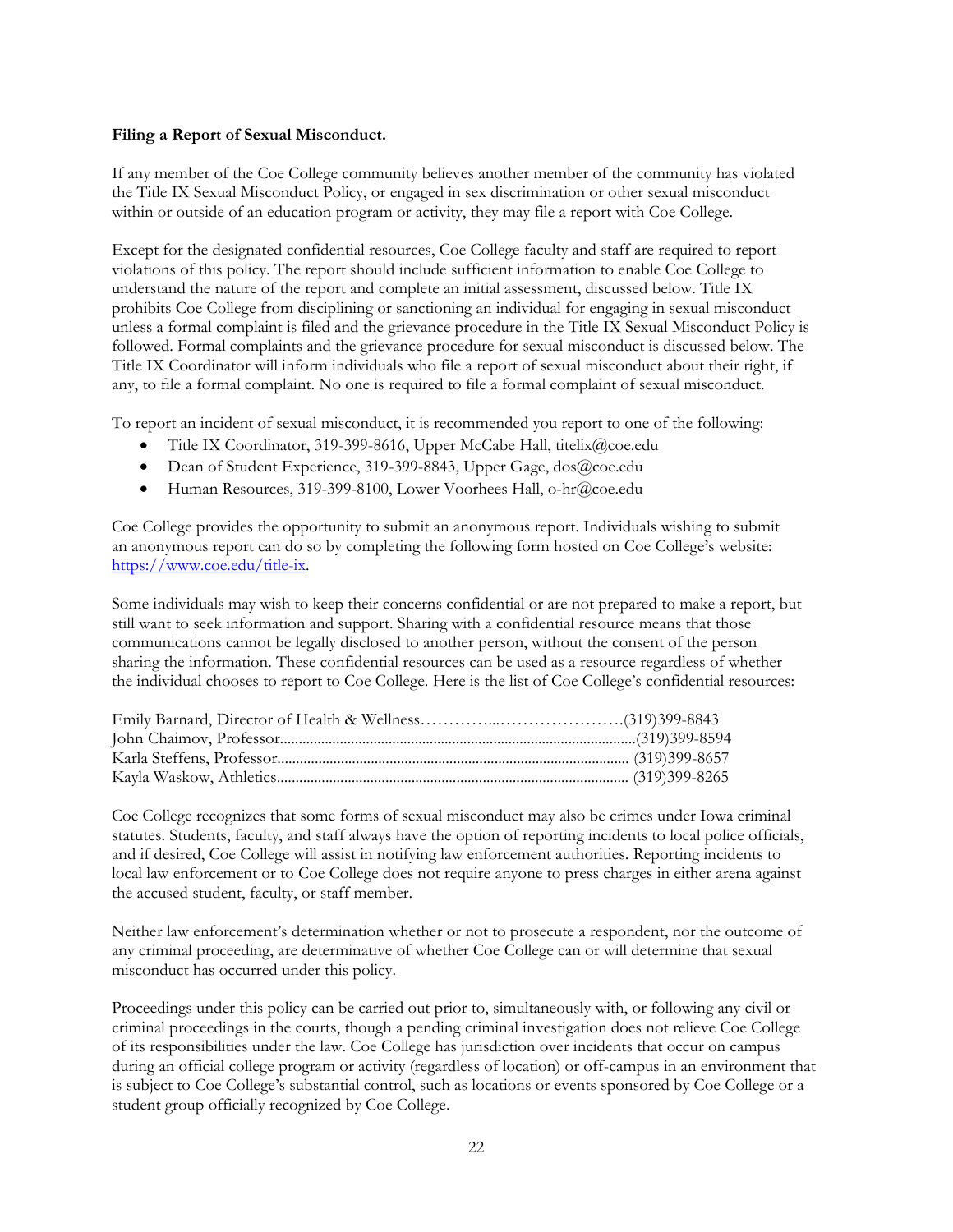Reporting parties and witnesses are encouraged to report sexual misconduct as soon as possible in order to maximize the Coe College's ability to respond promptly and effectively. By reporting the sexual misconduct, you help protect yourself and others from future harm. Reporting an issue is the best way for Coe College and the community to help an individual receive the resources and supportive measures available to them. Reporting the incident is a separate step from filing a formal complaint and initiating the Title IX Sexual Misconduct grievance procedure. At the time a report is made, a complainant does not have to decide whether or not to file a formal complaint. The complainant will also be provided with a written document explaining their right to file a formal complaint, the grievance procedure, their rights and options, and available resources.

If you experience or encounter prohibited conduct and wish to seek emergency assistance, dial 911. If you wish to speak to law enforcement about a concern related to sexual misconduct, you may also call the Cedar Rapids Police Department at: (319)286-5378 or report a crime electronically by using this link: http://www.cedar-rapids.org/local\_government/departments\_g\_-\_v/police/report\_a\_crime\_form.php

An incident of sexual misconduct does not have to occur on campus to be reported to Coe College. Furthermore, Coe College understands that some incidents of sexual misconduct involve interactions between only the complainant and the respondent and are not witnessed by other people. Lack of corroborating evidence or witness accounts should not discourage individuals from reporting sexual misconduct. Reports of sexual misconduct will be assessed, and if a formal complaint is filed, the grievance procedure outlined below will apply even when the only individuals involved are the complainant and the respondent.

Coe College knows that the decision whether or not to report sexual misconduct is personal and that there are many barriers, both individual and societal, to reporting. Coe College will approach the initial assessment of any report with a sincere effort to understand the perspective and experiences of each individual involved. Coe College officials will make every effort to respect the complainant's autonomy in making decisions and provide support that will allow the complainant to provide a full, detailed, and accurate report that will aid college officials in assessing the report.

### **Responding to a Report of Sexual Misconduct**

Within seven calendar days of receiving a report, Coe College will:

- Inform the complainant, in writing, of any right to file a formal complaint and will explain the procedure for doing so.
- Inform the complainant of measures that may restore or preserve an individual's access to their education, education program or activities, or other matters, without the filing of a formal complaint.
- Offer supportive measures in response to a report. If circumstances do not permit Coe College to offer supportive measures in response to a report, such as in cases where a complainant wishes to remain anonymous or will not respond to follow-up contact from Coe College, Coe College will document the reason it could not offer supportive measures.

 During the reporting process, a complainant may choose not to have their identity divulged. Individuals may complainant's willingness to divulge their identity, anonymity may impact Coe College's ability to address regulations require Coe College to identify the name of the complainant in the notice that is issued to a make an anonymous report without disclosing their name, identifying the party who engaged in sexual misconduct (if known) or requesting any action. Depending on the level of information available and the prohibited conduct. If an individual wishes to file a formal complaint of sexual misconduct, Title IX respondent.

### **Interim or Supportive Measures Following a Report of Sexual Misconduct**

Within seven calendar days of receiving a report, the college will contact the complainant to discuss the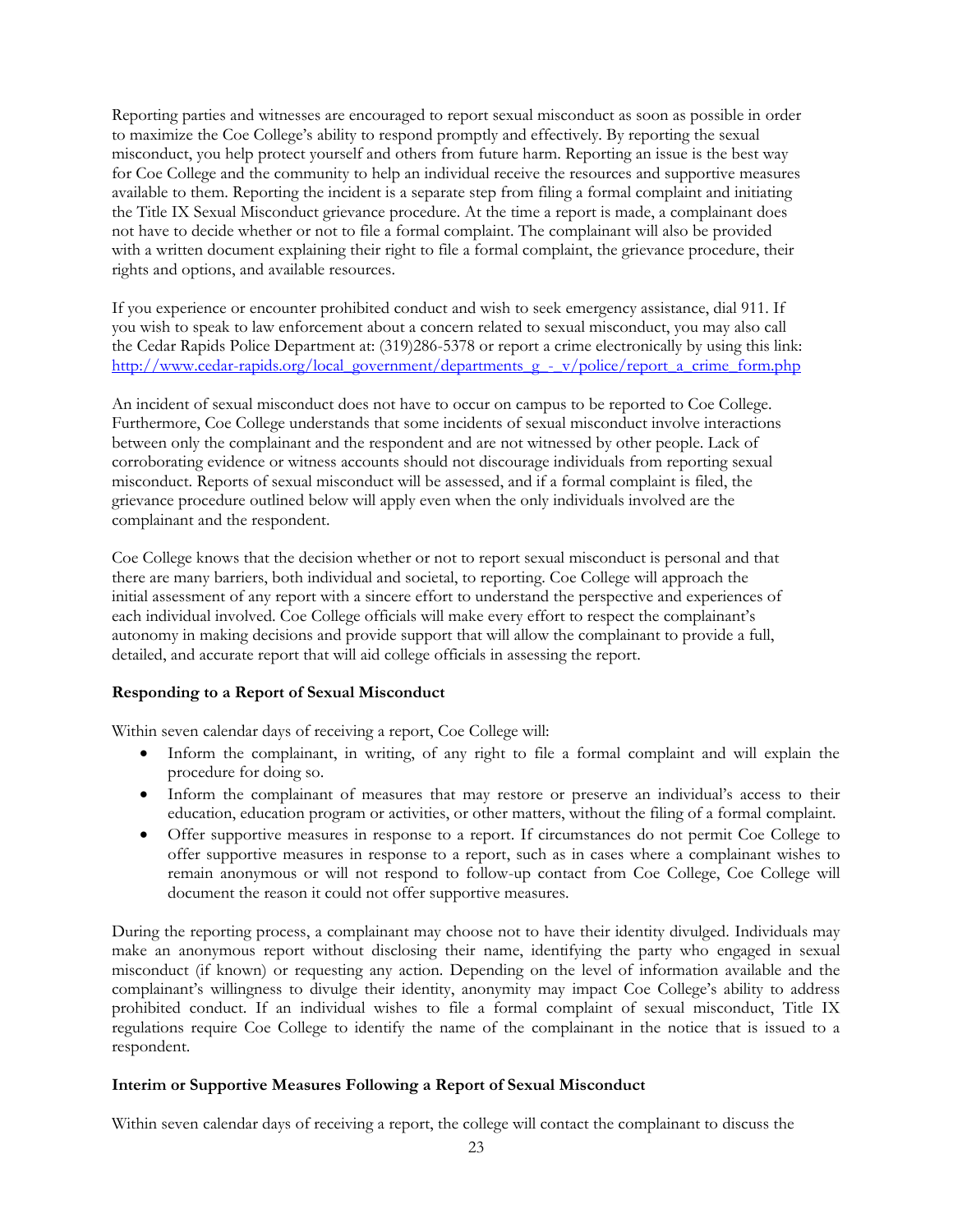availability of potential non-disciplinary, non-punitive individualized services for the complainant. These interim or supportive measures are intended to restore or preserve a person's equal access to Coe College's education programs or activities. Any interim or supportive measure will be designed to protect the safety of all members of the Coe College community and to deter sexual misconduct. Interim or supportive measures are available to a complainant whether or not the complainant chooses to file a formal complaint. Interim or supportive measures may also be available to an individual who allegedly engaged in sexual misconduct, as well.

Potential interim or supportive measures include, but are not limited to:

- Access to medical or counseling services on and off campus;
- Imposition of a college no contact order;
- Assistance in obtaining a civil protection order;
- Facilitating a meeting with law enforcement;
- Rescheduling of exams and assignments;
- Providing alternative course completion options;
- Changing class schedules or transferring sections, including dropping a course without penalty;
- Changing work or job assignments or schedules;
- Changing housing locations;
- Assistance in other relocation;
- Limiting an individual or organizations' access to college facilities or participation in college activities;
- Voluntary leave of absence;
- Providing an escort to and from classes, work, home, or activities;
- Providing academic support services;
- Emergency removal from campus or program following individualized safety and risk analysis discussed below

 the greatest extent possible. If it is necessary to disclose personal information to provide an interim or A complainant may request specific interim or supportive measures when making a sexual misconduct report at any point during the process. In order for Coe College to consider implementing any interim or supportive measures, a concerned party must first speak to a member of Coe College's Title IX team. Coe College is obligated to provide reasonable interim or supportive measures regardless of whether a report has been made to local law enforcement. Requests for interim or supportive measures should be made to the Title IX Coordinator. Coe College will keep interim or supportive measures confidential to supportive measure, Coe College will endeavor to notify the complainant before doing so. Coe College may also impose interim or supportive measures of its own volition.

Additionally, if a complainant has obtained a court order related to an individual who allegedly engaged in sexual misconduct, the complainant should provide such information to the Title IX Coordinator. The college will take all reasonable and legal action to assist with compliance of the order.

### **Initial Assessment and Individualized Safety/Risk Analysis**

The Title IX Coordinator and other administrators will ensure that Coe College responds to every sexual misconduct report in a timely manner that treats every individual with respect and promotes safety for the parties and the Coe College community.

The first step in response to a sexual misconduct report is an initial assessment. The initial assessment will consider the nature of the report, the complainant's preferences for resolution, and the most appropriate course of action given the information available. The appropriate course of action may change over time, as further information gathering, analysis, or investigation reveal more information surrounding the alleged sexual misconduct. If a complainant decides against filing a formal complaint,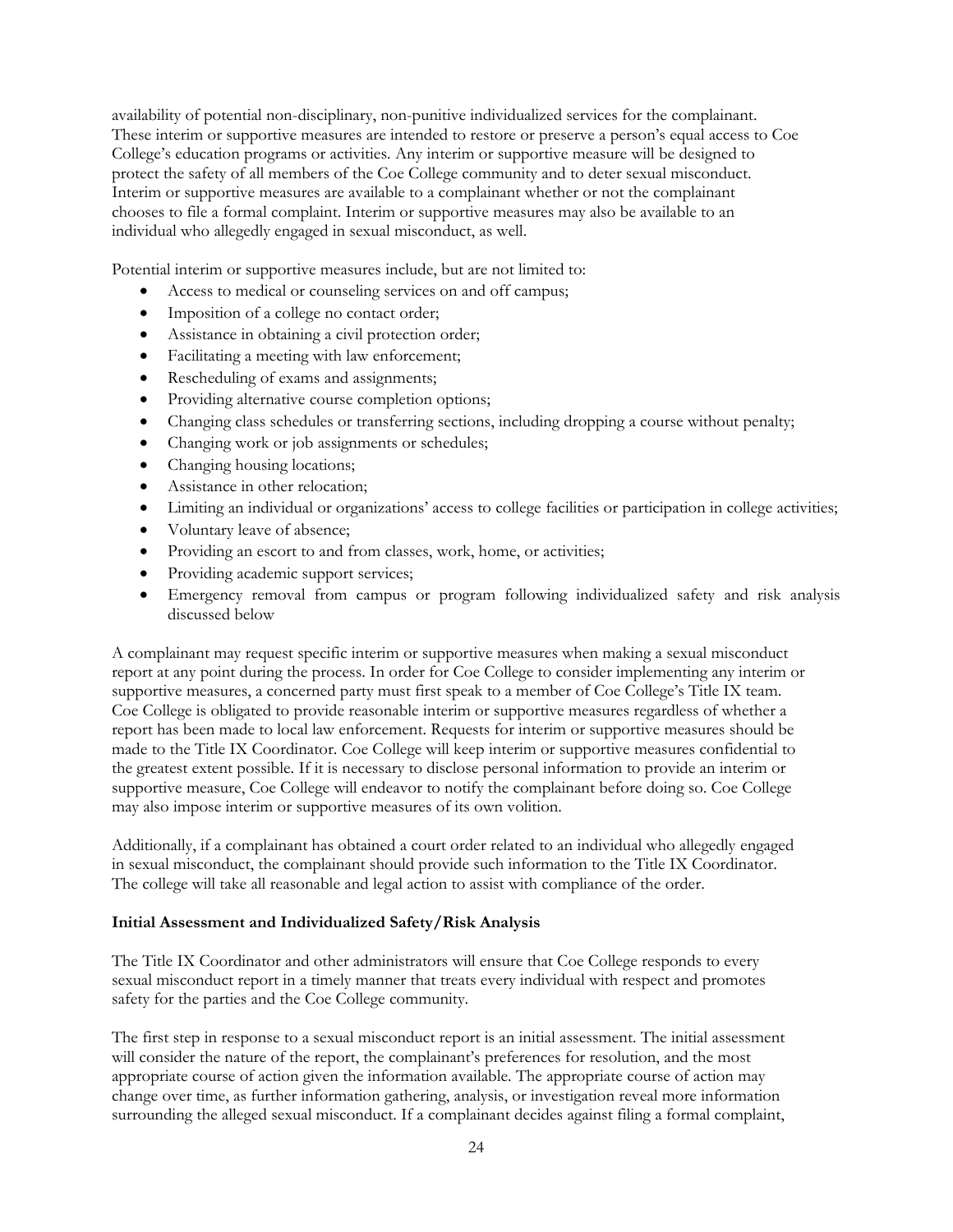or another designated official. At the initial assessment stage and throughout any investigation or the decision on how to move forward with the information will be made by the Title IX Coordinator disciplinary proceeding, only those who "need to know" are given information about the issues.

 Coe College will give the removed individual the opportunity to challenge the removal in instructions Coe College's initial assessment and individualized safety/risk analysis will include review of safety issues for the parties and the Coe College Community. If Coe College determines that an immediate threat to the physical health or safety of any student or other individual arising from the allegations in any report justifies removal of an individual from campus, Coe College will promptly notify the affected individual and remove the individual from campus or the relevant program. Immediately following the removal, included in the notice of removal.

### **Conflict of Interest**

Upon receipt of a report of Sexual Misconduct, identified conflicts of interest will be disclosed to Coe College, addressed and, if necessary, other appropriate individuals will be designated to fill the role of a potentially conflicted official. Responses to reports of sexual misconduct are conducted by individuals who receive training on issues related to sexual misconduct.

### **Filing a Formal Complaint of Sexual Misconduct**

Individuals who believe that sexual misconduct has occurred may file a "formal complaint" of sexual misconduct. A formal complaint of sexual misconduct is subject to the grievance procedure in the Title IX Sexual Misconduct Policy, discussed below, and must be investigated. Coe College students, faculty, staff, administrators, and others may be subject to a formal complaint of sexual misconduct.

To file a formal complaint, a complainant must sign by hand or by digital signature, a document that alleges sexual misconduct against a respondent and request that Coe College investigate the allegations of sexual misconduct. Title IX only permits individuals who are participating, or are attempting to participate, in an educational program or activity of Coe College, to file a formal complaint. This would include, but is not limited to, current students of Coe College, applicants for enrollment to Coe College, and other individuals who participate, or are attempting to participate in Coe's educational programs or activities.

Coe College's formal complaint form is available [www.coe.edu/title](www.coe.edu/title-ix)-ix.

Individuals who wish to file a formal complaint can submit a completed formal complaint by email, by mail, or in person by submitting it to the Title IX Coordinator, who is available at:

**Paula O'Loughlin, Coe College Interim Title IX Coordinator Email:** [poloughlin@coe.edu;](mailto:poloughlin@coe.edu) **Phone Number:** 319.399.8616 **Office Location:** Office 209, McCabe Hall Coe College, 1220 First Avenue, Cedar Rapids, IA 52402

Upon receipt of a report of sexual misconduct, discussed above, Coe College's Title IX Coordinator may sign a formal complaint to initiate the grievance procedure in the Title IX Sexual Misconduct Policy, even where no person who alleges to be the victim of sexual misconduct wishes to file a formal complaint. Before doing so, the Title IX Coordinator will consider the complainant's wishes and evaluate whether investigation is reasonable under the circumstances.

### **Grievance Procedure When a Formal Complaint is Filed**

### **Time Period for Grievance Procedure**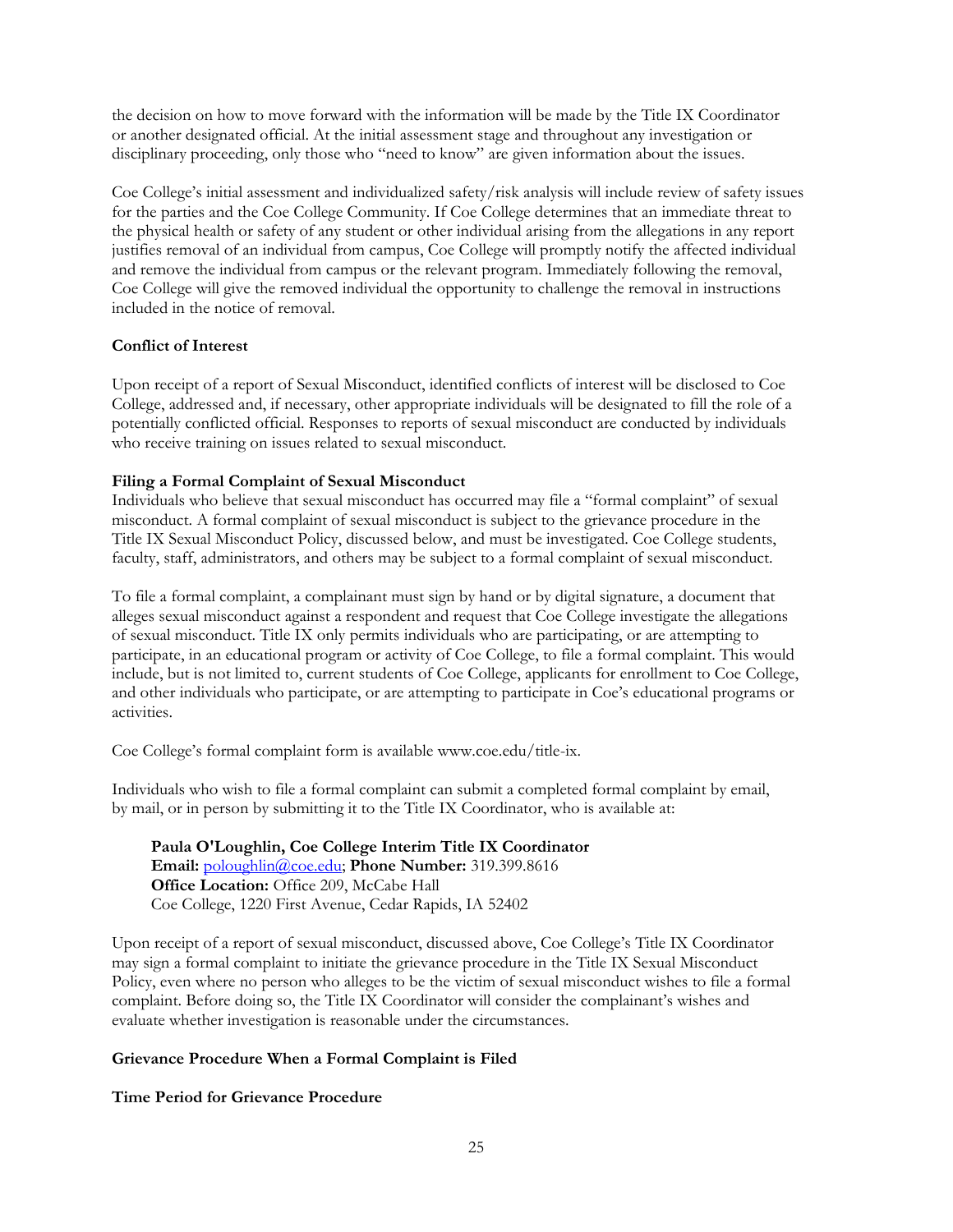Coe College will endeavor to complete the grievance procedure following receipt of a formal complaint within ninety calendar days of receiving a formal complaint. Coe College may temporarily delay or extend the grievance procedure when good cause exists to do so. If a delay occurs, Coe College will provide written notice to the parties about the delay or extension and the reasons for any delay or extension. "Good cause" for a delay or extension may include the absence or unavailability of a party, an advisor, or a witness. "Good cause" may also include law enforcement activity, the need for language assistance, or accommodating an individual's disability.

### **Dismissal of Formal Complaint**

 conduct does not meet the definition of sexual misconduct under Coe College's Title IX Sexual Within seven calendar days of receipt of a formal complaint, the Title IX Coordinator will evaluate the allegations. Title IX regulations require that Coe College dismiss the formal complaint if the alleged Misconduct Policy, if the conduct did not occur in Coe College's education program or activity, or if the conduct did not occur against a person in the United States. If a dismissal occurs, the grievance procedure will not apply. In such circumstances, Coe College or the complainant may take action to respond to the allegations in the report under the Student Handbook, Staff Handbook, Faculty Handbook, or College and Employment Policies.

 Coe College may also, in its discretion, dismiss a formal complaint at any time during the grievance procedure under any of the following circumstances:

- The complainant notifies the Title IX Coordinator in writing that the complainant would like to withdraw the formal complaint or allegations in the formal complaint; or
- The respondent is no longer enrolled or employed by Coe College; or
- Specific circumstances prevent Coe College from gathering evidence sufficient to reach a determination about the formal complaint or allegations in the formal complaint.

### **Notice to the Respondent of a Formal Complaint**

Within seven calendar days of receiving a formal complaint and after determining whether Coe College must dismiss the formal complaint, the Title IX Coordinator or their designee will meet with a respondent, if possible.

The Title IX Coordinator or their designee will also issue a notice to the respondent that an alleged incident of sexual misconduct has been reported to the college, and a formal complaint has been filed.

Notice to a respondent of a formal complaint will include:

- The allegations of sexual misconduct, including details known at the time of the notice that enable a respondent to understand the nature of the allegations. This includes:
	- o The identity of the parties involved in the incident, if known
	- o A description of the alleged sexual misconduct
	- o The date of the alleged sexual misconduct, if known
	- o The location of the alleged sexual misconduct, if known
- Notice that the respondent is presumed not responsible for the alleged sexual misconduct
- Notice that a determination on responsibility for the alleged sexual misconduct will be made at the conclusion of the grievance procedure
- Each party to a formal complaint has the right to an advisor of their choice, who may be, but is not required to be, an attorney
- Each party may inspect and review all evidence collected in the investigation prior to a determination of responsibility for sexual misconduct
- Interim or supportive measures available to complainants or respondents
- Knowingly making false statements or submitting false information during the grievance procedure is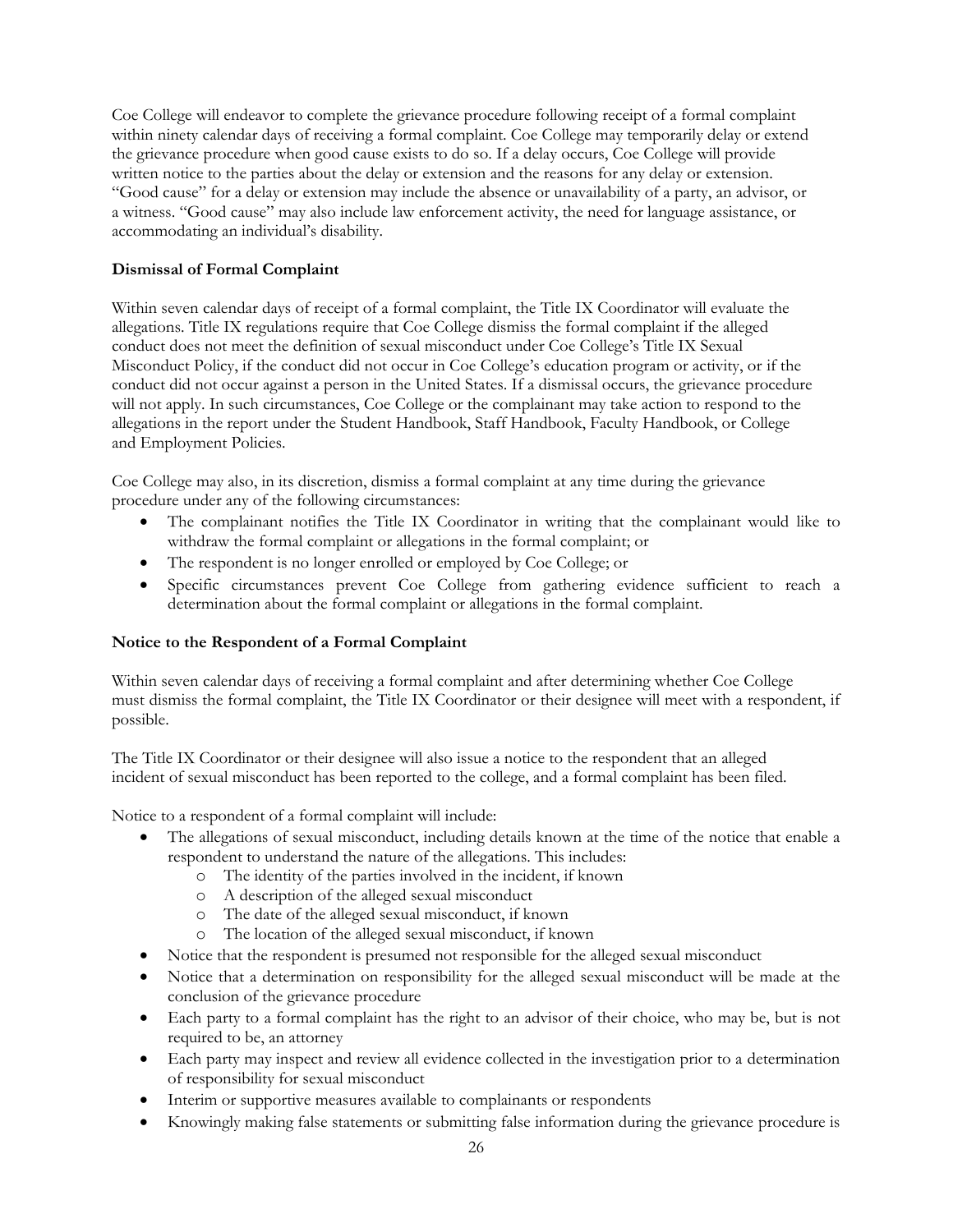prohibited

- Coe College's grievance process for formal complaints
- Coe College's informal resolution procedure

If, in the course of an investigation, Coe College decides to investigate allegations about any party that are not included in the initial notice, Coe College will issue an amended notice of any additional allegations to all known parties.

Respondents in a sexual misconduct grievance procedure are expected to participate in the process. The grievance procedure will still occur even if a respondent chooses not to participate or chooses to leave Coe College.

### **Advisor**

Complainants and respondents are entitled the same opportunities to consult with and be accompanied by one advisor of their choice throughout each and every step in the sexual misconduct grievance procedure. This includes assistance in the preparation of any written materials, attending any meeting with the investigator(s), hearing officer, or other college personnel, and the hearing.

However, an advisor may not actively participate in any meeting or proceedings other than the hearing, described below. The advisor may be any individual, such as a teacher, mentor, friend, parent, or an attorney, who is not a witness or otherwise involved in the events that are the subject of the report or is otherwise involved in the disciplinary process under this policy. The advisor can be a trained victim advocate through a community agency such as the Riverview Center.

Aside from the hearing, advisors are not permitted to speak to, question, or otherwise communicate with other parties or witnesses during the course of any investigation without express authority from the Title IX Coordinator or designee. An advisor may be required to meet with the Title IX Coordinator in advance to understand the parameters of their role, privacy restrictions under FERPA, and the provisions of this policy.

 If a party does not have their own advisor in the grievance procedure, Coe College will provide that party, at no fee or charge to the party, with an advisor. The party may choose from a list of individuals supplied by the Title IX Coordinator. For purposes of the hearing described in this grievance procedure, cross examination of a party must be conducted by an advisor. Parties may not cross-examine each other.

 The complainant or respondent may change their advisor at any point during the process. Coe College reserves the right to dismiss an advisor who is disruptive to the proceedings or who does not abide by the restrictions in this policy. It is expected that the advisor will understand and abide by the expectations of privacy involved in the proceeding and will act with appropriate decorum at all stages. An advisor will be asked to sign an affirmation that they understand their role in the process.

Whether or not a party is relying on the assistance of an advisor, throughout the sexual misconduct grievance procedure, the parties—not their advisors—remain responsible for complying with deadlines and responding to inquiries from the Title IX Coordinator, the investigator, or hearing officer. Coe College will address materials and set deadlines by communicating with the parties.

### **Investigation of a Formal Complaint**

Title IX regulations require that after a formal complaint is filed, Coe College must investigate the allegations. Coe College will be prompt, fair, and impartial in its investigation of formal complaints. College officials involved will discharge their obligations under these procedures fairly and impartially. Identified conflicts of interest will be disclosed to Coe College, addressed, and if necessary, other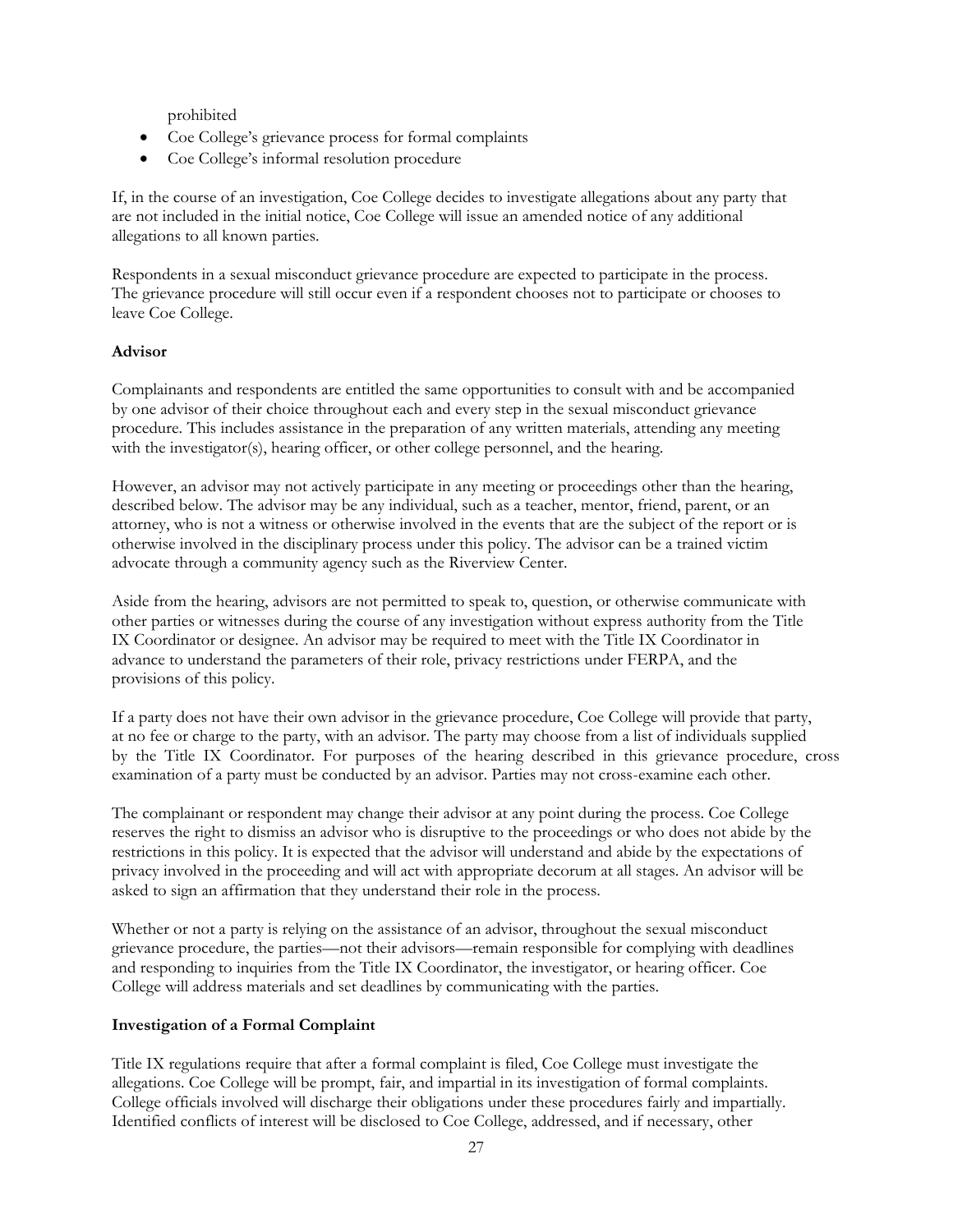appropriate individuals will be designated to fill the role of a potentially conflicted official. Sexual misconduct investigations are conducted by trained investigator(s) or other officials who receive training on issues related to sexual misconduct.

### **Investigators**

The Title IX Coordinator or their designee will choose one or more investigator(s) to review and investigate all details of formal complaint. The investigator(s) are trained staff, faculty, or attorneys that will be chosen based on availability and knowledge of the case. Both the complainant and the respondent may petition, in writing, to the Title IX Coordinator to have any investigator removed on the basis of bias or a conflict of interest. An investigator will only be removed should the Title IX Coordinator find credible evidence of bias or conflict. In the event that an investigator needs to be removed from the investigation for any reason, an alternative investigator will be selected by the Title IX Coordinator. If a sexual misconduct report is filed during the summer, members of previous investigation teams may be called to serve as investigators.

### **Statements, Evidence, and Witnesses**

At the outset of the sexual misconduct investigation, the complainant and respondent are both given the opportunity to submit a written incident statement regarding the incident. This includes identifying potential witnesses or those who may have relevant information about the investigation. These incident statements will be provided to the investigator and will be accessible to each party prior to the issuance of the investigation summary report. Coe College must share evidence gathered in the investigation with the parties.

While Coe College seeks to keep all written accounts of the incident confidential, the complainant and respondent may talk freely about the incident. Coe College encourages complainants and respondents to seek the counsel of those they trust.

Written material or information received by any party in the sexual misconduct investigation or hearing must be returned to Coe College upon final resolution of the sexual misconduct report. Failure to return material or information may result in separate disciplinary action.

 witnesses, including expert witnesses, to present to the investigators. Witnesses cannot be participating information about the case, the investigator(s) may choose not to interview the witness. The investigators In addition to providing written incident statements to the investigator(s), the investigation may involve in-person interviews with the complainant, the respondent, or other identified witnesses. If an in-person interview is requested, the investigator or Coe College representative will provide written notice of the date, time, location, participants, and purpose of the requested interview at least five calendar days before the interview. During the investigation, both the complainant and the respondent may identify relevant solely to speak about an individual's character. If it is clear a witness would not contribute relevant will electronically record any interviews.

 should the respondent be found responsible. Should the respondent be found not responsible, the hearing Also, during the investigation, the parties are encouraged to provide any other relevant evidence, including but not limited to, correspondence between the parties and physical evidence. Before the investigation closes, the complainant may, in addition to the initial written incident statement, write an impact statement, and a respondent may submit a mitigation statement. The impact statement and mitigation statement should be delivered to the hearing officer in a sealed envelope and open and used officer will return the sealed envelope to the respective parties.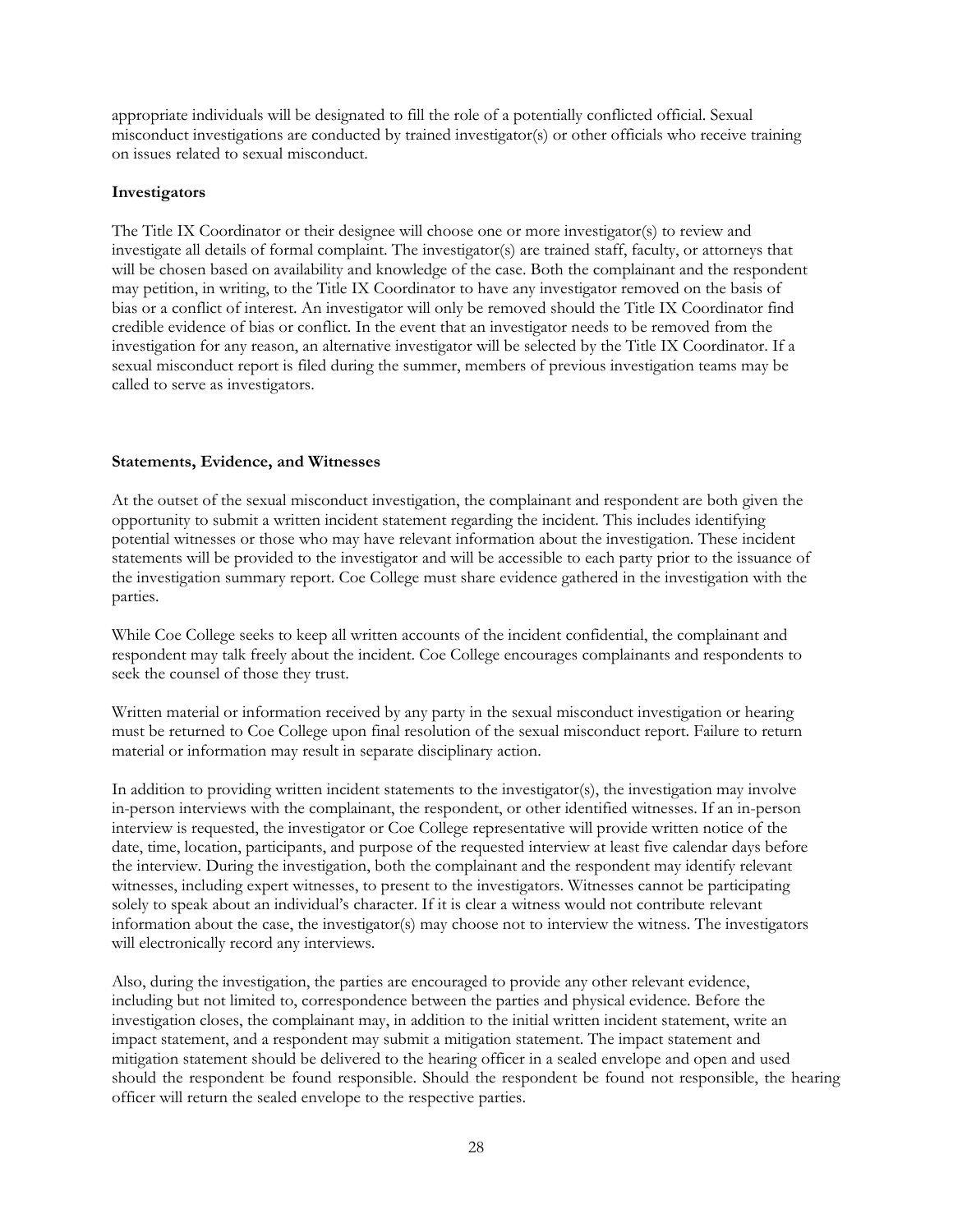allegations. Neither the investigators nor Coe College will restrict a party's ability to discuss the allegations Throughout the investigation, the burden of proof and the burden of gathering evidence sufficient to reach a determination regarding responsibility rests on Coe College—not on a complainant or a respondent. Throughout the proceeding, until the issuance of a decision by the hearing officer, a respondent will be presumed not responsible for the allegations in the formal complaint. Each party will have an equal opportunity to present witnesses to the investigators, including expert witnesses. Each party will also have an equal opportunity to present evidence that they believe supports or disproves the under investigation, or gather and present relevant evidence.

The parties will have the same opportunity to have others present for the grievance procedure, including the opportunity to be accompanied to any investigation meeting by a single advisor.

 records protected by privacy laws. A party may choose provide a written waiver of their right to maintain Prior to issuance of the investigative report, discussed below, Coe College will provide all parties with notice that they have ten calendar days to inspect, review, and provide a written response to any evidence obtained as part of the investigation, including recordings or transcripts of the interviews conducted by the investigators and the incident statements discussed above. Coe College is legally obligated to provide the parties with access to all materials that were collected, whether they support or disprove the allegations in a formal complaint. However, Coe College will not and cannot provide adverse parties with the opportunity to confidential information that is subject to privacy laws, such as health information or certain health or other records as confidential if the party believes that doing so makes sense under the circumstances.

All evidence collected will be made available to the hearing officer and the parties prior to the hearing, discussed below. Each party has ten calendar days from notice of the availability of the investigation materials to submit a written response to the investigation materials. The investigator(s) will consider a party's response to the investigation materials when completing the investigation summary report.

### **Investigation Summary Report**

At the conclusion of the investigation, the investigator(s) will prepare a written investigation summary report based on interviews with the complainant, respondent, witnesses, and other materials reviewed. The report will provide a fair summary of relevant evidence. An electronic copy of the report will be sent to each party and party's advisor at least five calendar days prior to the hearing discussed below.

### **Hearing**

A live hearing on the formal complaint will be scheduled no earlier than ten calendar days after the written investigation summary report is sent to the parties. Coe College will appoint a hearing officer to determine whether the respondent is responsible for the sexual misconduct alleged in the formal complaint. If the responding is found responsible for the conduct alleged in the formal complaint, the hearing officer, in consultation with the Title IX Coordinator, will determine the consequences and/or sanctions to be imposed. The hearing officer will be someone other than the Title IX Coordinator and investigator.

 hearing, and Coe College will identify a suitable replacement hearing officer with no conflict of interest. Student Experience, the Human Resources Director, and the Title IX Coordinator. If necessary, another The hearing officer will report if they have a conflict of interest with any party or witness involved in the If the complainant or respondent has reason to believe that any non-party individual involved in the grievance procedure has a perceived bias or conflict of interest, they can submit, in writing to the Title IX Coordinator, a request to change any individual involved in the grievance procedure at any point in this process. This request will be reviewed by any combination of the following individuals: the Dean of individual will be designated.

Generally, the hearing officer will determine the procedure and method for the consideration of evidence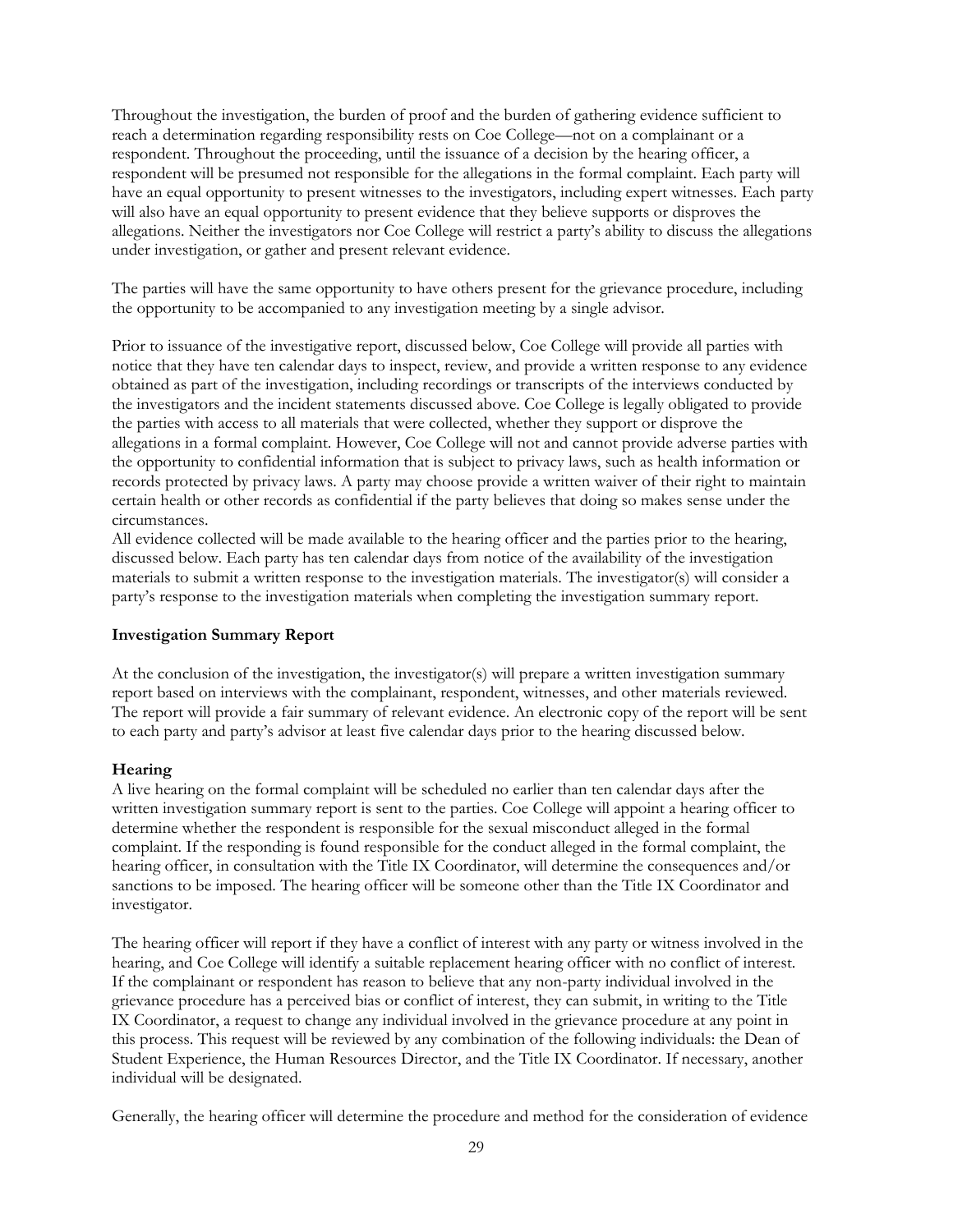at the hearing, subject to the following requirements:

- The hearing will be recorded by audio or audiovisual means, or a transcript will be generated and made available to the parties within two weeks of the hearing.
- No one may attend the hearing except for the hearing officer, a representative or counsel for Coe witnesses, who will be sequestered from the portions of the hearing when they are not offering testimony. The neutral investigator may answer questions about the investigation questions and College, the Title IX Coordinator, the Title IX Coordinator's designee, the Human Resources Director or their designee, the neutral investigator, the parties, an advisor for each party, and the methods.
- interviews, and material evidence submitted during the investigation process. Prior to the hearing, the hearing officer will receive and review the investigation summary report and all investigation materials from the investigator(s) for review. These materials include any statements,
- the hearing may be conducted with parties and advisors at different locations in separate rooms with technology enabling the hearing officer and parties to simultaneously see and hear the party or the witness answering questions. Hearings may also be conducted virtually provided technology enables The hearing will be conducted live. At any party's request, or at the discretion of the hearing officer, the hearing officer and parties to simultaneously see and hear the party or the witness answering questions.
- witnesses all relevant questions and follow-up questions, including questions that challenge a At the hearing, the hearing officer will permit each party's advisor to ask the other party and any witness's credibility.
- All cross-examination must be conducted directly, orally, and in real time by the party's advisor of choice, and never by a party personally.
- If a party does not have an advisor, Coe College will provide a list of advisors who are available to the party prior to the hearing. The party will be permitted to choose an advisor free of charge to that party, who may or may not be an attorney.
- Only relevant cross-examination and other questions may be asked of a party or witness. Before a officer must first determine whether the question is relevant and explain any decision to exclude a complainant, respondent, or witness answers a cross-examination or other question, the hearing question as not relevant.
- Questions and evidence about a complainant's sexual predisposition or prior sexual behavior is not relevant, unless those questions or evidence are offered to prove that someone other than the respondent committed the alleged conduct, or if the questions and evidence concerns specific incidents of the complainant's prior sexual behavior with respect to the respondent and are offered to prove consent.
- Evidence of a respondent's prior conduct violations may be relevant and admissible to determine a sanction, if a respondent is found responsible.
- A hearing officer cannot draw an inference about the determination regarding responsibility based solely on a party's or witness's absence from the live hearing, or refusal to answer cross-examination or other questions.
- Prior to the hearing, the hearing officer or the hearing officer's designee may request more information from any parties/students, including the complainant, the respondent, or identified witnesses, involved in the case. Both parties will be notified of any additional interviews.
- will make a determination as to whether the respondent is responsible for the conduct alleged in the After reviewing all evidence, including the evidence presented at the live hearing, the hearing officer formal complaint. The burden of proof is the preponderance of evidence. Under this standard, responsibility is determined on a "is it more likely than not" basis.
- Within seven calendar days of receipt of the recording or transcript of the hearing, the hearing officer will issue a written determination of responsibility. The written determination will include:
	- o The identity of the alleged sexual misconduct; A description of the procedural steps taken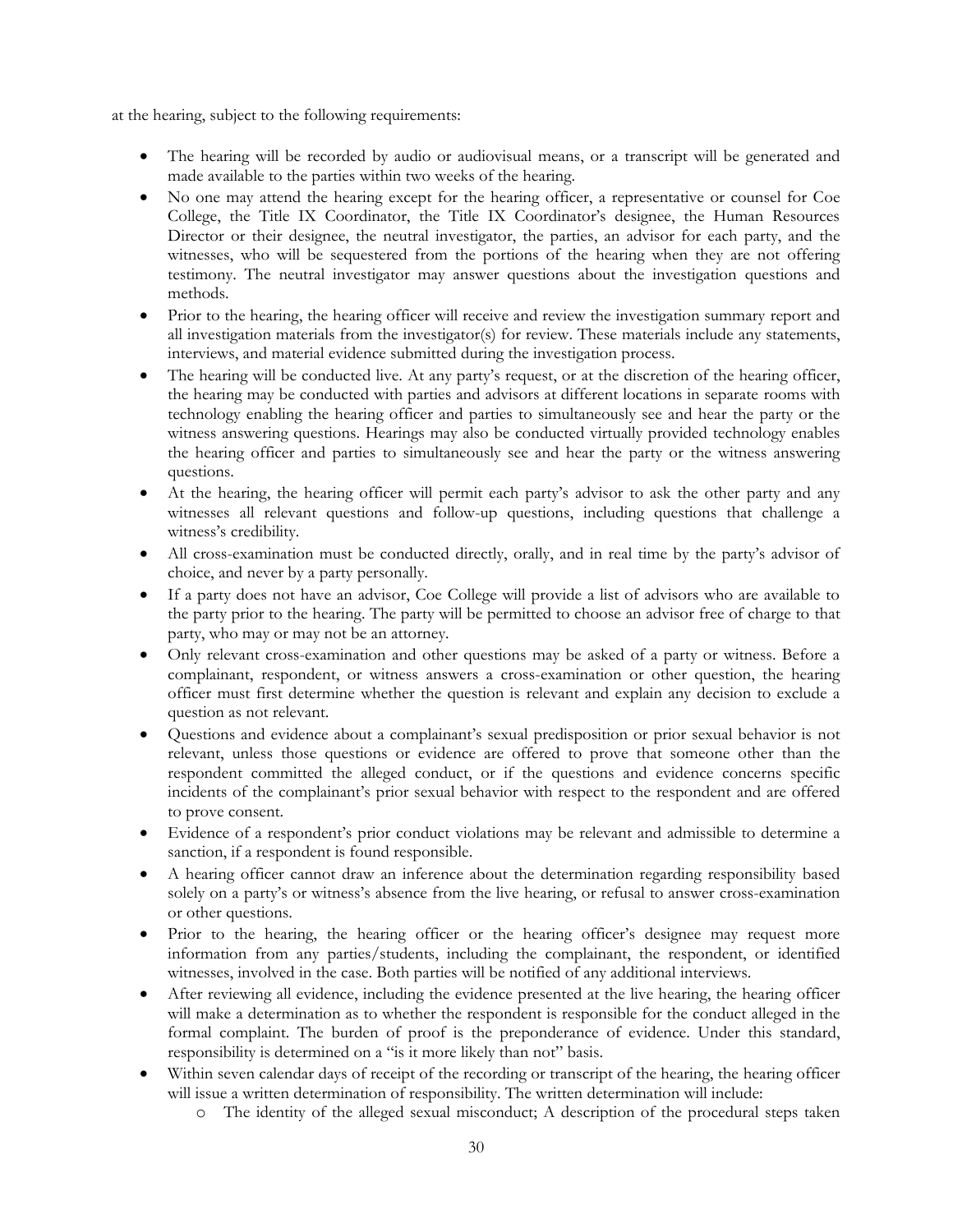from the college's receipt of the formal complaint through the determination, including notifications to the parties, interviews with parties and witnesses, site visits (if any), methods used to gather evidence, and hearings held;

- o Findings of fact supporting the hearing officer's determination;
- o Conclusions on the application of the Title IX Sexual Misconduct Policy to the facts;
- o A statement of, and rationale for, the result as to each allegation, including a determination of responsibility;
- o A statement of disciplinary sanctions that Coe College is imposing on the respondent;
- o Whether remedies designed to restore or preserve equal access to the Coe College's education programs or activities will be provided by Coe College to the complainant; and
- o The procedural for appeal and permissible bases for appeal of the hearing officer's determination.
- In order to limit information shared about students, the Dean of Student Experience and/or Title IX Coordinator may direct the hearing officer to replace student names with non-identifiable names in the report and investigation materials.
- Sanctions and remedies will be based on the nature of the incident, the seriousness of the behavior, any prior conduct violations disclosed to the hearing officer, whether there is a pattern of sexual misconduct, safety concerns for the parties and the community, and other relevant facts.
- Sanctions may include one or more of the following:
	- o oral or written reprimand
	- o additional education or counseling
	- o community service on or off-campus
	- o no-contact orders
	- o removal from college housing without a refund. Students who are dismissed during the term are subject to the Official Refund and Withdrawal Policy as outlined in the college catalog.
	- o Disciplinary warning: written notice that continuation of misconduct in general or repetition of specified conduct has been found unacceptable within the specified period of time stated in the warning. Failure to comply may be cause for further disciplinary action.
	- o Disciplinary probation: the most severe and serious warning a student may receive and still accompanied by other conditions as determined by the college. Violation of the terms of remain enrolled in the college. During the period of probation, disciplinary probation may be disciplinary probation or the infraction of any college regulation during the probation period may be grounds for suspension or expulsion.
	- o Suspension: separation from the college for a specified period of time. Readmission must be applied for and may be contingent upon compliance with specific conditions.
	- o Expulsion: permanent termination of enrollment from the college.
	- Termination of employment with the College.
- A student-respondent found responsible for non-consensual sexual intercourse will typically, but not necessarily always, receive a sanction in the form of suspension or expulsion, including a ban from campus.
- A student-respondent found responsible for non-consensual sexual contact (where no intercourse occurred) will typically, but not necessarily always, receive a sanction ranging from a disciplinary warning, removal from housing, to expulsion.
- In determining an appropriate sanction, the hearing officer will consider a number of factors, including:
	- o the range of sanctions discussed above;
	- o the nature of the conduct at issue;
	- o the impact of the conduct on the complainant;
	- o the impact or implications of the conduct on the Coe College community;
	- o prior misconduct by the respondent, including the respondent's relevant prior discipline history, both at Coe College or elsewhere, and any criminal convictions, if that information is available and known;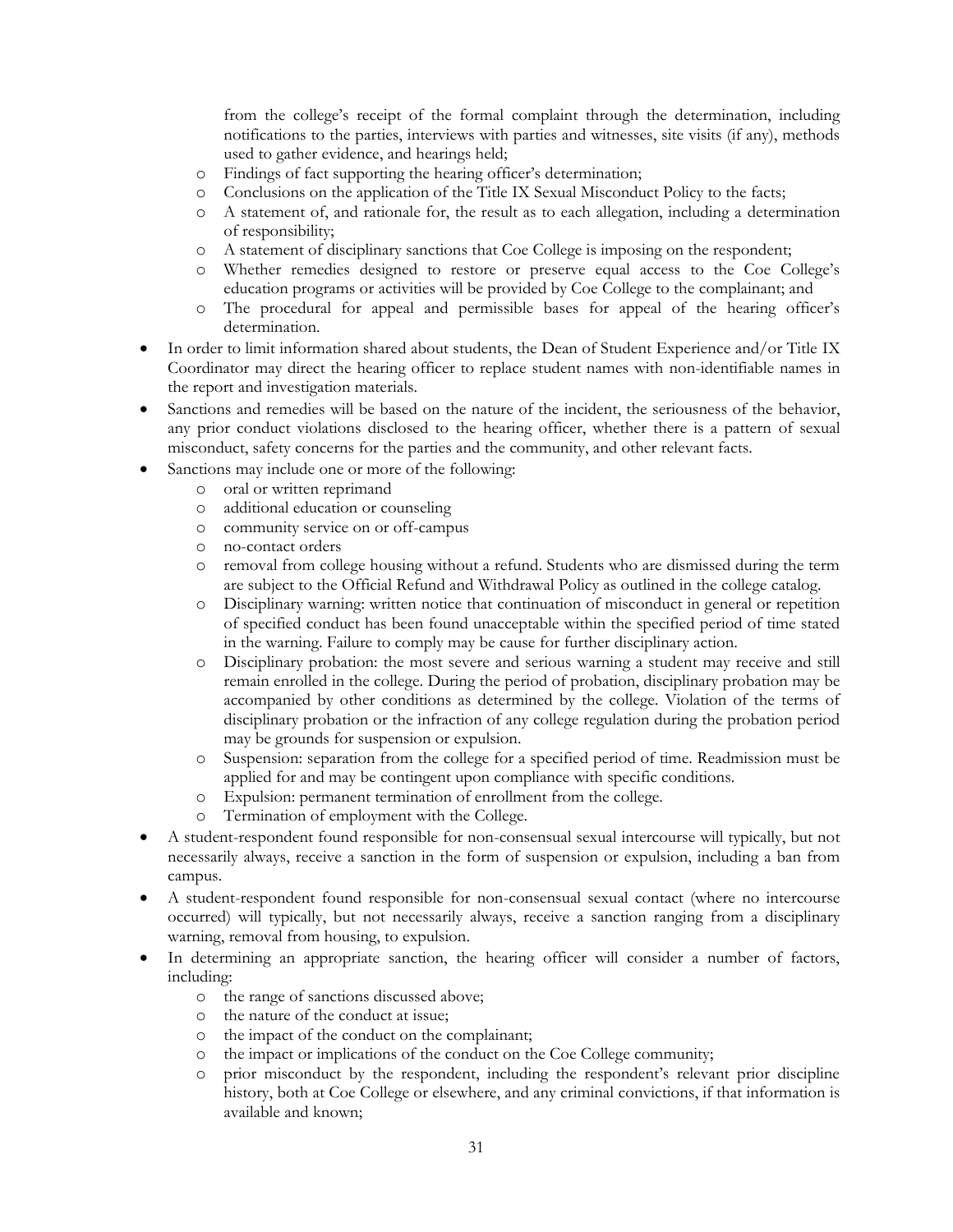- o expressions of remorse or acceptance of responsibility by respondent
- o maintaining a safe and respectful learning environment;
- o protecting the Coe College community
- o any specific action needed to eliminate or stop the misconduct, prevent its recurrence, or remedy its effects;
- o other mitigating, aggravating, or compelling circumstances to reach a just and appropriate resolution

### **Appeal**

Either the complainant or the respondent has the right to appeal the hearing officer's determination. In order to appeal, a written letter stating the purpose of the appeal must be submitted to the Title IX Coordinator's office within seven calendar days of receiving the determination letter. The appeal letter shall consist of a concise and complete written statement of the grounds for the appeal. The appeal letter should be submitted by email to the Title IX Coordinator (titleix $@$ coe.edu).

Appeals will only be considered if made on one or more of the following grounds:

- Newly discovered evidence, not reasonably available at the time evidence was presented to the hearing officer, that could affect the outcome of the matter;
- Procedural errors that had a material impact on the outcome; or
- The Title IX Coordinator, investigator, or hearing officer had a conflict of interest or bias for or against complainants or respondents generally or the individual complainant or respondent that affected the outcome of the matter

The appeal letter must state which of the aforementioned grounds the appeal is based upon. Appeals of the hearing officer's decision shall be evaluated by an impartial decision-maker, referred to as the appeal officer. The appeal officer will be a Title IX Deputy Coordinator (not previously involved in the case) or Title IX Coordinator's designee.

The appeal officer will be different from the Title IX Coordinator, investigator, and hearing officer. The appeal officer must be free of any conflict of interest with any party or witness. Based on the appeal letter, the appeal officer must reject the appeal without further consideration if it was not timely filed or not made on appropriate grounds. If the appeal officer determines that an appealing party has timely filed and identified a permissible basis for the appeal, the Title IX Coordinator will notify both parties. If the appeal is accepted, the non- appealing party will be given an opportunity to respond in writing to the other party's appeal. Any response by the non-appealing party must be submitted within seven calendar days of the receipt of the notice of acceptance of the appeal. The non-appealing party will receive notice of the receipt of the appeal and if it is accepted for further review. Any written appeals or response statements will be sent to the opposing party within seven calendar days of acceptance.

In any appeal, the burden of proof lies with the party making the appeal, since the original determination and sanctions are presumed to have been decided reasonably and appropriately. The appeal officer shall consider the merits of an appeal only on the basis of the grounds for appeal, discussed above, and the supporting information provided in the written request for appeal, along with the record of the original hearing.

The appeal officer can affirm the original findings, alter the findings, and/or alter the sanction depending on the basis of the appeal. If the appeal officer determines that procedures with not followed and had a material impact on the outcome of the proceeding or the sanction, the appeal officer can ask that a new hearing occur before a different hearing officer. In the case of new and relevant information, the appeal officer can recommend that the case be returned to the original hearing officer to assess the weight and effect of the new information and render a determination after considering the new facts.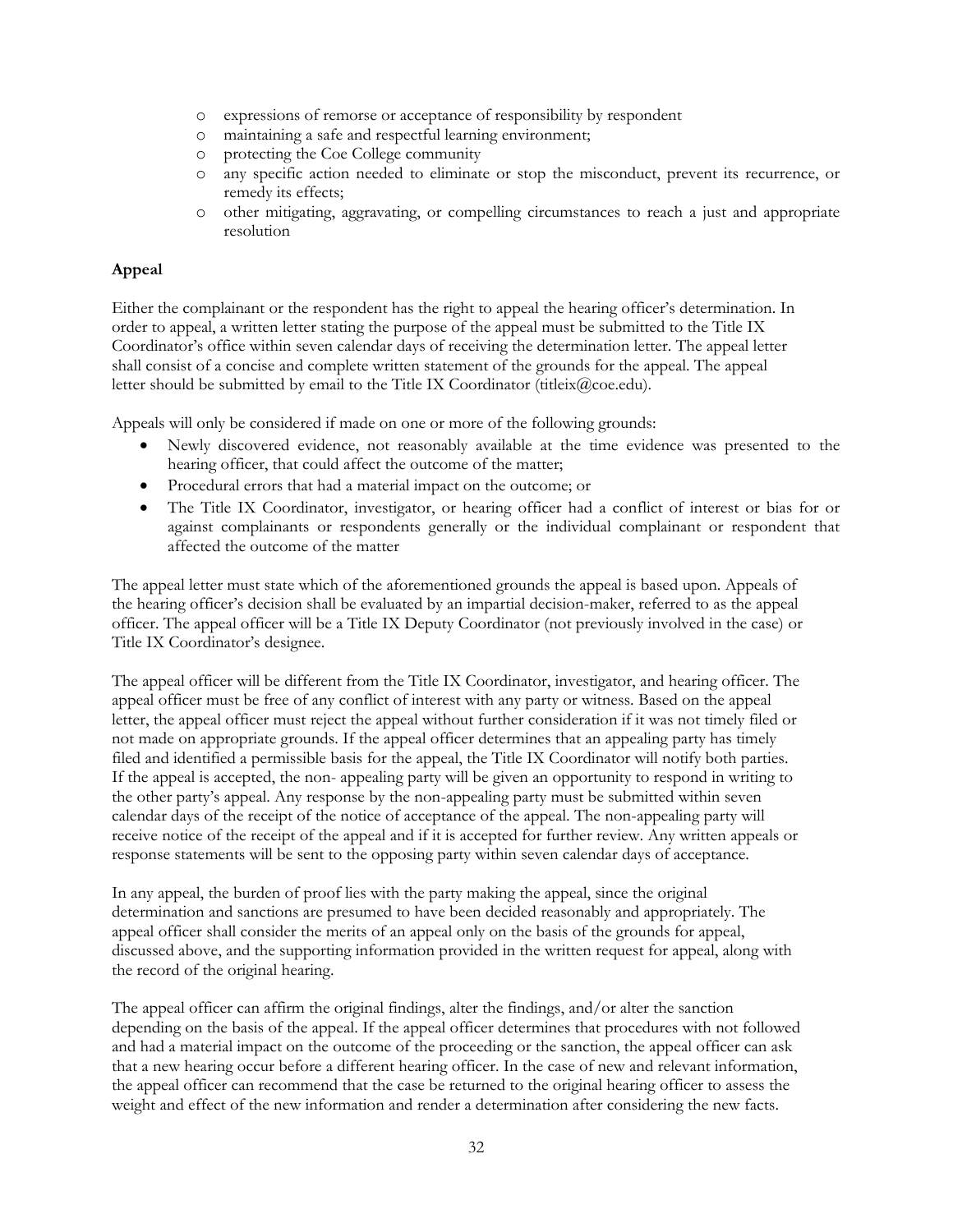The appeal officer will communicate the result of the appeal in writing to the parties within ten calendar days from the date of submission of all appeal documents by all parties. Appeal decisions are final.

### **Finality of Outcome**

 pursue informal resolution after the outcome or sanction becomes final. The outcome and any sanction rendered by the hearing officer will be considered final and binding upon the expiration of the appeal deadline or exhaustion of the appeal process. A complainant may not elect to

### **Rights of the Complainant**

- The right to be free from any kind of pressure that you should: (1) not report crimes committed against you to civil and criminal authorities, campus security, and disciplinary officials; or (2)report crimes as lesser offenses than the complainant perceives them to be;
- The right to be free from any kind of suggestion that campus sexual misconduct reporters not report or underreport crime because: (1) reporting parties are somehow responsible for the commission of crime against them; (2) reporting parties were negligent or assumed the risk for being assaulted; or (3) by reporting crimes they would incur unwanted personal publicity.
- The right to investigation and appropriate resolution of all credible reports of sexual misconduct made in good faith to Coe College administrators;
- The right not to be discouraged by college officials from reporting sexual misconduct to both on campus and off-campus authorities;
- The right to be informed of the outcome and sanction of any disciplinary proceeding involving sexual misconduct;
- The right to be informed by Coe College officials of options to notify proper civil and criminal authorities, including Campus Security and the Cedar Rapids Police Department, and the option to be assisted by administrators in notifying such authorities, if the student so chooses. It also includes the right not to report, if this is the complainant's desire;
- The right to be notified of available counseling, mental health, or student services for reports of sexual misconduct, both on campus and in the community;
- The right to notification of, options for, and available assistance in, changing academic, working, transportation, and living situations after an alleged sexual misconduct incident (no formal reportor investigation need to occur before this option is available). Such options may include:
	- o Change of an on-campus student's housing to a different on-campus location; or
	- o Assistance from college support staff in completing the relocation;
	- o Arranging to dissolve a housing contract and prorating a refund;
	- o Exam (paper, assignment) rescheduling;
	- o Taking an incomplete in a class;
	- o Transferring class sections;
	- o Temporary withdrawal;
	- o Alternative course completion options
- The right not to have irrelevant prior sexual history admitted as evidence in a hearing;
- The right to make an impact statement and to have that statement considered by the hearing officer in determining its sanction;
- The right to request and have granted where the college deems it appropriate, a campus "no contact" order against another student who has engaged in or threatens to engage in stalking, threatening, harassing or other improper behavior that presents a danger to the welfare of the reporting students or others;
- The right to be made aware of, and assisted in, exercising any options, as provided by the state and federal laws or regulations, with regard of mandatory testing of sexual assault suspects for communicable diseases, and with regard to notification of the complainant of the results of such testing.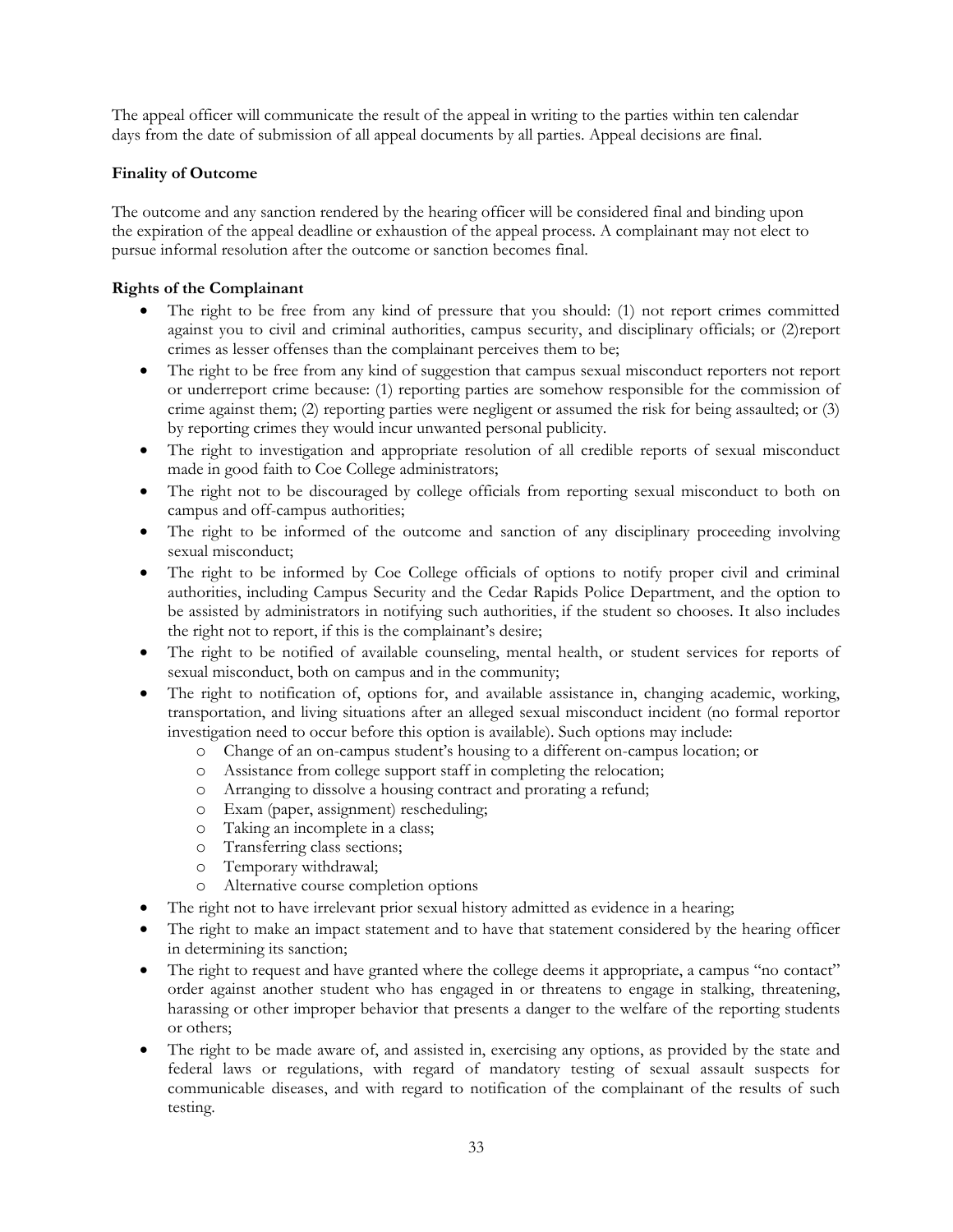- The right to appeal the finding and sanction of the hearing officer;
- The right to review all evidence gathered in the investigation, subject to privacy considerations explained elsewhere in this policy;
- The right to preservation of confidentiality to the extent possible and allowed by law;
- The right to disciplinary proceedings closed to the public; The right to petition that any investigator or hearing officer or appeals officer be removed on the basis of demonstrated bias or conflict of interest.
- The right to bring an advisor to all phases of the investigator and hearing.
- The right to give testimony or provide statements in an investigation by means other than being in the same room with the respondent.
- The right to identify relevant witnesses during the campus investigation process;
- The right to be fully informed of campus conduct rules and procedures;
- The right to challenge documentary evidence or testimony presented by witnesses or the respondent, including the right to cross-examine witnesses with an advisor of your choice at alive hearing;
- The right to review all testimony given and evidence presented during the investigation and hearing;
- The right to have reports hearing by hearing officers or appeals officer members who have received appropriate sexual misconduct review training

### **Rights of the Respondent**

- The right to investigation and appropriate resolution of all reports of sexual misconduct made to college administrators against the respondent;
- The right to be informed of and have access to campus resources for medical, counseling, and advisory services;
- The right to be fully informed of the nature, rules, and procedures of the conduct process;
- The right to timely written notice of all alleged violations within the report, including the nature of the violation and possible sanctions;
- The right to exclude irrelevant prior sexual history as evidence in the grievance procedure;
- The right to make a statement during the investigation and hearing and to have that statement considered by the hearing officer;
- The right to make a mitigation statement in the event the respondent is found responsible to have that statement considered by the hearing officer in determining a sanction;
- The right to appeal the finding and sanction of the hearing officer;
- The right to review all evidence available in the investigation, subject to privacy considerations explained elsewhere in this policy;
- The right to disciplinary proceeding closed to the public;
- The right to petition that any investigator or hearing officer or appeals officer member be removed on the basis of demonstrated bias or conflict of interest;
- The right to have the college reasonably encourage the presence of student, faculty, and staff witnesses;
- The right to review all testimony given and evidence presented during the investigation and hearing, including the right to cross-examine witnesses with an advisor of your choice at a live hearing;
- The right to challenge documentary evidence or testimony presented by witnesses or the complainant;
- The right to have formal complaints heard by a hearing officer who has received appropriate sexual misconduct review training;
- The right to have one advisor to accompany and assist in the campus disciplinary process;
- The right to a campus conduct outcome based solely on evidence presented during the grievance procedure;
- The right to written notice of the outcome and sanction;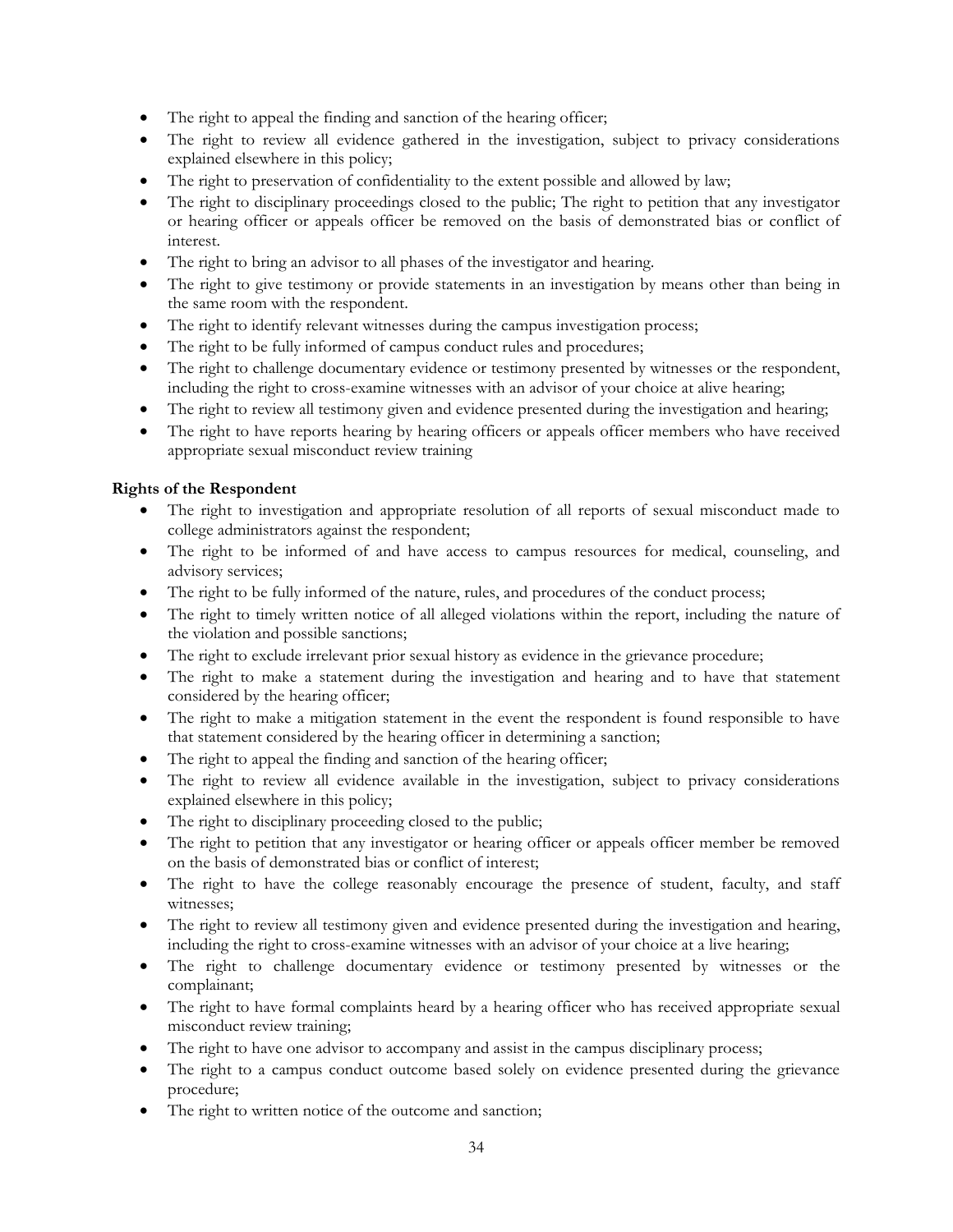- The right to be informed in advance, when possible, of any public release of information regarding the grievance procedure;
- The right to be presumed not responsible for sexual misconduct.

### $\bullet$ **Frequently Asked Questions**

### *Does the report and determination from the hearing officer remain confidential?*

 informed of the outcome. In some instances, the administration may choose to make a brief announcement, e.g. security bulletin, of the nature of the violation and the action taken, using no The privacy of all parties to a report of sexual misconduct must be strictly observed, except insofar as it interferes with Coe College's obligation to fully investigate and determine allegations of sexual misconduct. Where privacy it not strictly kept, it will still be tightly controlled on a need-to-know basis. Dissemination of information and/or written materials to persons not involved in the reporting procedure is not permitted. In all reports of sexual misconduct, the complainant and respondent will be names.Certain college administrators are informed on a confidential basis when appropriate (i.e., the President of the College, Dean of Student Experience, Director of Security, College Counsel, Provost, and Associate Vice President for Human Resources). If you report an act of alleged sexual misconduct to a designated official of the college and there is evidence that a felony has occurred, local police may be notified. This does not mean charges will be automatically filed or that a complainant must speak with the police, but the college is legally required to notify law enforcement authorities in some situations. Coe College also must statistically report the occurrence on campus of major violent crimes, including certain sex offenses, in an annual report of campus crime statistics. This statistical report does not include personally identifiable information.

### *Will I have to confront the respondent?*

Yes, if you file a formal complaint and choose to proceed with the grievance procedure. Sexual misconduct is a serious offense and the accused has the right to confront the complainant. The college does provide options for allowing confrontation without direct contact, including closed-circuit testimony, using a room divider, or using separate rooms.

### *Do I have to name the respondent?*

Yes, if you want to proceed with the formal grievance procedure against the alleged perpetrator. No, if you choose to respond informally and do not file a formal complaint, but your incident of sexual misconduct will be reported for federal statistical purposes. Your personal information will be kept strictly confidential.

### *What do I do if I am accused of sexual misconduct?*

DO NOT contact the complainant. The Title IX Coordinator or Dean of Student Experience or designee can explain the college's procedures for dealing with sexual misconduct reports.

### *What do I do about preserving evidence of a sexual assault?*

If you believe you have been a victim of a criminal sexual assault and you want to preserve evidence of the assault, you should go to St. Luke's Hospital Emergency Room (1026 A Ave NE, Cedar Rapids, IA 52406 –across the street from Greene and Hickok Hall), before washing yourself or your clothing. The Sexual Assault Nurse Examiner (SANE Nurse -a specially trained nurse) at St. Luke's Hospital is on call 24 hours a day, 7 days a week. Call the Emergency Room at (319)369-7105 if you first want to speak to the nurse and ER will refer you. Evidence can still be collected if you have bathed since the incident. A medical professional may be able to collect physical evidence of a sexual assault within 72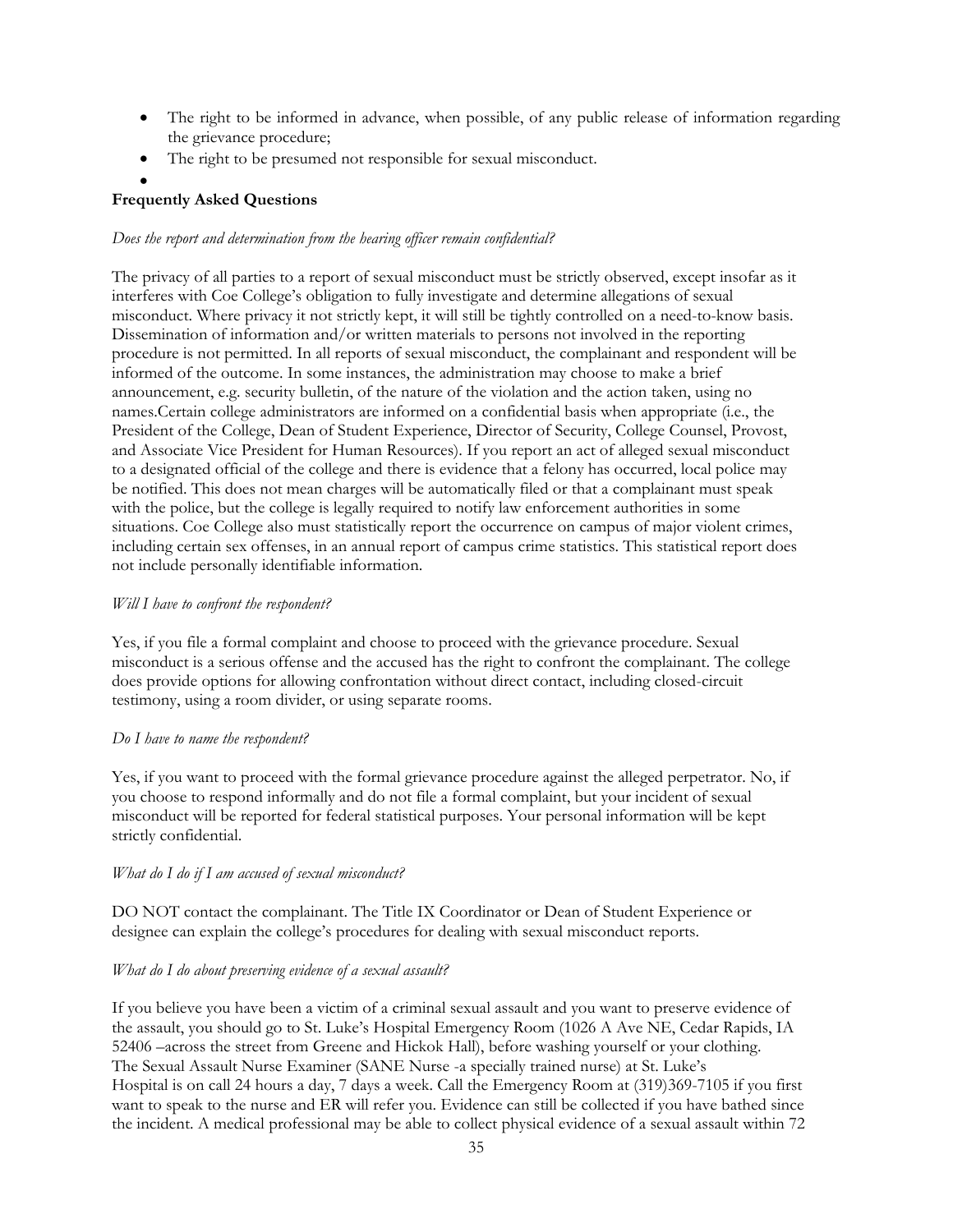hours of the assault. In addition, Mercy Hospital in Cedar Rapids and the University of Iowa Hospital and Clinics in Iowa City both have SANE nurses.

A victim advocate can also accompany you to the hospital and Coe Security can provide transportation to the hospital. Victim advocates are available in Cedar Rapids through the Riverview Center Sexual Assault Hotline at 1-888-557-0310 (24- hour crisis line), and the Rape Victim Advocacy Program (RVAP) in Iowa City at 1-800-284-7821.

Some hospitals may notify the local police when a sexual assault victim seeks emergency room services, but you are not obligated to talk to the police or to prosecute. The exam will help to keep that option open for you, should you decide later to exercise it. The hospital staff will collect evidence, check for injuries, and address the possibility of exposure to sexually transmitted infections. If you have changed clothing since the assault, bring the clothing you had on at the time of the assault with you to the hospital in a clean, sanitary container such as a clean paper grocery bag or wrapped in a clean sheet (plastic containers do not breathe and may render evidence useless). If you have not changed clothes, bring a change of clothes with you to the hospital, if possible, as they will likely keep the clothes you are wearing as evidence. You can take a support person or advisor with you to the hospital and they can accompany you through the exam, if you want. Do not disturb the crime scene—leave all sheets, towels, etc. that may contain evidence for the police to collect.

### *Will either party's prior use of drugs and/or alcohol be a factor when reporting sexual misconduct?*

Not unless there is a compelling reason to believe prior use or abuse is relevant to the current report.

### **Informal Resolution of a Formal Complaint**

Informal means of resolution, such as mediation, may be used in lieu of the grievance procedure, or, in some circumstances, utilized even after the grievance procedure is underway. Informal resolution is only available after a formal complaint has been filed, prior to a final determination of responsibility. The following standards apply to any informal resolution method that is utilized:

- formal complaint will be made by any of the following individuals, or a combination of them: the The decision about whether to pursue informal resolution as a final and binding resolution of a Dean of Student Experience, the Title IX Coordinator, and the Associate Vice President of Human Resources.
- The parties' written, voluntary consent to the informal resolution process will be obtained.
- Informal resolution is available to parties throughout the grievance procedure, including from the time a formal complaint is filed and through the appeal process.
- If an individual decides to file a formal complaint that individual has the right to decide whether to continue with the grievance procedure.
- The parties will not be required to "work out" the problem directly with each other.
- Either party may terminate the informal process at any time and resume the grievance procedure.
- Informal resolution is not available to resolve a formal complaint alleging that an employee engaged in sexual misconduct toward a student.
- Timeframe for informal resolution will be no longer than twenty calendar days.
- Informal resolution can include, but is not limited to, options such as the following:
	- o Jointly meeting informally with the complainant and respondent in order to find a mutually agreeable solution;
	- o A representative from Coe College meeting with the respondent individually in an effort to act as an intercessor on behalf of the complainant;
	- o Voluntarily agreed upon separation of the complainant and respondent; or referral of the parties or party to counseling programs;
	- o Conducting educational and/or training programs; or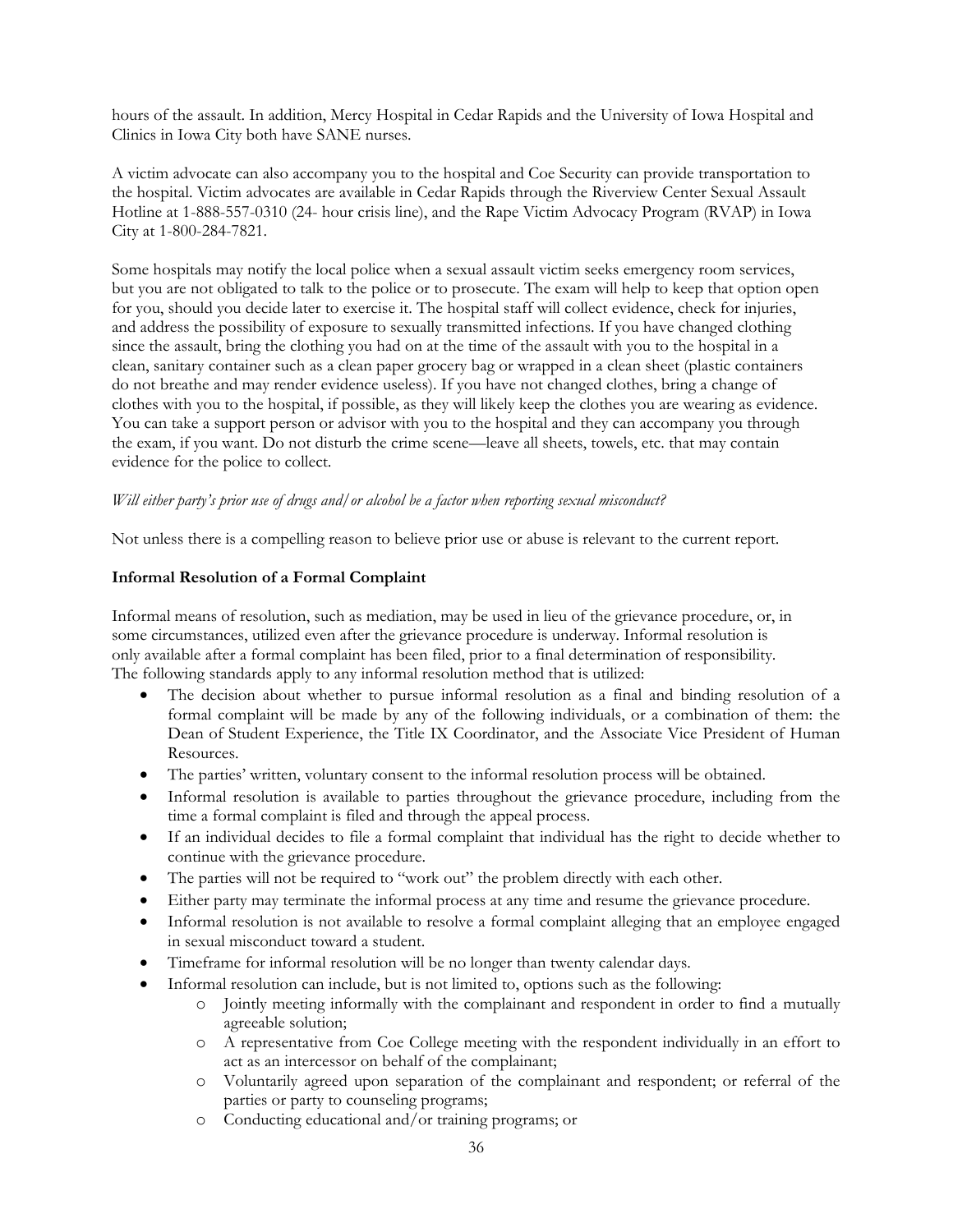o An agreement for corrective action.

The Title IX Coordinator or the Title IX Coordinator's designee will have discretion to determine whether or not informal resolution, or any particular form of informal resolution, is appropriate to the circumstances. For

example, while mediation may be an effective form of informal resolution for some matters, it may not be effective or appropriate in all cases.

If an informal resolution is sought, it may satisfy a complainant's desire to proceed with the grievance procedure, and may provide a faster outcome. When a formal complaint has been informally resolved, parties will be asked to sign a document acknowledging the mutually agreed upon resolution.

A final and binding informal resolution, which precludes the parties from resuming the grievance procedure, must be in writing and signed by all parties, including a representative of the college. To be considered a final and binding informal resolution, the written informal resolution agreement must state that the parties and the college understand that the resolution is intended to fully and finally resolve the matter subject to the reported sexual misconduct and/or formal complaint of sexual misconduct.

 be used as evidence to establish a pattern or practice of sexual misconduct if a subsequent formal Informally resolved complaints will not be treated as disciplinary records and would not be part of a student's educational records, or responsive to a request for records under the Family Educational Rights and Privacy Act ("FERPA"). However, conduct that is alleged in an informally-resolved complaint may complaint is filed against the same respondent.

### **Procedure for Other Reports of Prohibited Misconduct**

 subject to the policies and disciplinary procedures other than the Title IX Sexual Misconduct Policy, Some reports may involve conduct that Coe College cannot process through the grievance procedure for formal complaint. Coe College may choose to address this conduct through other disciplinary processes. Examples conduct that cannot be addressed through the Title IX Sexual Misconduct Policy, but may be addressed through Coe College's Student Handbook, Faculty Handbook, or Staff Handbook. Conduct includes:

- Inappropriate conduct, including harassment or discrimination on the basis of a characteristic other than sex, such as race, skin color, religion, age, disability, or veteran's status
- Sex-based conduct that is inappropriate but does not meet the definition of harassment under the Title IX Sexual Misconduct Policy;
- Misconduct that occurred outside the United States or its territories;
- Misconduct by a member of the Coe College community directed toward a person or group that was not participating or attempting participate in an educational program or activity
- Any other misconduct prohibited by Coe College's other policies.

### **Investigation and Resolution of Formal Complaints when the Accused Person is a Faculty or Staff Member**

If the accused person is a faculty member or staff member and the alleged conduct does not involve potential sexual misconduct with a student, the parties may pursue informal resolution, and the informal resolution policy discussed above will apply. The Human Resources Office will be consulted for informal resolution involving a complaint against a faculty or staff member.

If the accused person is a faculty member or staff member, and formal disciplinary action is pursued through a formal complaint, Title IX regulations require that the faculty or staff member be subject to the grievance procedure discussed above. If a staff or faculty member is found responsible for sexual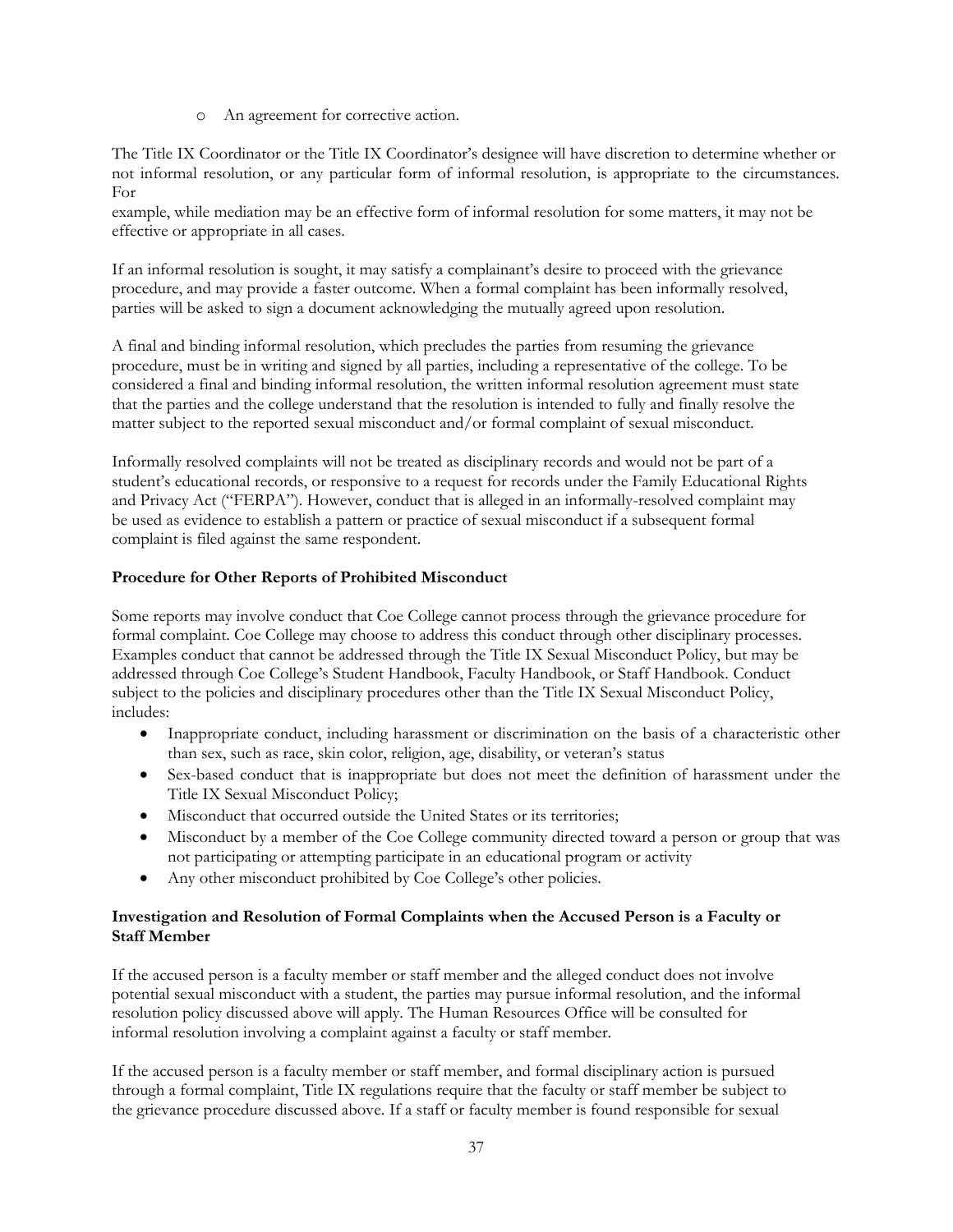misconduct by the hearing officer, the hearing officer's sanction may, in certain cases, recommend adverse employment action for the responsible faculty or staff member. Adverse employment action includes, but is not limited to: termination of employment, suspension, leave, a change in pay or benefits, a change in job title, position or rank, or a substantial change to job duties and responsibilities. If the hearing officer recommends adverse employment action for a faculty or staff member, the faculty or staff member will be temporarily placed on paid leave while the Title IX Coordinator, Associate Vice President for Human Resources, Dean of Student Experience, or their designee consider the finding of responsibility and recommended sanctions.

 Coe College will ensure that the complainant or individual who experienced the alleged sexual Together, these officials will use the applicable faculty or staff disciplinary policies and processes to review the investigation summary and finding of responsibility from the hearing officer to determine the nature of the imposition of any adverse employment action, and may rely on materials generated in the grievance procedure. However, immediately after a faculty or staff member is found responsible for sexual misconduct and exhausted the appeal process discussed above, and while review of any recommended adverse action is undertaken through the applicable faculty or staff disciplinary processes, misconduct is fully restored to their education program or activity and will not be subjected to further potential sexual misconduct by the faculty or staff member found responsible for sexual misconduct.

### **Retaliation**

No member of the Coe College community may intimidate, threaten, coerce, or discriminate against any individual for the purpose of interfering with any right or privilege under Title IX or Coe College's Title IX Sexual Misconduct Policy. This means that no one can take negative action toward a member of Coe College who has filed a report, formal complaint, or otherwise participated in any investigation or hearing under the Title IX Sexual Misconduct Policy. A person who engages in intimidation, threats, coercion, or discrimination because someone has exercised their rights under Title IX or this policy can be subject to the grievance procedure in this policy.

### **Prevention and Education Programs**

Coe College is committed to preventing sexual misconduct through education and awareness programs. Incoming students and new faculty and staff are expected to take prevention and awareness training as part of their orientation, and all students and employees may be subject to ongoing or additional training or related programs. All members of the Coe College community are expected to follow this policy.

### **Sex Offender Information**

The federal Campus Sex Crimes Prevention Act requires institutions of higher education to issue a statement advising the campus community where law enforcement agency information provided by a state concerning registered sex offenders may be obtained. It also requires sex offenders already required to register in a state to provide notice, as required under state law, of each institution of higher education in that state at which the person is employed, carries on a vocation, or is a student. For the state of Iowa, you may obtain this information by contacting the Cedar Rapids Police Department (319-286-5374) or inquire through the Iowa Sex Offender Registry at [http://www.iowasexoffender.com/.](http://www.iowasexoffender.com/)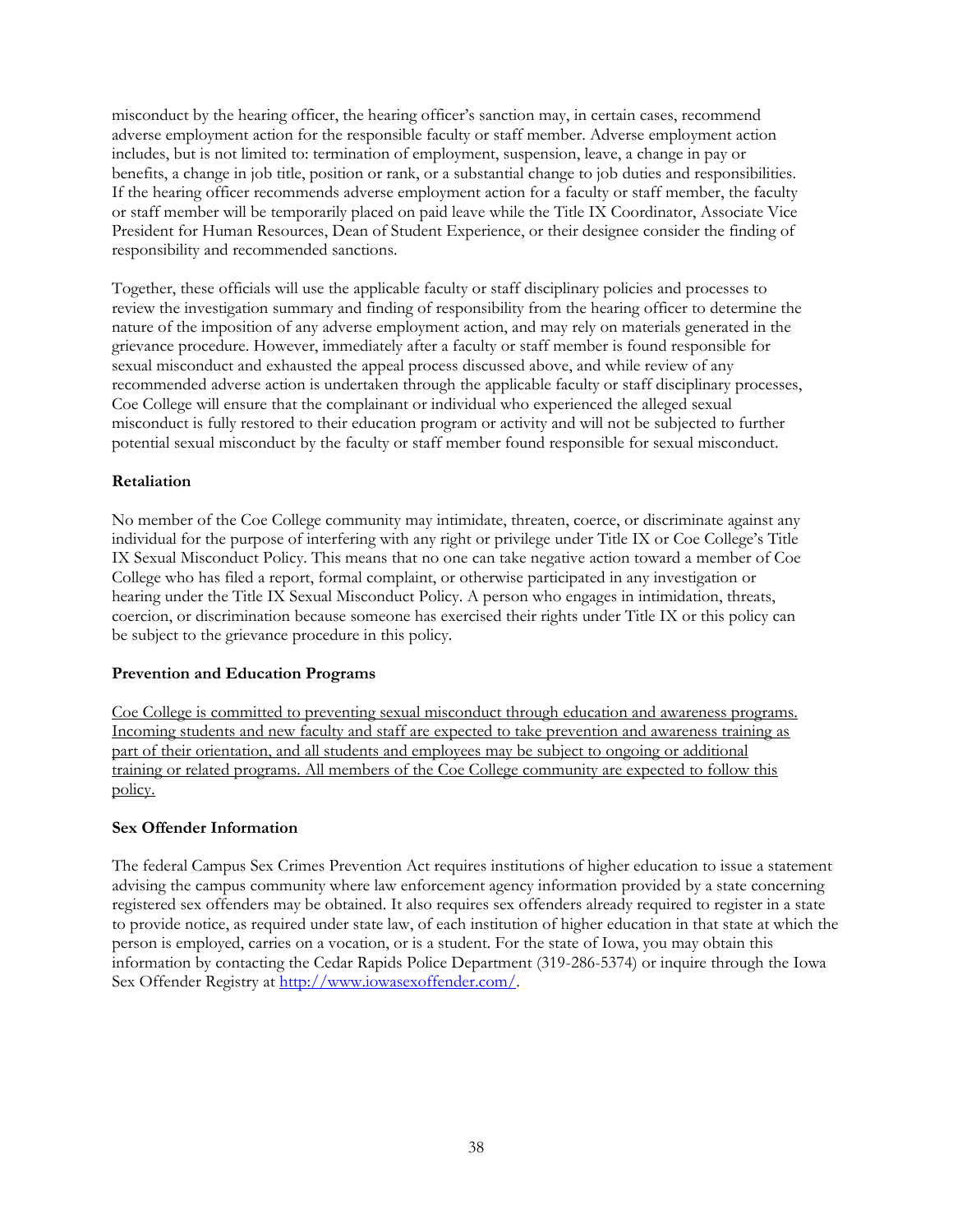# **Crime Statistics**

 Act discusses college security policies, crime prevention information, crime statistics, and provides helpful information to In compliance with the Jeanne Clery Disclosure of Campus Security Policy and Camus Crime Statistics Act, or Clery Act, Coe College has posted the Clery Act at [https://www.coe.edu/why-coe/consumer-information f](https://www.coe.edu/why-coe/consumer-information)or public review. The Clery create a safe campus. A Daily Crime Log listing all crimes that occur on campus is maintained in the Dean of Students Office and is available for public review during normal business hours.

| <b>Clery Crime Statistics</b>              |                |                  |                | <b>On Campus</b> |                  |                  | Non-Campus       |                  | Public           |                  |                  |                  |
|--------------------------------------------|----------------|------------------|----------------|------------------|------------------|------------------|------------------|------------------|------------------|------------------|------------------|------------------|
| Reported                                   | On Campus      |                  |                |                  | Residence*       |                  | Property         |                  |                  | Property         |                  |                  |
| <b>Offense Type</b>                        | 2018           | 2019             | 2020           | 2018             | 2019             | 2020             | 2018             | 2019             | 2020             | 2018             | 2019             | 2020             |
| <b>Clery Crime Statistics</b>              |                |                  |                |                  |                  |                  |                  |                  |                  |                  |                  |                  |
| Aggravated Assault                         | $\overline{0}$ | $\theta$         | $\theta$       | $\theta$         | $\theta$         | $\overline{0}$   | $\theta$         | $\overline{0}$   | $\overline{0}$   | $\theta$         | $\mathbf{1}$     | $\theta$         |
| Arson                                      | $\theta$       | $\theta$         | $\theta$       | $\theta$         | $\theta$         | $\overline{0}$   | $\overline{0}$   | $\overline{0}$   | $\theta$         | $\overline{0}$   | $\theta$         | $\theta$         |
| Negligent Manslaughter                     | $\overline{0}$ | $\overline{0}$   | $\theta$       | $\theta$         | $\theta$         | $\overline{0}$   | $\theta$         | $\overline{0}$   | $\theta$         | $\overline{0}$   | $\theta$         | $\overline{0}$   |
| Burglary                                   | $\overline{0}$ | $\boldsymbol{0}$ | $\overline{0}$ | $\overline{0}$   | $\overline{0}$   | $\overline{0}$   | $\overline{0}$   | $\boldsymbol{0}$ | $\theta$         | $\boldsymbol{0}$ | $\overline{0}$   | $\boldsymbol{0}$ |
| Motor Vehicle Theft                        | $\overline{0}$ | $\boldsymbol{0}$ | $\overline{0}$ | $\overline{0}$   | $\theta$         | $\overline{0}$   | $\overline{0}$   | $\overline{0}$   | $\overline{0}$   | $\overline{0}$   | $\mathbf{1}$     | $\overline{0}$   |
| Murder/Non-Negligent Manslaughter          | $\overline{0}$ | $\theta$         | $\overline{0}$ | $\overline{0}$   | $\theta$         | $\overline{0}$   | $\overline{0}$   | $\overline{0}$   | $\theta$         | $\overline{0}$   | $\theta$         | $\theta$         |
| Robbery                                    | $\theta$       | $\theta$         | $\overline{0}$ | $\overline{0}$   | $\overline{0}$   | $\overline{0}$   | $\overline{0}$   | $\overline{0}$   | $\theta$         | $\overline{0}$   | $\mathbf{1}$     | $\theta$         |
| Rape                                       | 9              | $\mathbf{1}$     | $\overline{2}$ | 9                | 1                | $\overline{2}$   | $\overline{0}$   | $\overline{0}$   | $\theta$         | $\mathbf{1}$     | $\theta$         | $\theta$         |
| Fondling                                   | $\overline{2}$ | $\overline{0}$   | $\overline{0}$ | $\overline{2}$   | $\overline{0}$   | $\overline{0}$   | $\overline{0}$   | $\overline{0}$   | $\theta$         | $\overline{0}$   | $\theta$         | $\theta$         |
| Incest                                     | $\overline{0}$ | $\boldsymbol{0}$ | $\overline{0}$ | $\overline{0}$   | $\theta$         | $\boldsymbol{0}$ | $\boldsymbol{0}$ | $\boldsymbol{0}$ | $\boldsymbol{0}$ | $\overline{0}$   | $\overline{0}$   | $\boldsymbol{0}$ |
| <b>Statutory Rape</b>                      | $\theta$       | $\overline{0}$   | $\overline{0}$ | $\overline{0}$   | $\theta$         | $\overline{0}$   | $\overline{0}$   | $\overline{0}$   | $\overline{0}$   | $\overline{0}$   | $\overline{0}$   | $\theta$         |
| Violence Against Women Act (VAWA)          | 2018           | 2019             | 2020           | 2018             | 2019             | 2020             | 2018             | 2019             | 2020             | 2018             | 2019             | 2020             |
| Stalking                                   | $\overline{0}$ | $\mathbf{1}$     | $\overline{2}$ | $\overline{0}$   | $\mathbf{1}$     | $\overline{2}$   | $\overline{0}$   | $\overline{0}$   | $\theta$         | $\overline{0}$   | $\theta$         | $\theta$         |
| Domestic Violence                          | $\overline{0}$ | $\mathbf{1}$     | $\overline{0}$ | $\theta$         | $\mathbf{1}$     | $\overline{0}$   | $\overline{0}$   | $\overline{0}$   | $\theta$         | $\theta$         | $\theta$         | $\theta$         |
| Dating Violence                            | $\theta$       | $\theta$         | $\theta$       | $\theta$         | $\Omega$         | $\theta$         | $\theta$         | $\overline{0}$   | $\theta$         | $\theta$         | $\theta$         | $\Omega$         |
| <b>Hate Offenses</b>                       | 2018           | 2019             | 2020           | 2018             | 2019             | 2020             | 2018             | 2019             | 2020             | 2018             | 2019             | 2020             |
| Aggravated Assault                         | $\theta$       | $\theta$         | $\theta$       | $\theta$         | $\theta$         | $\boldsymbol{0}$ | $\overline{0}$   | $\overline{0}$   | $\overline{0}$   | $\theta$         | $\theta$         | $\theta$         |
| Arson                                      | $\theta$       | $\theta$         | $\overline{0}$ | $\overline{0}$   | $\Omega$         | $\overline{0}$   | $\overline{0}$   | $\overline{0}$   | $\theta$         | $\theta$         | $\Omega$         | $\theta$         |
| Negligent Manslaughter                     | $\theta$       | $\theta$         | $\overline{0}$ | $\overline{0}$   | $\theta$         | $\overline{0}$   | $\overline{0}$   | $\theta$         | $\theta$         | $\theta$         | $\theta$         | $\theta$         |
| Burglary                                   | $\theta$       | $\theta$         | $\overline{0}$ | $\overline{0}$   | $\theta$         | $\overline{0}$   | $\overline{0}$   | $\overline{0}$   | $\theta$         | $\overline{0}$   | $\theta$         | $\theta$         |
| Motor Vehicle Theft                        | $\theta$       | $\overline{0}$   | $\theta$       | $\theta$         | $\theta$         | $\theta$         | $\Omega$         | $\overline{0}$   | $\theta$         | $\theta$         | $\theta$         | $\theta$         |
| Murder/Non-Negligent Manslaughter          | $\overline{0}$ | $\boldsymbol{0}$ | $\overline{0}$ | $\overline{0}$   | $\overline{0}$   | $\overline{0}$   | $\overline{0}$   | $\overline{0}$   | $\theta$         | $\overline{0}$   | $\overline{0}$   | $\theta$         |
| Robbery                                    | $\overline{0}$ | $\boldsymbol{0}$ | $\overline{0}$ | $\overline{0}$   | $\overline{0}$   | $\overline{0}$   | $\overline{0}$   | $\overline{0}$   | $\overline{0}$   | $\overline{0}$   | $\overline{0}$   | $\boldsymbol{0}$ |
| Rape                                       | $\overline{0}$ | $\overline{0}$   | $\theta$       | $\overline{0}$   | $\overline{0}$   | $\overline{0}$   | $\overline{0}$   | $\overline{0}$   | $\theta$         | $\overline{0}$   | $\overline{0}$   | $\boldsymbol{0}$ |
| Fondling                                   | $\theta$       | $\overline{0}$   | $\theta$       | $\overline{0}$   | $\theta$         | $\overline{0}$   | $\overline{0}$   | $\overline{0}$   | $\theta$         | $\overline{0}$   | $\overline{0}$   | $\theta$         |
| Incest                                     | $\theta$       | $\overline{0}$   | $\theta$       | $\overline{0}$   | $\theta$         | $\theta$         | $\overline{0}$   | $\overline{0}$   | $\theta$         | $\overline{0}$   | $\overline{0}$   | $\overline{0}$   |
| <b>Statutory Rape</b>                      | $\theta$       | $\overline{0}$   | $\theta$       | $\overline{0}$   | $\theta$         | $\overline{0}$   | $\theta$         | $\overline{0}$   | $\theta$         | $\theta$         | $\theta$         | $\theta$         |
| Larceny-Theft                              | $\theta$       | $\boldsymbol{0}$ | $\overline{0}$ | $\overline{0}$   | $\overline{0}$   | $\overline{0}$   | $\overline{0}$   | $\boldsymbol{0}$ | $\theta$         | $\overline{0}$   | $\overline{0}$   | $\theta$         |
| Simple Assault                             | $\overline{0}$ | $\overline{0}$   | $\overline{0}$ | $\overline{0}$   | $\overline{0}$   | $\overline{0}$   | $\overline{0}$   | $\overline{0}$   | $\overline{0}$   | $\overline{0}$   | $\overline{0}$   | $\overline{0}$   |
| Intimidation                               | $\theta$       | $\theta$         | 5              | $\overline{0}$   | $\overline{0}$   | 5                | $\overline{0}$   | $\overline{0}$   | $\theta$         | $\overline{0}$   | $\overline{0}$   | $\overline{0}$   |
| Destruction, Damage, Vandalism of Property | $\theta$       | $\overline{0}$   | $\theta$       | $\overline{0}$   | $\theta$         | $\overline{0}$   | $\overline{0}$   | $\overline{0}$   | $\theta$         | $\theta$         | $\theta$         | $\theta$         |
| Arrests                                    | 2018           | 2019             | 2020           | 2018             | 2019             | 2020             | 2018             | 2019             | 2020             | 2018             | 2019             | 2020             |
| Liquor Law Violations                      | $\overline{0}$ | $\boldsymbol{0}$ | $\overline{0}$ | $\boldsymbol{0}$ | $\boldsymbol{0}$ | $\boldsymbol{0}$ | $\boldsymbol{0}$ | $\boldsymbol{0}$ | $\boldsymbol{0}$ | $\boldsymbol{0}$ | $\boldsymbol{0}$ | $\boldsymbol{0}$ |
| Drug Violations                            | $\overline{0}$ | $\boldsymbol{0}$ | $\,1\,$        | $\overline{0}$   | $\overline{0}$   | $\mathbf{1}$     | $\overline{0}$   | $\boldsymbol{0}$ | $\overline{0}$   | $\overline{0}$   | $\overline{0}$   | $\boldsymbol{0}$ |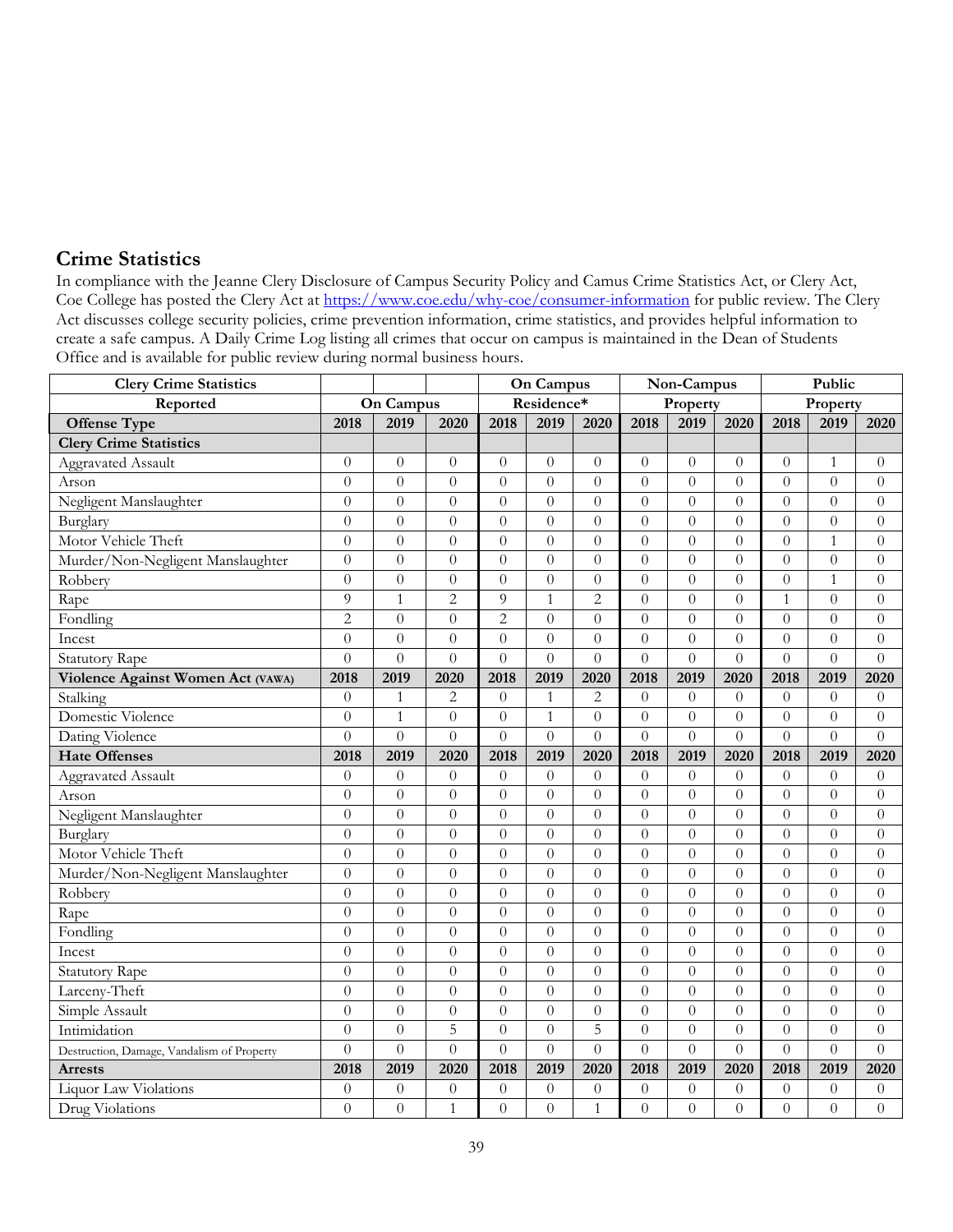| Weapons Violations                 |      |      |      |      |      |      |      |      |      |      |      |      |
|------------------------------------|------|------|------|------|------|------|------|------|------|------|------|------|
| <b>Non-Arrest Campus Referrals</b> | 2018 | 2019 | 2020 | 2018 | 2019 | 2020 | 2018 | 2019 | 2020 | 2018 | 2019 | 2020 |
| Alcohol Violations                 | 22   | 41   | 45   | つつ   | 41   | 44   |      |      |      |      |      |      |
| Drug Violations                    | 29   | 25   | 43   | 29   | 25   | 41   |      |      |      |      |      |      |
| Weapons Violations <sup>^</sup>    |      |      |      |      |      |      |      |      |      |      |      |      |
|                                    |      |      |      |      |      |      |      |      |      |      |      |      |

NOTE: Sodomy and sexual assault with an object are included in the rape category.

\* On-Campus Residence crimes are included in the On-Campus numbers. ^A weapon was not used. A student was reported to have a small hunting knife.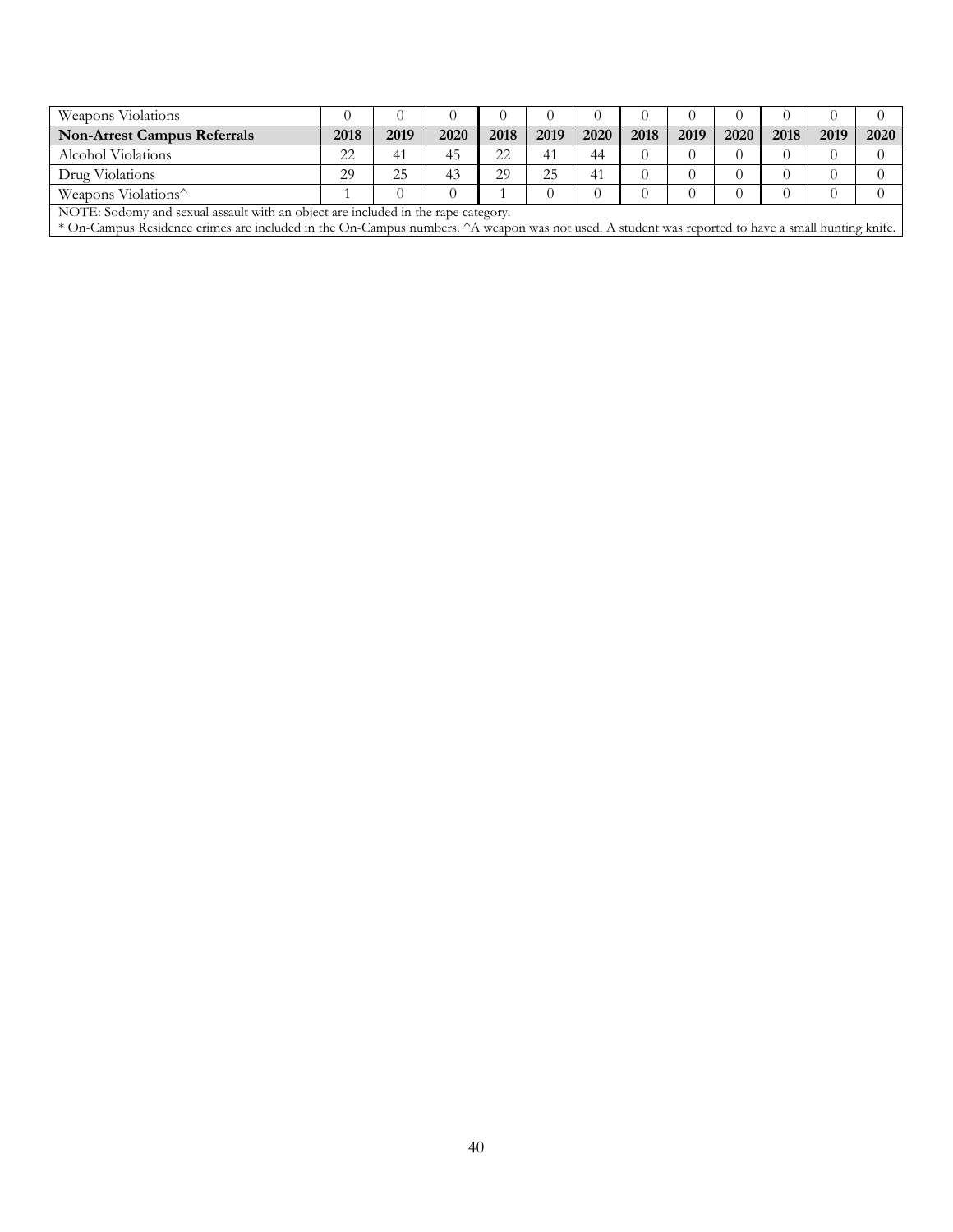# **Fire Safety Report**

 state fire code. As shown in the following chart, all residence halls have an audible alarm that sounds when smoke or fire are present. All fires must be reported to Security (319-399-8888). Additionally, all buildings equipped with a fire alarm are also equipped with a wireless notification system that immediately notifies there is a fire that cannot be extinguished by Security, Security will call 911 to request response byCRFD. This report has been prepared to comply with the Higher Education Opportunity Act (HEOA). The Daily Fire Log as well as the Daily Crime Log are available for public inspection at the Reservations Office. Coe College takes fire prevention and safety very seriously. Our maintenance staff ensures our buildings meet or exceed the Security of the alarm. Security will immediately respond and investigate the cause of the alarm. If it is determined

### **Fire Statistics**

| Location | Total<br>Fires | Fire $#$ | Date | Time | <b>Cause</b> | Injuries<br>Treated | Property<br>Damaged | Deaths | Value of<br>Damage |
|----------|----------------|----------|------|------|--------------|---------------------|---------------------|--------|--------------------|
|          |                |          |      |      |              |                     |                     |        |                    |

### **Residential Fire Safety Systems and Drills**

 at Coe College. At this time, there are no plans to expand fire safety measures based on campus building The following information details the fire safety systems in each residence hall or house in which student reside materials used in construction and the existing monitoring/suppression devices.

| Residence              | <b>Fire Alarm</b> | Partial   | $\overline{Full}$       | <b>Smoke</b>            | Fire                    | Evacuation                | Yearly         | Yearly         |
|------------------------|-------------------|-----------|-------------------------|-------------------------|-------------------------|---------------------------|----------------|----------------|
| Halls                  | Monitoring        | Sprinkler | Sprinkler               | Detection               | Extinguishers           | Plan                      | Fire           | Tornado        |
|                        | System            | System    | System                  |                         |                         |                           | <b>Drills</b>  | <b>Drills</b>  |
| Armstrong              | X                 |           |                         | $\overline{X}$          | $\overline{X}$          | $\overline{X}$            | $\overline{4}$ | $\overline{2}$ |
| Hall                   |                   |           |                         |                         |                         |                           |                |                |
| Douglas                | $\mathbf X$       |           |                         | $\mathbf X$             | $\overline{\mathbf{X}}$ | $\mathbf X$               | $\overline{4}$ | $\overline{2}$ |
| Hall                   |                   |           |                         |                         |                         |                           |                |                |
| <b>Greene Hall</b>     | $\overline{X}$    |           |                         | $\overline{X}$          | $\overline{X}$          | $\overline{X}$            | $\overline{4}$ | $\overline{2}$ |
| <b>Voorhees</b>        | $\overline{X}$    |           | $\overline{X}$          | $\overline{X}$          | $\overline{X}$          | $\overline{X}$            | $\overline{4}$ | $\overline{2}$ |
| Hall                   |                   |           |                         |                         |                         |                           |                |                |
| Murray Hall            | $\overline{X}$    |           |                         | $\overline{X}$          | $\overline{X}$          | $\overline{X}$            | $\overline{4}$ | $\overline{2}$ |
| <b>Brandt Hall</b>     | $\overline{X}$    |           | $\overline{X}$          | $\overline{X}$          | $\overline{X}$          | $\overline{X}$            | $\overline{4}$ | $\overline{2}$ |
| Schlarbaum             | $\mathbf X$       |           | $\mathbf X$             | $\mathbf X$             | $\mathbf X$             | $\mathbf X$               | $\overline{4}$ | $\overline{2}$ |
| Hall                   |                   |           |                         |                         |                         |                           |                |                |
| Morris Hall            | $\overline{X}$    |           | $\overline{\mathbf{X}}$ | $\overline{X}$          | $\overline{X}$          | $\overline{X}$            | $\overline{4}$ | $\overline{2}$ |
| Spivey Hall            | $\overline{X}$    |           | $\overline{X}$          | $\overline{X}$          | $\overline{X}$          | $\overline{X}$            | $\overline{4}$ | $\overline{2}$ |
| Coe                    |                   |           |                         | $\overline{X}$          | $\overline{X}$          | $\overline{\mathbf{X}}$   | $\overline{4}$ | $\overline{2}$ |
| Apartments             |                   |           |                         |                         |                         |                           |                |                |
| Kohawk<br>$\mathbf{I}$ |                   |           |                         | $\overline{X}$          | $\overline{X}$          | $\overline{X}$            | $\overline{4}$ | $\overline{2}$ |
| House                  |                   |           |                         |                         |                         |                           |                |                |
| E Ave Apts             |                   |           |                         | $\overline{X}$          | $\overline{X}$          | $\boldsymbol{\mathrm{X}}$ | $\overline{4}$ | $\overline{2}$ |
| <b>Pink House</b>      |                   |           |                         | $\overline{X}$          | $\overline{X}$          | $\overline{X}$            | $\overline{4}$ | $\overline{2}$ |
| Green                  |                   |           |                         | $\overline{X}$          | $\overline{X}$          |                           |                |                |
| House                  |                   |           |                         |                         |                         |                           |                |                |
| <b>Grey House</b>      |                   |           |                         | $\overline{X}$          | $\overline{X}$          |                           |                |                |
| Kohawk                 | $\mathbf X$       |           |                         | $\overline{X}$          | $\overline{X}$          | $\mathbf X$               | $\overline{4}$ | $\overline{2}$ |
| Village                |                   |           |                         |                         |                         |                           |                |                |
| Hampton                | $\overline{X}$    |           |                         | $\overline{X}$          | $\overline{X}$          | $\overline{X}$            | $\overline{4}$ | 2              |
| Court                  |                   |           |                         |                         |                         |                           |                |                |
| Apartments             |                   |           |                         |                         |                         |                           |                |                |
| Kohawk III             |                   |           |                         | $\overline{X}$          | $\overline{X}$          | $\overline{X}$            | $\overline{4}$ | $\overline{2}$ |
| House                  |                   |           |                         |                         |                         |                           |                |                |
| Whipple Fire           | $\mathbf X$       |           |                         | $\overline{\mathbf{X}}$ | $\overline{\mathbf{X}}$ | $\mathbf X$               | $\overline{4}$ | $\overline{2}$ |
| House                  |                   |           |                         |                         |                         |                           |                |                |
| 8Plex                  |                   |           |                         | $\overline{X}$          | $\overline{X}$          | $\overline{X}$            | $\overline{4}$ | $\overline{2}$ |
| 4Plex                  |                   |           |                         | $\overline{X}$          | $\overline{X}$          | $\overline{X}$            | $\overline{4}$ | $\overline{2}$ |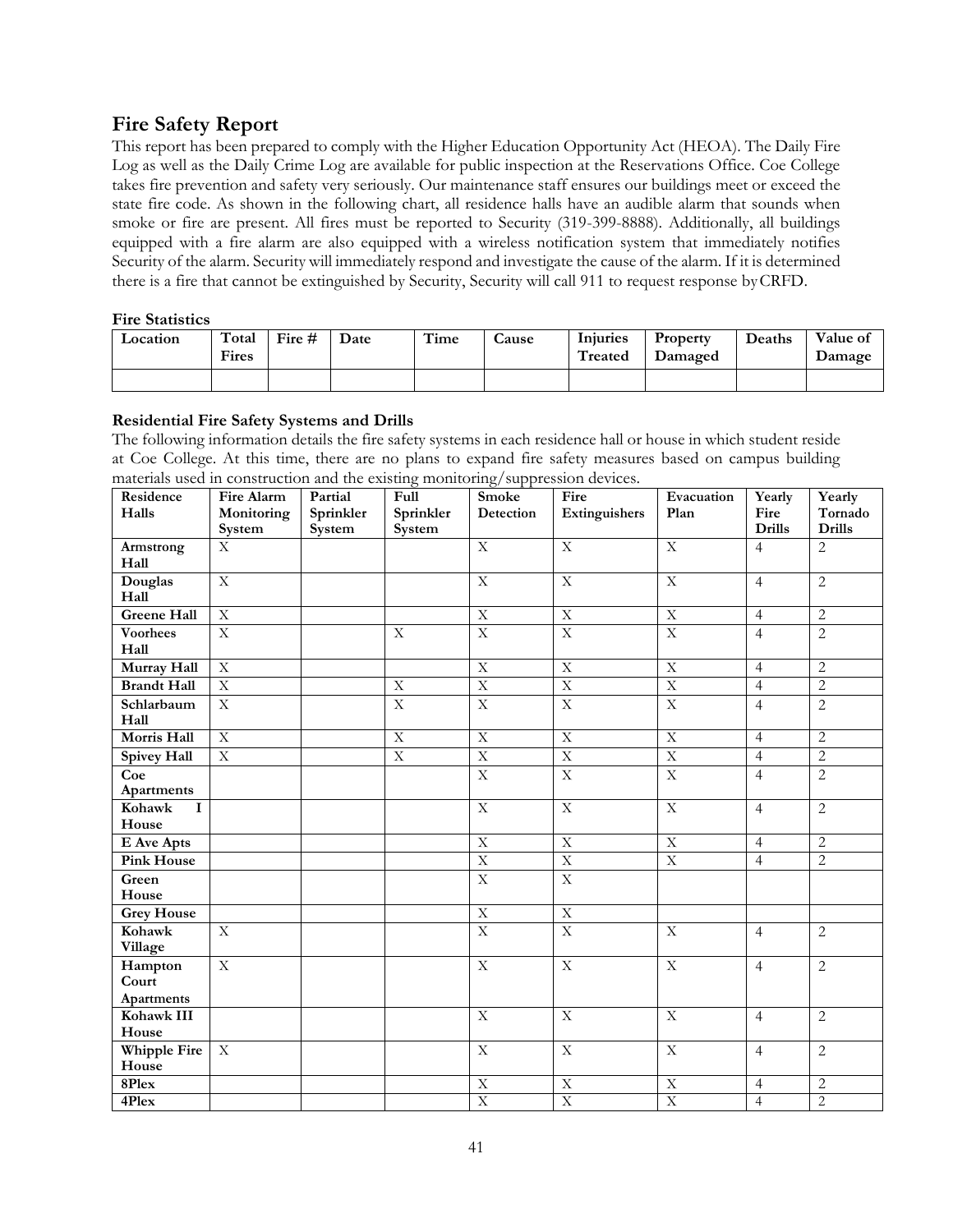Fire Drills are conducted semi-annually in all residence halls on campus and are monitored by the residence life staff and Security staff. The purpose of these drills is to prepare occupants for an organized evacuation in case of fire or other emergency.

### **Residential Evacuation Procedures**

 belongings (purse, wallet, student ID card, cell phone, etc.) and follow the evacuation procedures for their building (close your door, proceed to the nearest exit and use the stairs, not the elevators). Once you have All faculty, staff, and students should learn the evacuation routes and stairwell locations for all campus buildings the frequently occupy. Evacuation maps and information are posted inside each residence hall student room on campus. During an evacuation for fire or another emergency, occupants are encouraged to take personal evacuated, seek shelter in the nearest campus building. If Security, law enforcement, or fire department personnel are on the scene, follow their directions.

### **Instructions in Case of Fire If you spot a fire:**

- 1. Activate the fire alarm to notify other residents.
- 2. Call Security, 319-399-8888. They will notify the Fire Department.
- 3. Close all doors leading to the fire area.
- 4. Residents and their guests should vacate the building. Before leaving your room, put on shoes and take a towel. Leave the building by the nearest exit.

### **If you hear the building alarm:**

- **1.** Feel your doorknob; if it's hot, don't open it. If it's cool, with your foot and hip bracing the door, open it enough to look into the hall. If it's safe, proceed to the nearest exit (wearing shoes and taking a towel).
- **2.** If smoke or flames force you to stay in your room, put towels or sheets around cracks in the door.
- **3.** Call Security, x8888. Then go to the window and wave a towel or sheet.

### **If caught in smoke:**

- 1. Do not breathe in smoke
- 2. Breathe shallow through your nose and use a shirt or towel to breathe through if possible
- 3. Drop to your hands and knees and crawl to the nearest safe exit

### **If trapped in a building:**

- 1. Close all doors and windows to the room
- 2. Place cloth material under the door to prevent smoke from entering
- 3. Call for help using a phone or cell phone
- 4. Attempt to signal people outside of the building through the window

### **Using a fire extinguisher**

- 1. Report the fire first by calling 319-399-8888
- 2. Use a fire extinguisher ONLY if you have been trained to do so
- 3. If you have any doubt of your ability to fight the fire, exit immediately
- 4. If you decide to use a fire extinguisher, place yourself between the fire and an exit
- 5. To use the fire extinguisher, follow the **PASS** method:
	- Pull the pin to break the tamper seal
	- Aim low, pointing the nozzle at the base of the fire
	- **S**queeze the handle to release the extinguisher agent
	- **S**weep from side to side at the base of the fire until the fire is out

### *\*\*If the fire re-ignites, repeat the steps above*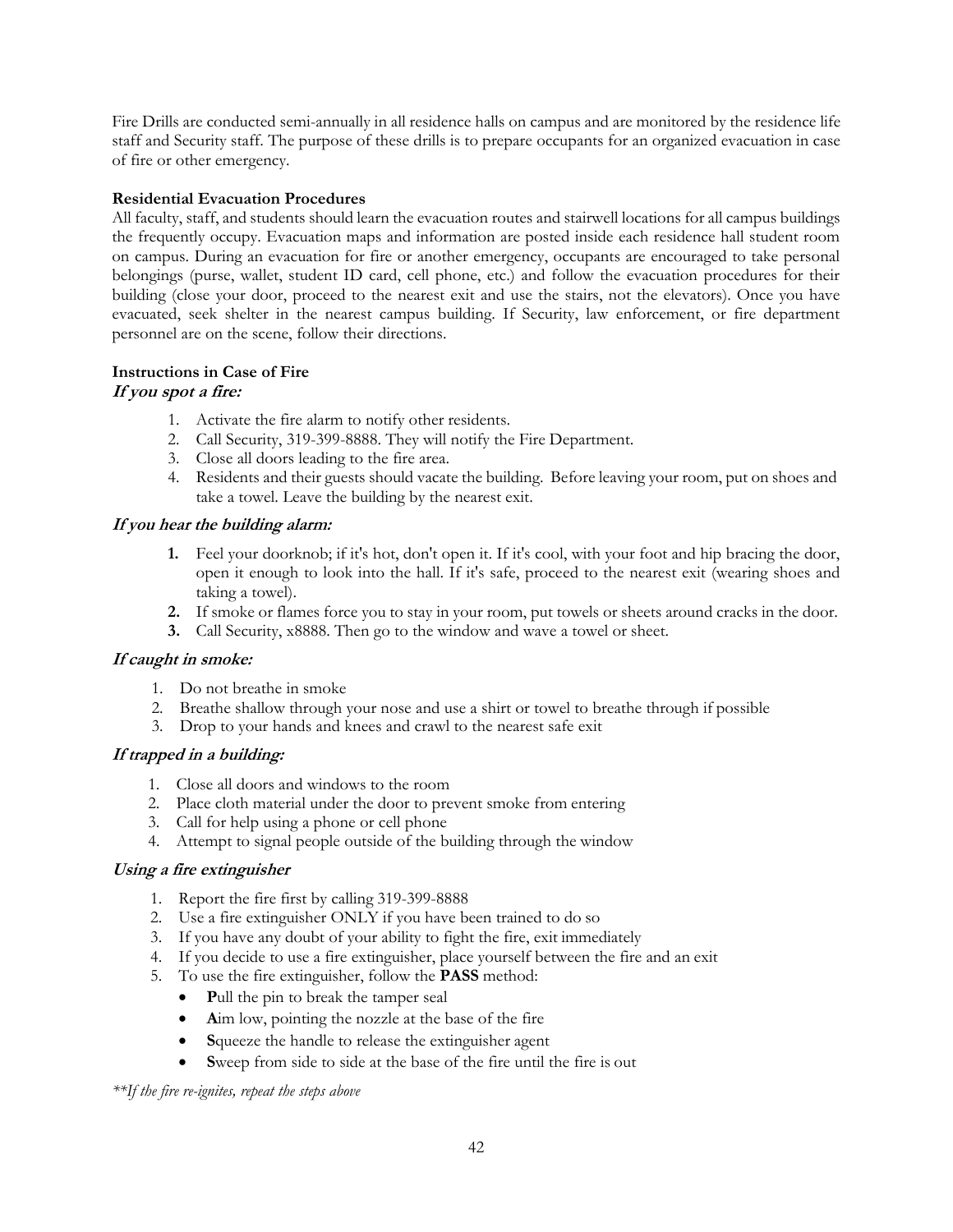### **Residential Fire Safety Policies**

**Prohibited Items -** The following items are prohibited in the residence halls and surroundings areas:

- personal air conditioners or air conditioning units
- gas or charcoal grills
- refrigerators greater than 4.5 cubic feet (limit of one refrigerator per room)
- extension cords and power strips (surge protectors are permitted)
- halogen lamps, including lava lamps, and other lamps with increased risk for causing fires
- toasters, toaster ovens, pizza ovens, hot plates, or other items with an open heating element
- space heaters
- candles, candle warmers, incense, or any other open-flamed or burning items\*
- fireworks or other explosives (see weapons policy)
- weapons including prop or theater weapons (see weapons policy)
- laboratory chemicals
- hover boards, electric skateboards, or similar items containing batteries with increased risk for causing fires
- natural Christmas trees
- hookahs

 permitted in any college owned residence. Students with religious observance needs not met by this policy may contact their Assistant Director of Residential Life, Associate Dean of Residential Experience, or Dean **\*Candles and Incense** For fire safety reasons, candles, incense, or any other open‐flamed devices are not of Residential Experience.

### **Loft Policy**

Lofts are permitted in designated residence halls from our approved vendor. Homemade lofts are not permitted. Lofts must allow for doors to open completely. For fire safety purposes, it is recommended that lofts be constructed, so that the distance between the top of the mattress to the ceiling be maximized (at least 3 feet is ideal). At the end of the year, lofted beds must be dismantled prior to finals week and the room, along with its furnishings, must be restored to its original condition. Please note that Coe College assumes no responsibility for injury due to loft use and/or construction. Students are responsible for any damage to the room and to personal property caused by the loft.

### **Tampering with Safety Equipment Policy**

Students who tamper with safety equipment are subject to disciplinary action. Tampering includes, but is not limited to: altering, covering, removing, or damaging safety equipment; activating alarms (such as fire alarm stations) without proper cause; discharging or removing safety equipment (such as fire extinguishers) without proper cause; etc. Safety equipment includes, but is not limited to: fire extinguishers, fire alarms, door alarms, exit signs, emergency signs, etc. Persons identified as having tampered with safety equipment will be subject to a fine of \$100.00 (at minimum), in addition to the costs needed to repair or replace the equipment.

If fire extinguishers are discharged or alarms are activated without proper cause, residents will be given the opportunity to identify the responsible person(s). If, after 48 hours, the responsible person(s) have not been identified, a charge may be assessed to an entire wing, floor section, or hall.

If the College incurs a charge from the Cedar Rapids Fire Department resulting from the false activation of a building's fire alarm, then this charge will be assessed to the responsible person(s). If, after 48 hours, the responsible person(s) have not been identified, the costs incurred may be assessed to an entire wing, floor section, or hall. 28 In order to limit damage to campus buildings and safety equipment, sports cannot be played in the hallways of buildings unless approved by Residential Life professional staff. The sports prohibited in hallways include, but are not limited to: baseball, softball, basketball, frisbee (or other flying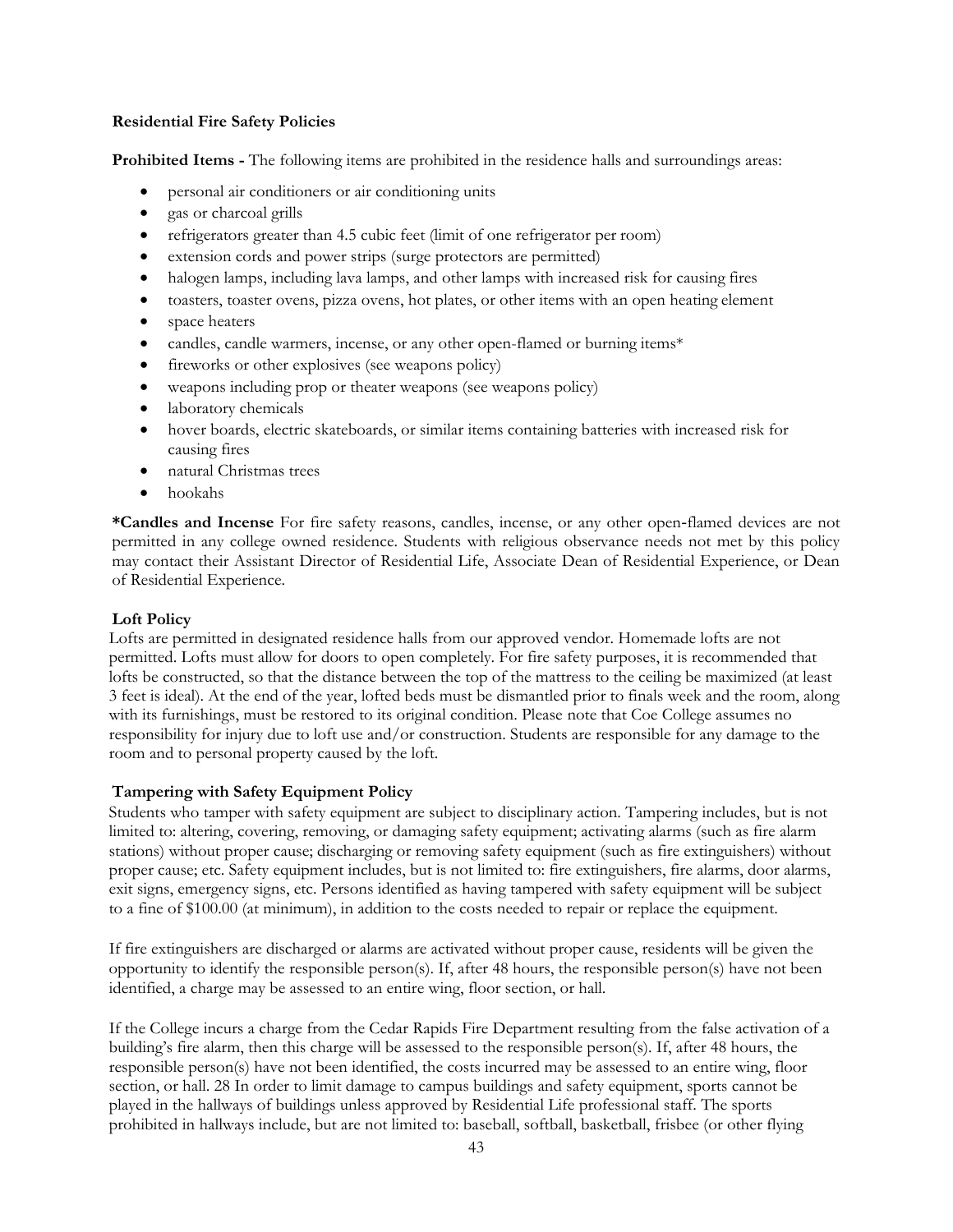discs), football, golf, tennis, soccer, biking, rollerblading, skateboarding, etc.

### **Dangerous Behavior Policy**

Any student behavior with a potential negative impact on the Coe College community may result in disciplinary action.

Dangerous behavior includes, but is not limited to:

- failing to comply with health and safety guidelines;
- threatening, attempting, and/or causing physical harm to another person or persons;
- hanging out of building windows;
- throwing objects out of building windows;
- walking on the ledges of buildings, walls, rails, or fences, etc.;
- climbing the sides of buildings or walls;
- accessing and/or entering the rooftops of college buildings;
- unauthorized access of campus buildings or rooms;
- failing to heed emergency alarms, such as fire or severe weather alarms;
- failing to heed the instruction of emergency responders or college personnel, etc.
- Please note: students who fail to leave a building for a fire alarm and/or heed the instruction of emergency responders or college personnel are subject to a \$100.00 fine.

Dangerous behavior with malicious intent (intending to do harm) may result in immediate removal from campus housing and additional disciplinary action.

### **Emergency Response and Training**

 All buildings are equipped with a fire alarm system and can be monitored near the entrance of each building. fire extinguisher use. Coe College relies on the Cedar Rapids Fire Department, a professional fire department Security Officers are notified and can be dispatched to the location should any fire alarm activate in a campus building. Security Officers and the residence life staff are not trained fire fighters but have received training in located throughout Cedar Rapids with the closest station being ½ of a block from campus.

 activated by burned food in residence hall kitchens or microwaves. Rarely is there any fire associated with the Each year, residence life staff and Security Officers complete fire alarm orientation training to enhance their understanding of the fire alarm systems in each campus building. The majority of fire alarms at Coe College are activation of a fire alarm on campus since smoke will activate the system first.

### **Fire Log**

 contains information regarding all fires on campus including the nature of the fire, the date and time the fire A fire log is maintained at the Reservations Office and is available for public inspection upon request. This log occurred, and the general location of the fire for the most recent sixty days. Upon request, information regarding fires on campus older than sixty days will be made available within two business days.

### **Fire Drills**

Unannounced but scheduled fire drills are conducted twice annually, once per term, in all residence halls.

### Per federal law, Coe College is required to annually disclose statistical data on all fires that occur in **on-campus student housing facilities.**